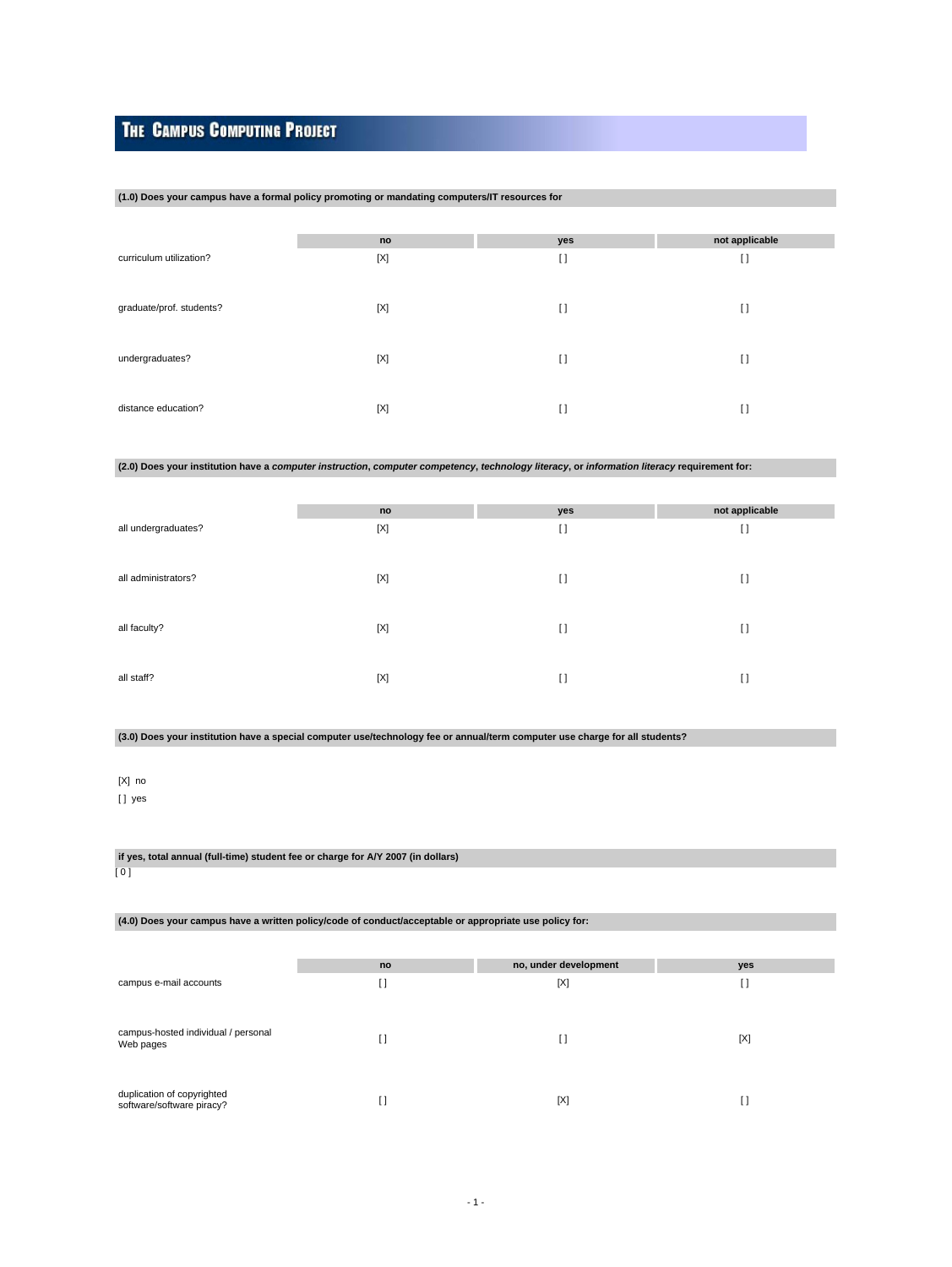| fair use of copyrighted content (books,<br>articles, etc.)?         | []  | I)  | [X] |
|---------------------------------------------------------------------|-----|-----|-----|
| downloading commercial music / videos<br>from the Web?              | H   | [X] |     |
| student use of social networking sites<br>(Facebook, MySpace, etc.) | [X] | I)  |     |

# **(5.0) Please check the Operating Systems/Interfaces recommended or supported by your institution:**

- [X] Mac OS X
- [X] UNIX
- [X] Linux
- [ ] Windows NT Workstation
- [X] Windows 2000/XP
- [X] Windows Vista
- [ ] Open VMS
- [ ] Sun/Open Solaris
- [] Novell
- [ ] None (No O/S recommendation)

## **(6.0) Does your institution require or strongly recommend computers or PDAs/handhelds for students?**

|                                                                                    | no  | recommend | require |
|------------------------------------------------------------------------------------|-----|-----------|---------|
| computers for all undergraduate<br>students                                        | [X] | I)        | I1      |
| computers for undergraduates in specific<br>disciplines / academic programs        | [X] | $\Box$    | $\Box$  |
| PDAs / handhelds for undergraduates in<br>specific disciplines / academic programs | [X] | I)        | I)      |
| iPods or other multi-media devices in<br>specific disciplines / academic programs  | [X] | I)        | I)      |
| Cell phones for all students                                                       | [X] | []        | I)      |

# **(7.0) Does your institution (or individual units or programs) specifically recommend a particular brand or products for**

**hardware**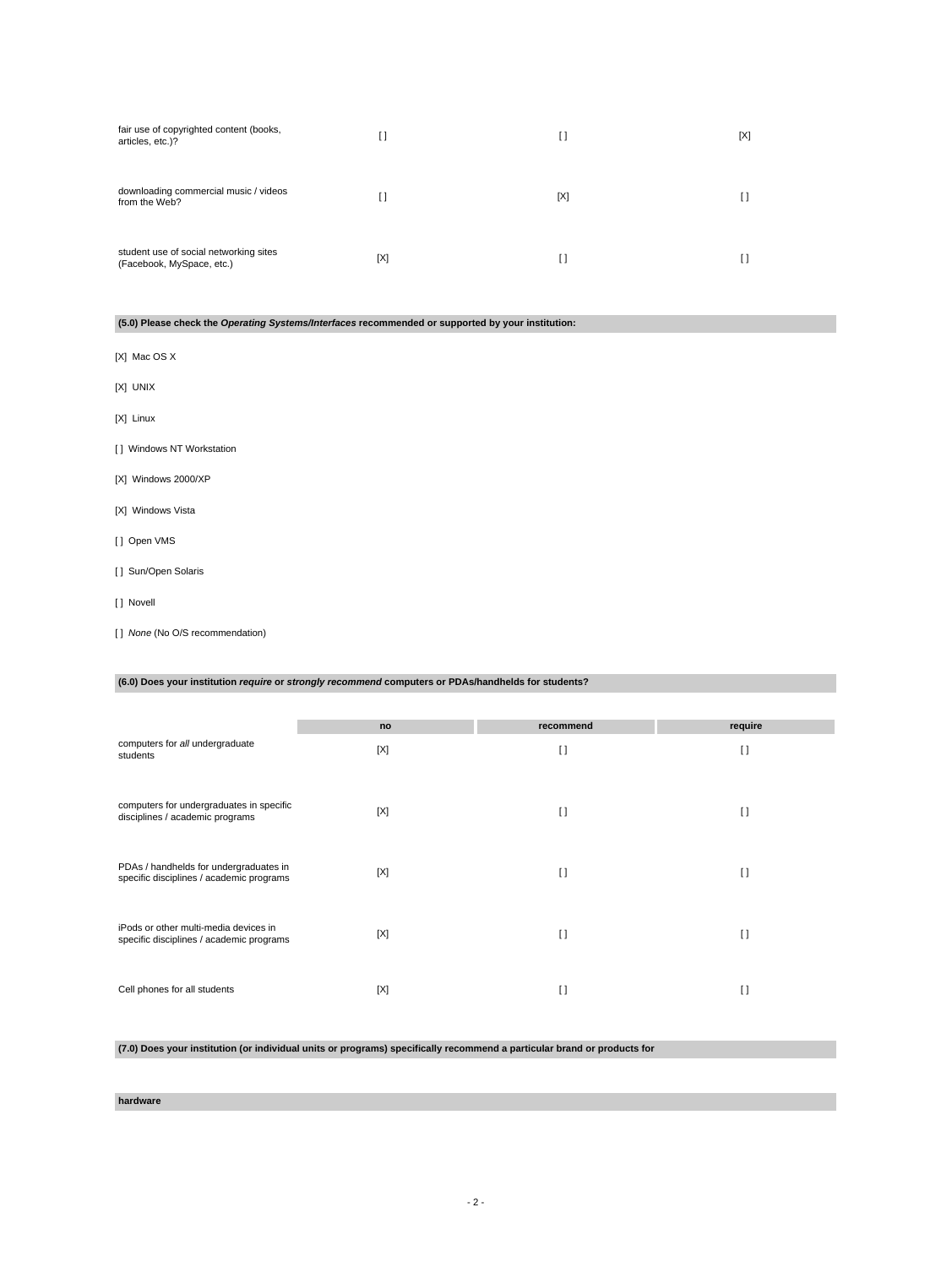|                       | no  | yes     |
|-----------------------|-----|---------|
| students?             | [X] | $[ \ ]$ |
|                       |     |         |
| faculty?              | [X] | []      |
|                       |     |         |
|                       |     |         |
| administrators/staff? | [X] | I)      |

### **software**

|                       | no          | yes     |
|-----------------------|-------------|---------|
| students?             | $[{\sf X}]$ | $[ \ ]$ |
|                       |             |         |
|                       |             |         |
| faculty?              | [X]         | I)      |
|                       |             |         |
|                       |             |         |
| administrators/staff? | [X]         | $\Box$  |

**(8.0) As of Fall 2007, will your campus have "preferred provider" agreements with technology companies that include online hardware and software resale programs linked to your campus web site?**

```
[X] No
```
**If your campus does have agreements in place, please identify all hardware companies involved in these agreements:**

- [ ] Acer
- [ ] Apple
- [ ] Dell
- [ ] Gateway
- [ ] HP/Compaq
- [ ] Lenovo
- [] Sony
- [ ] Sun
- [ ] Toshiba

**If your campus does have agreements in place, please identify all software companies involved in these agreements:**

- [ ] Adobe
- [ ] Apple
- [ ] Norton
- [ ] Microsoft
- [] Statistical Software
- [] Virus/Spyware Products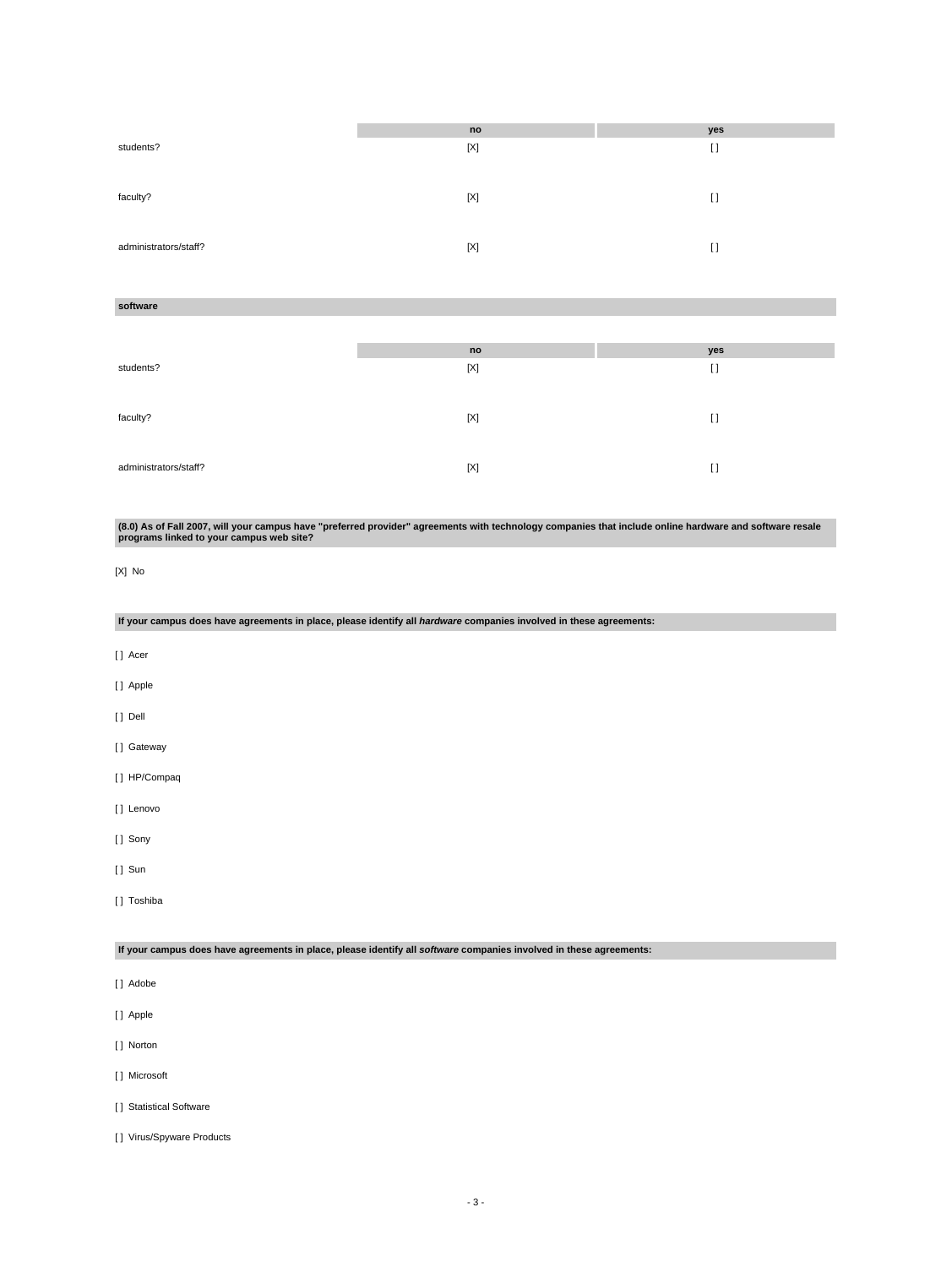## **(9.0) As of fall 2007, will your institution have an initial or single sign-on campus portal?**

[X] no, campus portal not available as of fall 2007

[] no, portal issue now under discussion/review

[] portal being installed/under development in 2007-08

[] yes, campus portal up and functioning for fall, 2007

### **Our campus portal is/will be:**

- [] homegrown/local
- [] Blackboard/WebCT
- [ ] Campus Cruiser

[ ] eCollege

- [] Jenzabar
- [] Oracle/PeopleSoft
- [] SunGard Higher Ed/Luminis-Campus Pipeline
- [ ] Sun Microsystems Portal
- [ ] TimeCruiser
- [ ] Unicon/Academus
- [ ] uPortal
- [] other

### **(10.0) How would you rate the technology infrastructure at your institution? (1 = poor, 7 = excellent)**

|                                                                              | $\mathbf{1}$ | $\overline{2}$ | $\mathbf{3}$ | $\overline{\mathbf{4}}$ | 5            | 6           | $\overline{7}$ |
|------------------------------------------------------------------------------|--------------|----------------|--------------|-------------------------|--------------|-------------|----------------|
| computer<br>networks and data<br>communication                               | $\mathbf{I}$ | $\mathbf{I}$   | $[ \; ]$     | $[ \; ]$                | $\mathbf{I}$ | $[{\sf X}]$ | $\mathbf{I}$   |
| telecommunications<br>and phone system                                       | $\mathbf{I}$ | $\mathbf{I}$   | $[ \ ]$      | $[ \ ]$                 | $[ \ ]$      | $[ \ ]$     | $[{\sf X}]$    |
| wireless networks                                                            | $[ \ ]$      | $\mathbf{I}$   | $[ \ ]$      | $[ \ ]$                 | $[ \ ]$      | $[{\sf X}]$ | $[ \ ]$        |
| user support<br>services                                                     | $\mathbf{I}$ | $[ \; ]$       | $[ \ ]$      | $[ \; ]$                | $[{\sf X}]$  | $[ \ ]$     | $[ \; ]$       |
| on-line reference<br>resources in<br>the campus<br>library/library<br>system | $[ \ ]$      | $\mathbf{I}$   | $[ \ ]$      | $[ \ ]$                 | $\Box$       | $[ \ ]$     | [X]            |
| web resources to<br>support instruction                                      | $\mathbf{I}$ | $\mathbf{I}$   | $\lceil$     | $[ \ ]$                 | $[{\sf X}]$  | $[ \ ]$     | $[ \ ]$        |
| campus web site<br>services/student<br>portal                                | $\mathbf{I}$ | $\mathbf{I}$   | $\lceil$     | $[{\sf X}]$             | $\mathbf{I}$ | $[ \ ]$     | $[ \ ]$        |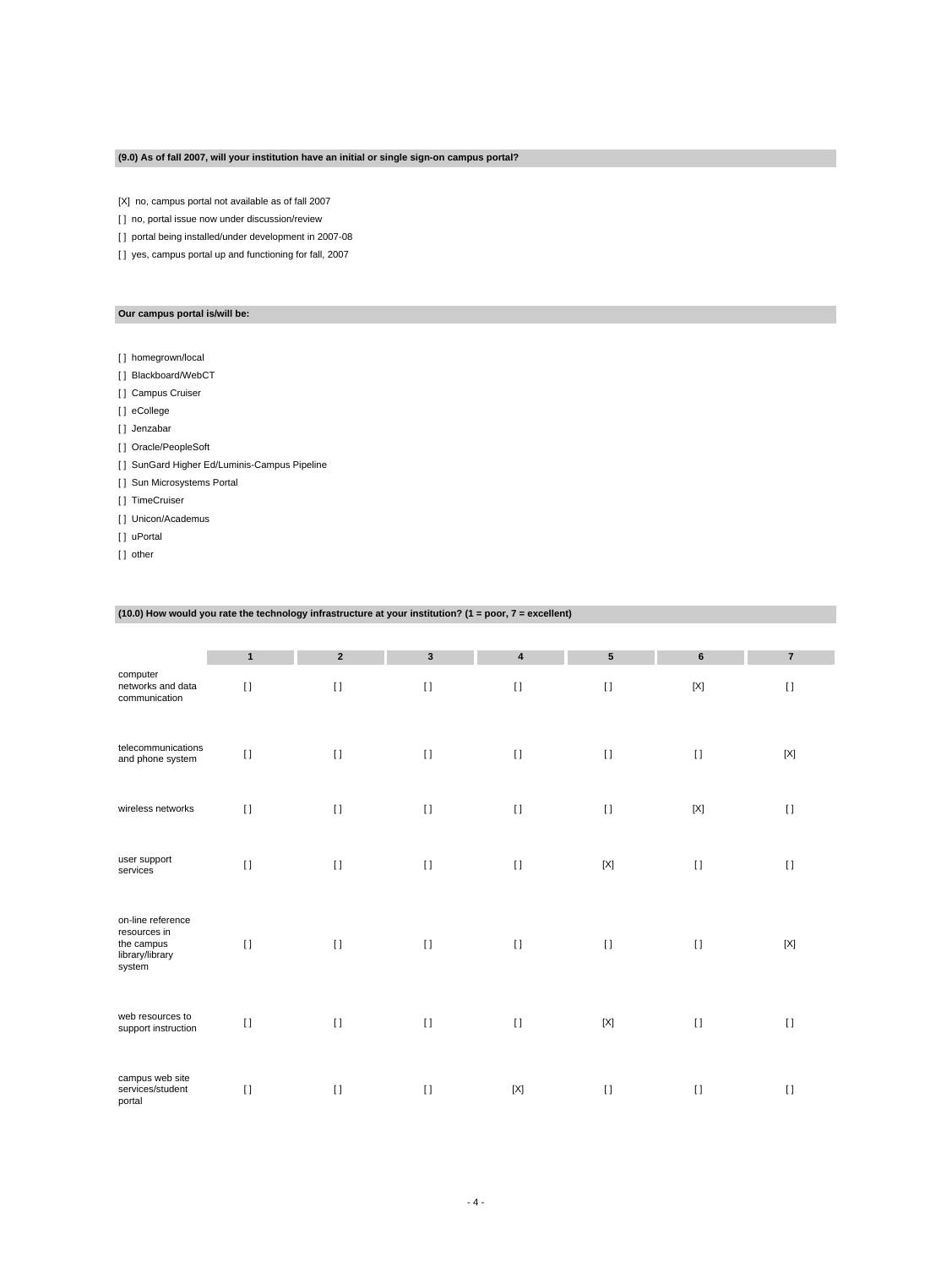| network security<br>against hackers<br>and virus attacks   | $\lceil$ | $\lceil$     | $\lceil$    | $\mathbf{I}$ | [X]          | $[ \ ]$      | $\Box$   |
|------------------------------------------------------------|----------|--------------|-------------|--------------|--------------|--------------|----------|
| disaster planning                                          | $\Box$   | $\lceil$     | $[{\sf X}]$ | $[ \ ]$      | $\mathbf{I}$ | $[ \ ]$      | $\lceil$ |
| IT training for<br>faculty                                 | $[ \ ]$  | $[1]$        | $[{\sf X}]$ | $[ \ ]$      | $\mathbf{I}$ | $[ \; ]$     | $\lceil$ |
| IT training for<br>students                                | $\lceil$ | $\mathbf{I}$ | $[{\sf X}]$ | $[ \ ]$      | $\mathbf{I}$ | $\mathbf{I}$ | $\lceil$ |
| campus portal                                              | $[ \; ]$ | $[ \; ]$     | $[ \ ]$     | $[{\sf X}]$  | $[ \; ]$     | $[ \ ]$      | $[ \ ]$  |
| data warehousing                                           | $\Box$   | $\lceil$     | $\lceil$    | $\lceil$     | $[{\sf X}]$  | $[ \ ]$      | $\lceil$ |
| digital<br>dashboards/ERP<br>analytics                     | $[ \ ]$  | $\lceil$     | $[{\sf X}]$ | $[ \ ]$      | $\mathbf{I}$ | $[ \ ]$      | $\lceil$ |
| emergency<br>communications<br>/ notification<br>system(s) | $\Box$   | $\lceil$     | $[ \ ]$     | $[{\sf X}]$  | $\mathbf{I}$ | $[ \ ]$      | $\Box$   |

# **(11.0) Does your campus/institution**

|                                                                                                                                                                              | no     | yes          |
|------------------------------------------------------------------------------------------------------------------------------------------------------------------------------|--------|--------------|
| have one or more formal projects for developing<br>instructional software/courseware?                                                                                        | $\Box$ | [X]          |
| provide any formal support or assistance (e.g.,<br>funding, release time, technical assistance) to<br>help faculty who wish to develop instructional<br>software/courseware? | [X]    | $\lceil$     |
| provide any formal support or assistance (e.g.,<br>funding, release time, technical assistance) to help<br>faculty who wish to develop software to assist their<br>research? | [X]    | $\Box$       |
| have a policy or program for rewarding courseware<br>development or providing incentives for faculty to<br>develop instructional software/courseware?                        | [X]    | $\mathbf{I}$ |
| have a technology resource center that focuses on the<br>instructional use of information technology?                                                                        | [X]    | $\lceil$     |
| have one or more agreements or licenses<br>for on-campus duplication and distribution of<br>desktop/notebook computer software products?                                     | I)     | [X]          |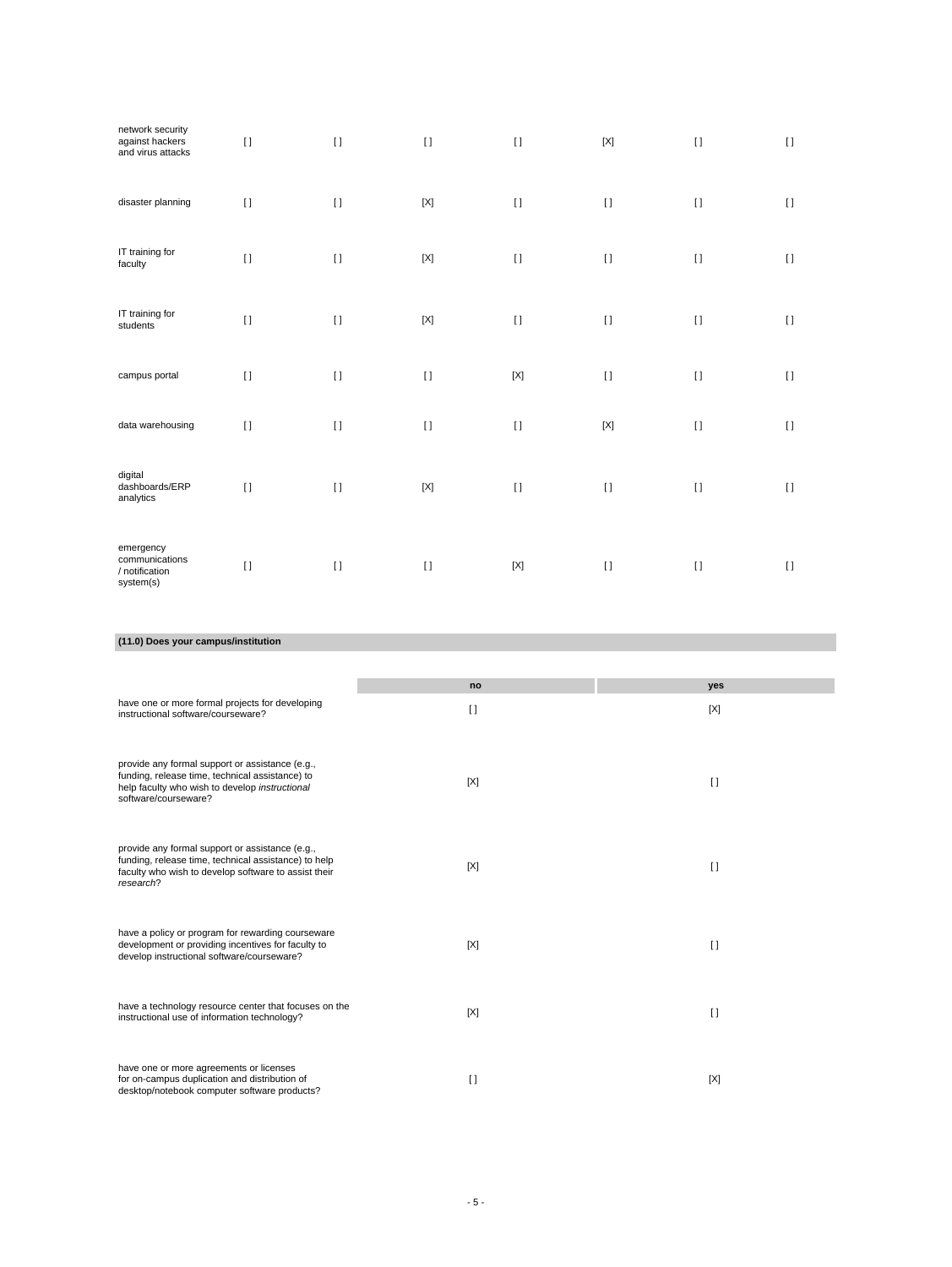| have a formal plan for using the Internet and Web for<br>marketing and promotion to off-campus audiences<br>(e.g., alumni, prospective students)?  | $\Box$         | [X]         |
|----------------------------------------------------------------------------------------------------------------------------------------------------|----------------|-------------|
| have a formal program to recognize and reward the<br>use of information technology as part of the routine<br>faculty review and promotion process? | $[{\sf X}]$    | $[ \ ]$     |
| maintain a library of academic courseware for faculty<br>review and evaluation?                                                                    | [X]            | $\Box$      |
| have a formal program to assess the impact of IT on<br>instruction and learning outcomes?                                                          | [X]            | $[ \ ]$     |
| have a formal policy regarding ownership of<br>Web-based curriculum resources and intellectual<br>property developed by faculty?                   | [X]            | $[ \ ]$     |
| have a formal program to provide supplemental IT<br>training for IT staff?                                                                         | $\mathfrak{g}$ | [X]         |
| assess the impact of IT on instructional services and<br>academic programs?                                                                        | $\Box$         | [X]         |
| charge students for access to digital content (online<br>reserve readings, course packets, etc.)?                                                  | [X]            | $\Box$      |
| recycle most (60 pct or more) of the institution's<br>used/obsolete computers                                                                      | $[ \ ]$        | $[{\sf X}]$ |
| inform/counsel students about privacy issues related to<br>social networking sites (Facebook, MySpace, etc)                                        | [X]            | $\Box$      |
| maintain a campus page on Facebook                                                                                                                 | [X]            | $\Box$      |
| maintain a campus page on MySpace                                                                                                                  | $[{\sf X}]$    | $[ \ ]$     |
| have institutional presence on Second Life?                                                                                                        | $[{\sf X}]$    | $[ \ ]$     |
| maintain a public campus Wiki                                                                                                                      | [X]            | $\Box$      |

# **(12.0) Does your institution have a strategic plan for:**

|                                                       | no | currently preparing a plan | yes, we have a plan |
|-------------------------------------------------------|----|----------------------------|---------------------|
| information technology                                |    | [X]                        |                     |
|                                                       |    |                            |                     |
| instructional technology / instruction<br>integration |    |                            | [X]                 |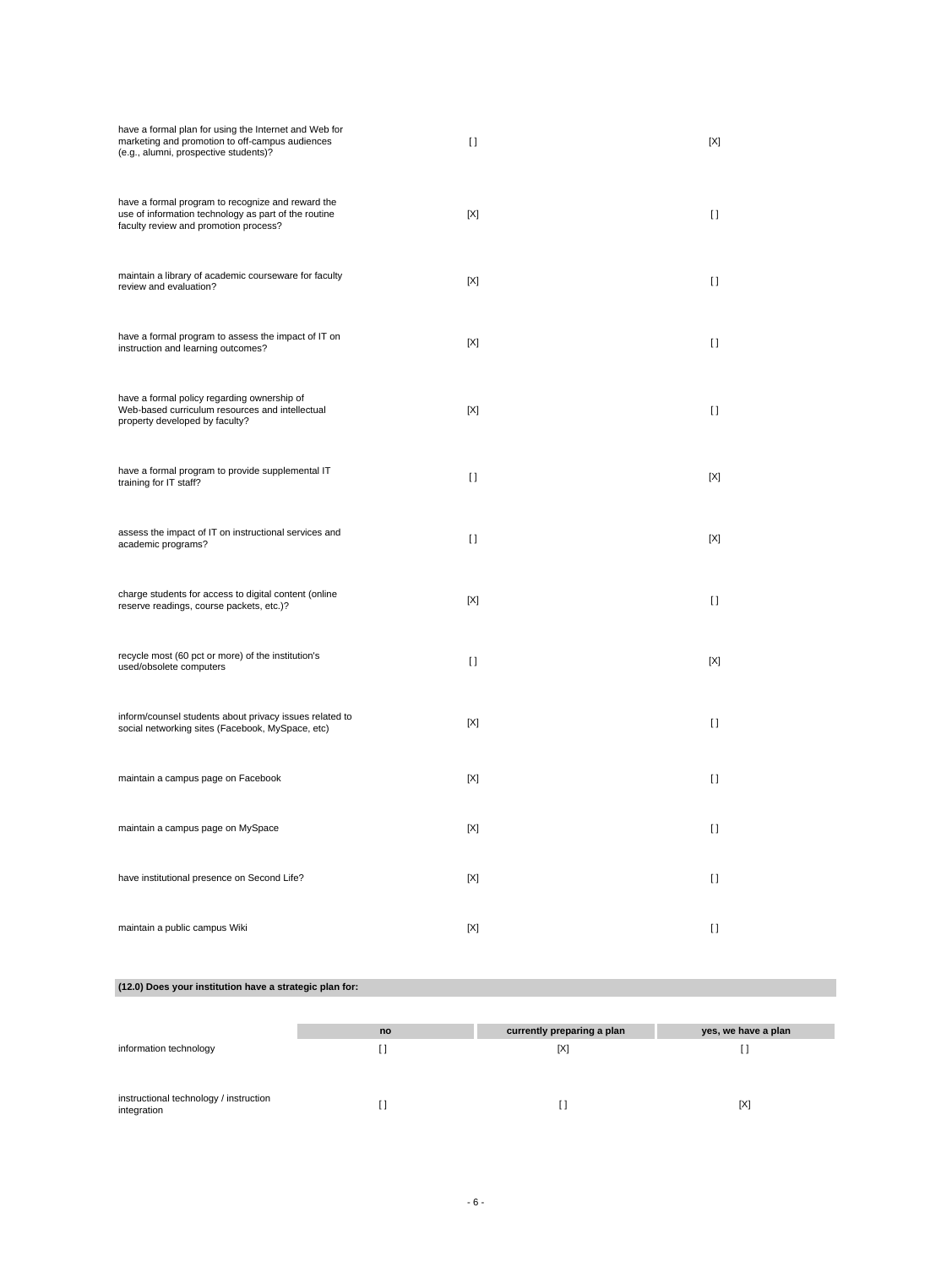| deploying course management tools                                                  | $[ \ ]$     | $[ \; ]$    | [X]          |
|------------------------------------------------------------------------------------|-------------|-------------|--------------|
| distance education                                                                 | $[{\sf X}]$ | $[ \ ]$     | $[ \ ]$      |
| campus portal services                                                             | $[{\sf X}]$ | $[ \; ]$    | $[ \ ]$      |
| wireless networks                                                                  | $[ \ ]$     | $[ \ ]$     | [X]          |
| web services (integration/deployment)                                              | [X]         | $[ \ ]$     | $[ \ ]$      |
| network security                                                                   | $[ \ ]$     | $[ \ ]$     | [X]          |
| IT disaster recovery                                                               | $[ \ ]$     | $[{\sf X}]$ | $[ \ ]$      |
| administrative systems / ERP upgrade /<br>replacement                              | $[ \ ]$     | $[ \ ]$     | [X]          |
| digital content management                                                         | $[ \ ]$     | [X]         | $[ \ ]$      |
| data warehousing                                                                   | $[ \ ]$     | [X]         | $[ \ ]$      |
| Business intelligence/analytics                                                    | $[ \ ]$     | $[{\sf X}]$ | $[ \ ]$      |
| Open Source deployment and<br>development                                          | $[{\sf X}]$ | $[ \ ]$     | $[ \ ]$      |
| podcasting course lectures / resources                                             | $[ \ ]$     | [X]         | $[ \ ]$      |
| emergency communications / notification                                            | $[ \ ]$     | [X]         | $[ \ ]$      |
| digital preservation / data archiving                                              | $[ \ ]$     | $[{\sf X}]$ | $[ \; ]$     |
| cellular phones / mobile devices                                                   | $[{\sf X}]$ | $[ \ ]$     | $\mathbf{I}$ |
| "Web 2.0" resources and services                                                   | $[ \; ]$    | $[{\sf X}]$ | $[ \; ]$     |
| 508 accessibility / compliance for Web<br>pages and online instructional resources | $[ \ ]$     | $[ \; ]$    | [X]          |

**(13.0) Has your institution established a specific single product standard for any of the following (i.e., your campus supports only one product):**

**desktop/notebook computer operating system**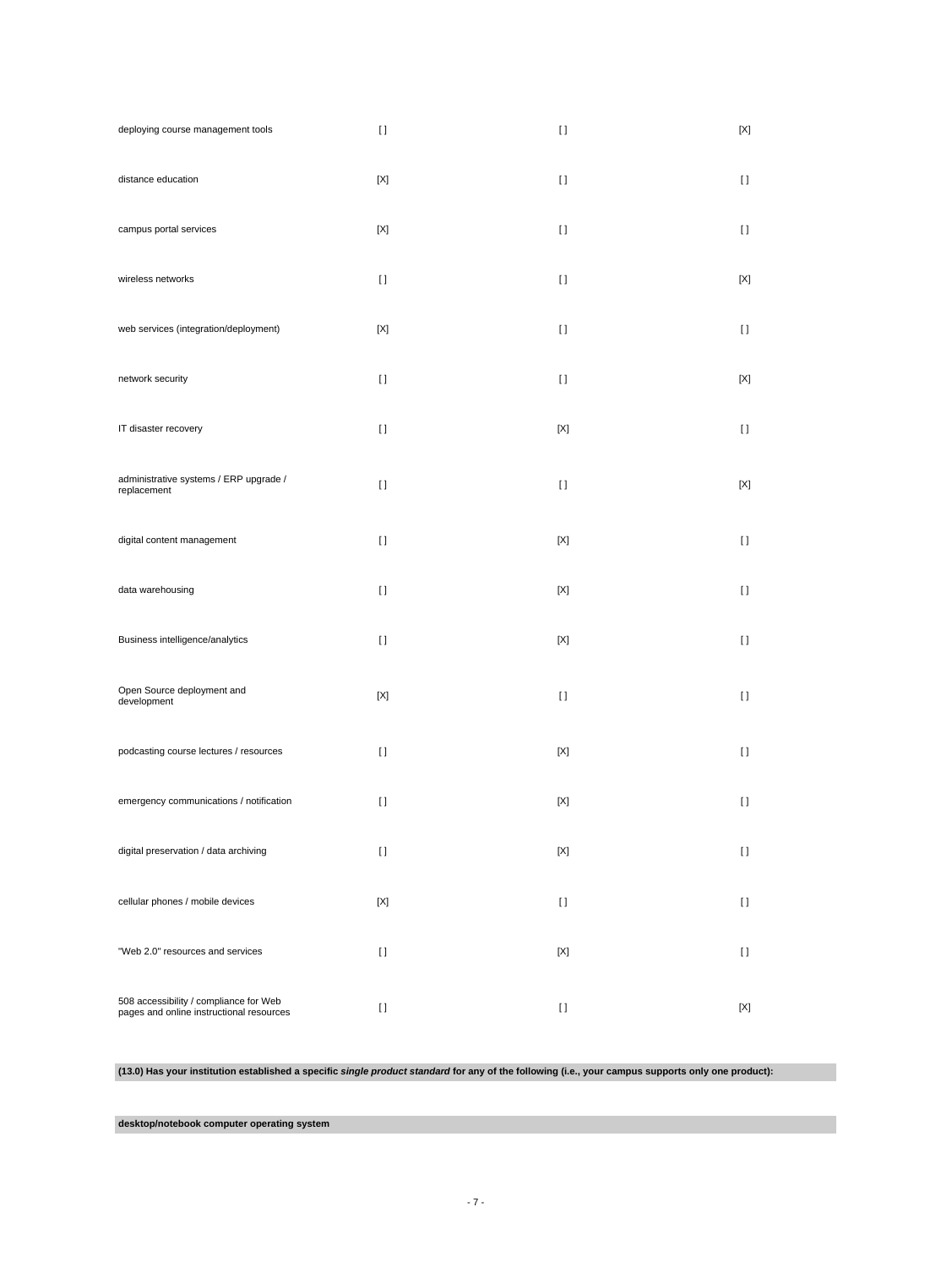[X] no

[ ] Macintosh

- [ ] Win 2000/XP
- [ ] Windows Vista

[ ] Linux

### **desktop/notebook product or manufacturer**

[X] no

[ ] Apple

[ ] Dell

[] Gateway

[ ] HP/Compaq

[ ] Lenovo

[ ] Other

## **course / learning management system**

[ ] no

- [] Angel
- [] Blackboard/WebCT
- [] Desire2Learn
- [] eCollege
- [X] Moodle
- [ ] Sakai
- [ ] Other

### **(14.0) What academic and institutional resources and services are currently available on your campus Web site (or portal?)**

[X] Undergraduate admissions application

- [X] Financial aid application
- [X] Current course catalog
- [X] Program/major/degree requirements
- [ ] Course registration
- [] Course add/drop options
- [ ] E-commerce (fee payments, etc.)
- [ ] Online Courses (i.e., full course online)
- [ ] Student ePortfolios
- [X] Library/card catalog
- [X] Interlibrary loan services
- [X] Journals & reference resources
- [X] Course reserves
- [X] Student transcripts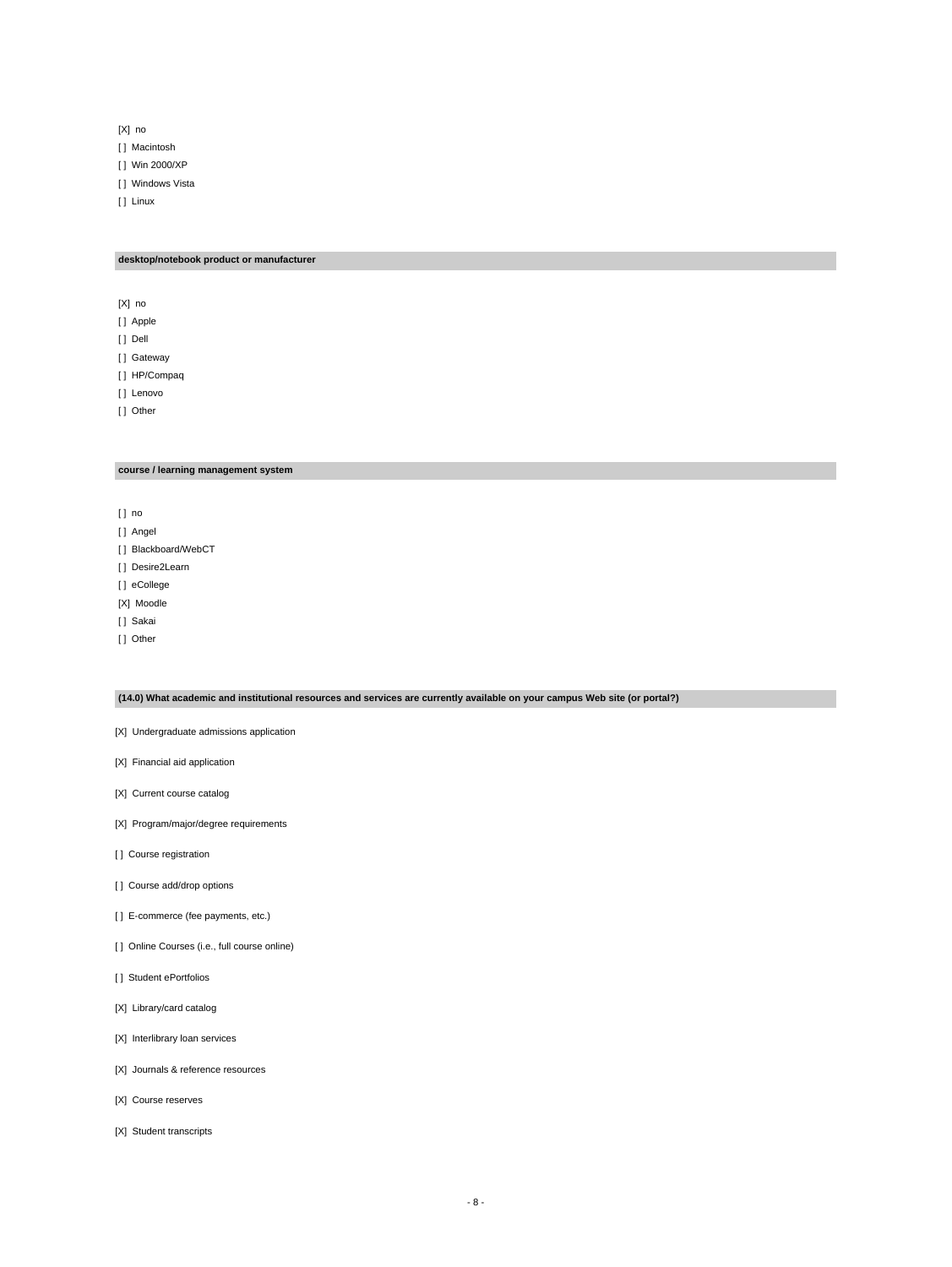- [X] Degree audit software
- [X] IT support resources
- [X] IT training/tutorials
- [X] Instructional software
- [X] Desktop software (MS Office, etc.)
- [X] Faculty/staff directory
- [X] Campus dining services
- [X] Campus housing services
- [X] Student health services
- [X] Student newspaper
- [X] Student handbook
- [X] Athletic event schedule
- [X] Alumni information/services
- [X] Press releases/media services
- [X] Campus book store
- [] Computer resale services
- [] Personalized student calendar
- [] Campus OneCard account services
- [ ] Digital Music Service (Napster, etc.)

**Operating Systems (1 = Not Important, 7 = Very Important)**

(15.0) As you think about the future of computing and information technology at your institution, please indicate how important you see the following items<br>in the overall campus computing/information technology environment

|                            | $\mathbf{1}$ | $\overline{2}$ | $\mathbf{3}$ | $\overline{\mathbf{4}}$ | ${\bf 5}$   | 6           | $\overline{7}$ |
|----------------------------|--------------|----------------|--------------|-------------------------|-------------|-------------|----------------|
| Windows XP                 | $\lceil$     | $\lceil$       | $\lceil$     | $\lceil$                | $\Box$      | $[{\sf X}]$ | $\Box$         |
| Windows Vista              | $\lceil$     | $\lceil$       | $\lceil$     | $\lceil$                | $\lceil$    | $[{\sf X}]$ | $[ \ ]$        |
| Windows Server             | $\lceil$     | $\mathbf{I}$   | $[ \ ]$      | $\lceil$                | $[ \ ]$     | $[ \ ]$     | $[{\sf X}]$    |
| Macintosh OS X<br>(client) | $\lceil$     | $\mathbf{I}$   | $\lceil$     | $\lceil$                | $\lceil$    | $[{\sf X}]$ | $\lceil$       |
| Macintosh OS X<br>(server) | $\lceil$     | $\mathbf{I}$   | $\lceil$     | $\lceil$                | $[{\sf X}]$ | $[ \ ]$     | $\lceil$       |
| Solaris/Open<br>Solaris    | $[{\sf X}]$  | $\lceil$       | $\lceil$     | $\lceil$                | $\lceil$    | $[ \ ]$     | $\lceil$       |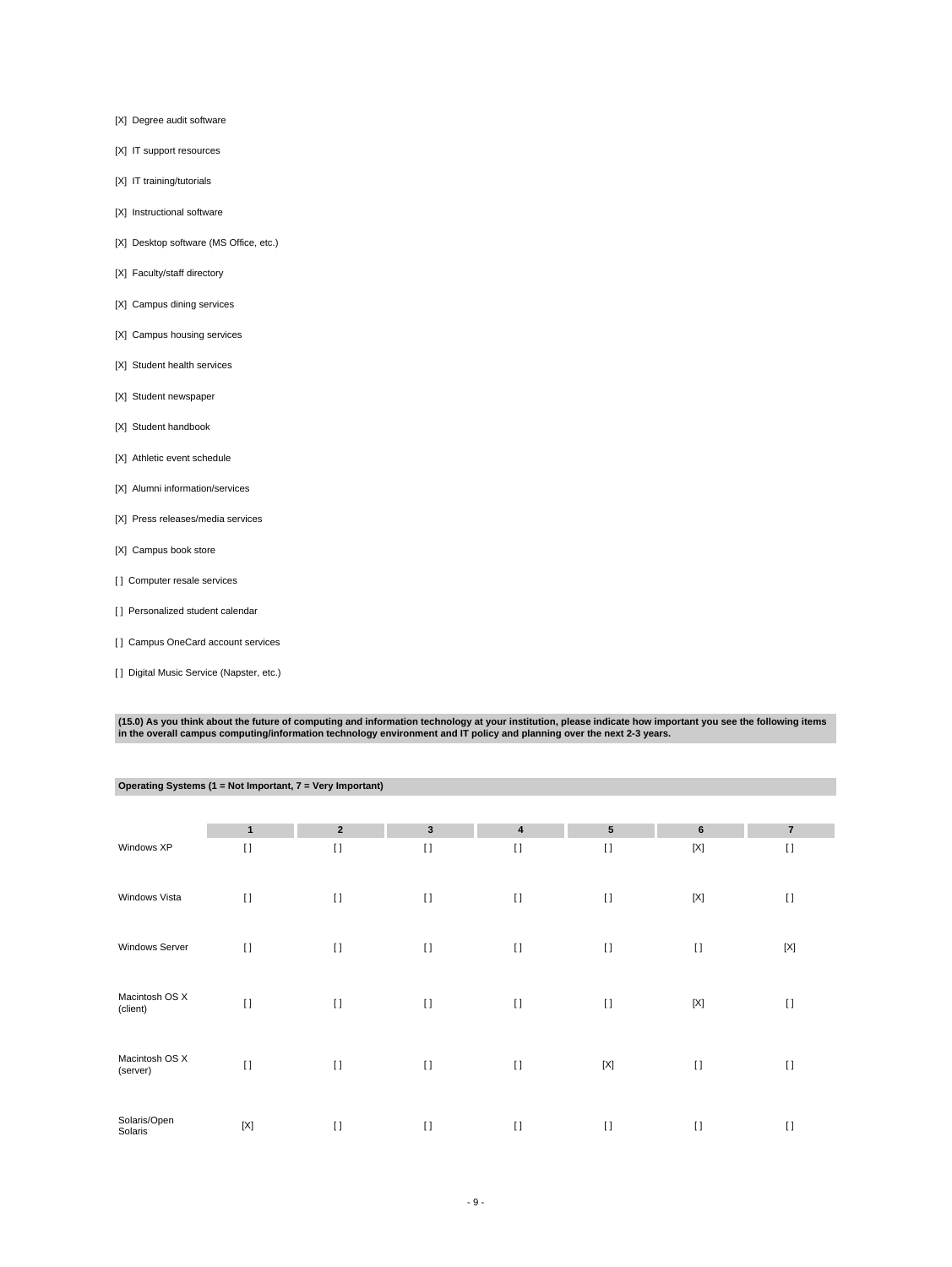| Unix                 | $\lceil$ | $[{\sf X}]$    | $\mathbf{I}$ | $\lceil$ | $\lceil$     | $\lceil$ | $\Box$         |
|----------------------|----------|----------------|--------------|----------|--------------|----------|----------------|
| Linux (client)       | $[ \ ]$  | [X]            | $[ \ ]$      | $\lceil$ | $\mathbf{I}$ | $[ \ ]$  | $\mathfrak{g}$ |
| Linux (server)       | $[ \ ]$  | H              | $[ \ ]$      | $\lceil$ | $\mathbf{I}$ | $[ \ ]$  | [X]            |
| O/S Interoperability | $[ \ ]$  | $\mathfrak{g}$ | $[ \ ]$      | $\lceil$ | $\lceil$     | $[ \ ]$  | [X]            |

(15.1) As you think about the future of computing and information technology at your institution, please indicate how important you see the following items<br>in the overall campus computing/information technology environment

| Hardware (1 = Not Important, 7 = Very Important) |                           |             |                         |                           |                 |                |                           |
|--------------------------------------------------|---------------------------|-------------|-------------------------|---------------------------|-----------------|----------------|---------------------------|
|                                                  |                           |             |                         |                           |                 |                |                           |
|                                                  | $\mathbf{1}$              | $\mathbf 2$ | $\overline{\mathbf{3}}$ | $\overline{\mathbf{4}}$   | $5\phantom{.0}$ | $6\phantom{1}$ | $\overline{\mathbf{z}}$   |
| Notebook<br>computers                            | $[ \; ]$                  | $[ \; ]$    | $[ \; ]$                | $[ \; ]$                  | $\mathbf{I}$    | $[ \; ]$       | $\left[ \text{X} \right]$ |
| Macintosh<br>computers                           | $[ \ ]$                   | $\lceil$    | $[ \ ]$                 | $[ \ ]$                   | $\mathbf{I}$    | $[{\sf X}]$    | $[ \; ]$                  |
| <b>UNIX</b> workstations                         | $\left[ \text{X} \right]$ | $[ \; ]$    | $[ \ ]$                 | $[ \ ]$                   | $[ \; ]$        | $[ \ ]$        | $[ \; ]$                  |
| Tablet computers                                 | $[ \; ]$                  | $\lceil$    | $\lceil$                | $[ \ ]$                   | $[{\sf X}]$     | $[1]$          | $[ \ ]$                   |
| PDAs/Handheld<br>computers                       | $[ \ ]$                   | $\lceil$    | $[ \ ]$                 | $\left[ \text{X} \right]$ | $\mathbf{I}$    | $[ \; ]$       | $[ \ ]$                   |
| Cellular/mobile<br>phones                        | $[ \ ]$                   | $\lceil$    | $[{\sf X}]$             | $\lceil$                  | $\mathbf{I}$    | $\lceil$       | $[ \ ]$                   |
| WiFi enabled cell<br>phones                      | $[ \ ]$                   | $\lceil$    | $[{\sf X}]$             | $[ \ ]$                   | $[ \ ]$         | $[ \ ]$        | $[ \ ]$                   |
| iPods/MP3 players                                | $\mathbf{I}$              | $\lceil$    | $[{\sf X}]$             | $[ \ ]$                   | $[ \ ]$         | $[ \ ]$        | $[ \ ]$                   |

(15.2) As you think about the future of computing and information technology at your institution, please indicate how important you see the following items<br>in the overall campus computing/information technology environment

| Instructional Applications and Resources ( $1 = Not$ Important, $7 = Very$ Important) |  |  |     |  |  |  |  |
|---------------------------------------------------------------------------------------|--|--|-----|--|--|--|--|
|                                                                                       |  |  |     |  |  |  |  |
|                                                                                       |  |  |     |  |  |  |  |
| Developing<br>instructional<br>software                                               |  |  | [X] |  |  |  |  |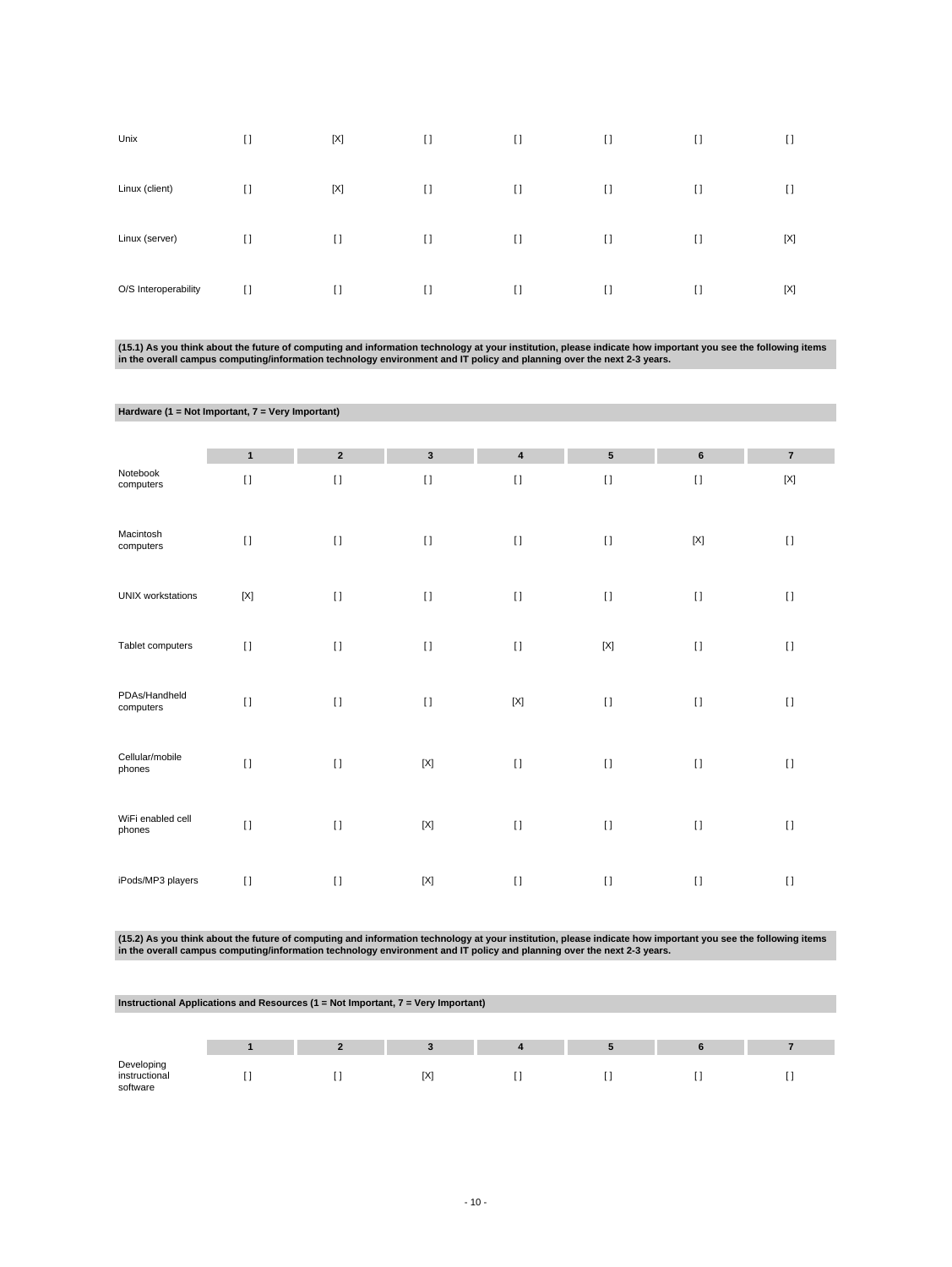| Using instructional<br>software in classes                       | $[ \ ]$     | $[ \ ]$                                | $[ \; ]$    | $[ \ ]$     | $[{\sf X}]$ | $[ \ ]$     | $\left[ \ \right]$ |
|------------------------------------------------------------------|-------------|----------------------------------------|-------------|-------------|-------------|-------------|--------------------|
| Using instructional<br>software as a<br>supplement to<br>classes | $[ \ ]$     | $[ \; ]$                               | $[ \; ]$    | $[ \; ]$    | $[ \ ]$     | $[{\sf X}]$ | $[ \; ]$           |
| Computer-based<br>classroom<br>presentation<br>facilities        | $[ \ ]$     | $[ \; ]$                               | $[ \ ]$     | $[ \; ]$    | $[ \; ]$    | $[ \; ]$    | $[{\sf X}]$        |
| Internet resources<br>for instruction                            | $[ \; ]$    | $[ \ ]$                                | $[ \ ]$     | $[ \ ]$     | $[ \ ]$     | $[ \ ]$     | $[{\sf X}]$        |
| Web pages for<br>classes                                         | $[ \ ]$     | $[ \; ]$                               | $[ \; ]$    | $[ \; ]$    | $[ \; ]$    | $[ \; ]$    | $[{\sf X}]$        |
| Web-based<br>tutorials                                           | $[ \ ]$     | $\begin{array}{c} \square \end{array}$ | $[ \ ]$     | $[ \; ]$    | $[ \ ]$     | $[{\sf X}]$ | $[ \; ]$           |
| e-Books<br>(e-textbooks)                                         | $[ \; ]$    | $[ \; ]$                               | $[{\sf X}]$ | $[ \; ]$    | $[ \ ]$     | $[ \ ]$     | $[ \ ]$            |
| Course / learning<br>management<br>systems                       | $[ \ ]$     | $\rm II$                               | $[ \; ]$    | $[ \ ]$     | $[ \; ]$    | $[ \, ]$    | $[{\sf X}]$        |
| On-line course<br>evaluation                                     | $[{\sf X}]$ | $[ \ ]$                                | $[ \ ]$     | $[ \ ]$     | $[ \ ]$     | $[ \ ]$     | $[ \; ]$           |
| Classroom<br>"clickers"                                          | $\lceil$    | $[ \ ]$                                | $[ \ ]$     | $[{\sf X}]$ | $[ \ ]$     | $[ \; ]$    | $[ \ ]$            |
| Wireless access<br>in campus<br>classrooms                       | $[ \ ]$     | $[ \ ]$                                | $[ \; ]$    | $[ \ ]$     | $\lceil$    | $[{\sf X}]$ | $[ \ ]$            |

(15.3) As you think about the future of computing and information technology at your institution, please indicate how important you see the following items<br>in the overall campus computing/information technology environment

| User Support Services/Campus Services (1 = Not Important, $7$ = Very Important) |        |                |        |        |        |        |    |  |
|---------------------------------------------------------------------------------|--------|----------------|--------|--------|--------|--------|----|--|
|                                                                                 |        |                |        |        |        |        |    |  |
|                                                                                 |        | $\overline{2}$ | 3      | 4      | 5      | 6      |    |  |
| On-line IT training                                                             | $\Box$ | $\Box$         | I)     | I1     | $\Box$ | [X]    | I) |  |
| On-line technical<br>support                                                    | I)     | $\Box$         | $\Box$ | $\Box$ | H      | [X]    | [] |  |
| Computer resale<br>program                                                      | [X]    | H              | I)     | []     | []     | $\Box$ | [] |  |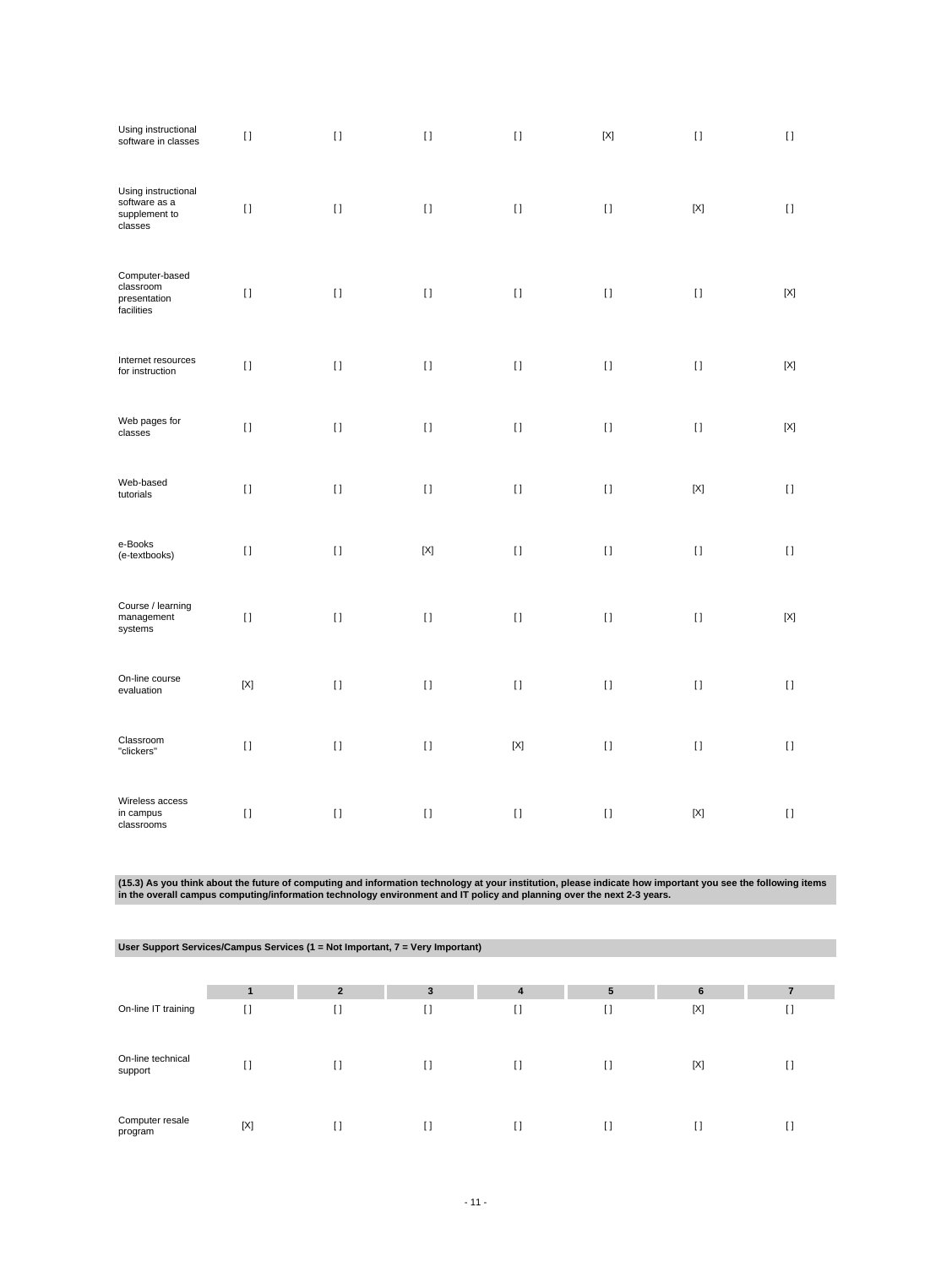| Computer repair<br>services                   | $\mathbf{I}$   | $[{\sf X}]$ | $[ \ ]$     | $\lceil$ | $[ \ ]$      | $[ \ ]$  | $\lceil$ |
|-----------------------------------------------|----------------|-------------|-------------|----------|--------------|----------|----------|
| Help-desk services                            | $[ \ ]$        | $\lceil$    | $[ \ ]$     | $\lceil$ | $[ \ ]$      | $\lceil$ | [X]      |
| Alumni e-mail<br>accounts                     | $\mathfrak{g}$ | $[ \ ]$     | $[{\sf X}]$ | $\lceil$ | $[ \ ]$      | $[ \ ]$  | $\lceil$ |
| Alumni services via<br>the campus Web<br>site | $\Box$         | $\lceil$    | $[ \ ]$     | $\lceil$ | [X]          | $[ \ ]$  | $\Box$   |
| Student ePortfolios                           | I)             | [X]         | $[ \ ]$     | $\lceil$ | $\mathbf{I}$ | $[ ]$    | I)       |

(15.4) As you think about the future of computing and information technology at your institution, please indicate how important you see the following items<br>in the overall campus computing/information technology environment

**Networking & Internet/Web Issues & Resources (1 = Not Important, 7 = Very Important)**

|                                      | $\mathbf{1}$ | $\boldsymbol{2}$ | $\mathbf 3$ | 4                                      | ${\bf 5}$ | $\bf 6$                   | $\bf 7$     |
|--------------------------------------|--------------|------------------|-------------|----------------------------------------|-----------|---------------------------|-------------|
| Wireless networks<br>$(802.11$ stds) | $[ \ ]$      | $[ \ ]$          | $[ \ ]$     | $[ \; ]$                               | $[ \; ]$  | $[ \; ]$                  | $[{\sf X}]$ |
| Wi-Max networks                      | $[ \; ]$     | $[ \; ]$         | $[ \ ]$     | $\begin{array}{c} \square \end{array}$ | $[ \ ]$   | $[ \; ]$                  | $[{\sf X}]$ |
| Voice over IP                        | $[ \; ]$     | $[{\sf X}]$      | $[ \ ]$     | $[ \; ]$                               | $[ \ ]$   | $[ \; ]$                  | $[ \ ]$     |
| Microsoft<br>Exchange                | $[{\sf X}]$  | $[ \; ]$         | $[ \ ]$     | $[ \; ]$                               | $[ \ ]$   | $[ \; ]$                  | $[ \; ]$    |
| Java                                 | $[ \; ]$     | $[ \; ]$         | $[ \ ]$     | $[ \; ]$                               | $[ \ ]$   | $[ \; ]$                  | $[{\sf X}]$ |
| XML (SOAP)                           | $[ \; ]$     | $[ \; ]$         | $[ \ ]$     | $[ \ ]$                                | $[ \; ]$  | $\left[ \text{X} \right]$ | $[ \ ]$     |
| .NET (Microsoft)                     | $[ \; ]$     | $[ \; ]$         | $[{\sf X}]$ | $[ \ ]$                                | $[ \ ]$   | $[ \; ]$                  | $[ \; ]$    |
| Open Net / Java<br>Enterprise (Sun)  | $[ \ ]$      | $[ \; ]$         | $[{\sf X}]$ | $[ \; ]$                               | $[ \ ]$   | $[ \; ]$                  | $[ \; ]$    |
| QuickTime Player                     | $[ \ ]$      | $[ \; ]$         | $[ \; ]$    | $[ \; ]$                               | $[ \ ]$   | $\left[ \text{X} \right]$ | $[ \; ]$    |
| Real Player                          | $[ \; ]$     | $[{\sf X}]$      | $[ \ ]$     | $[ \; ]$                               | $[ \; ]$  | $[ \ ]$                   | $[ \ ]$     |
| Microsoft Media<br>Player            | $[ \; ]$     | $[ \; ]$         | $[ \ ]$     | $[{\sf X}]$                            | $[ \ ]$   | $[ \; ]$                  | $[ \; ]$    |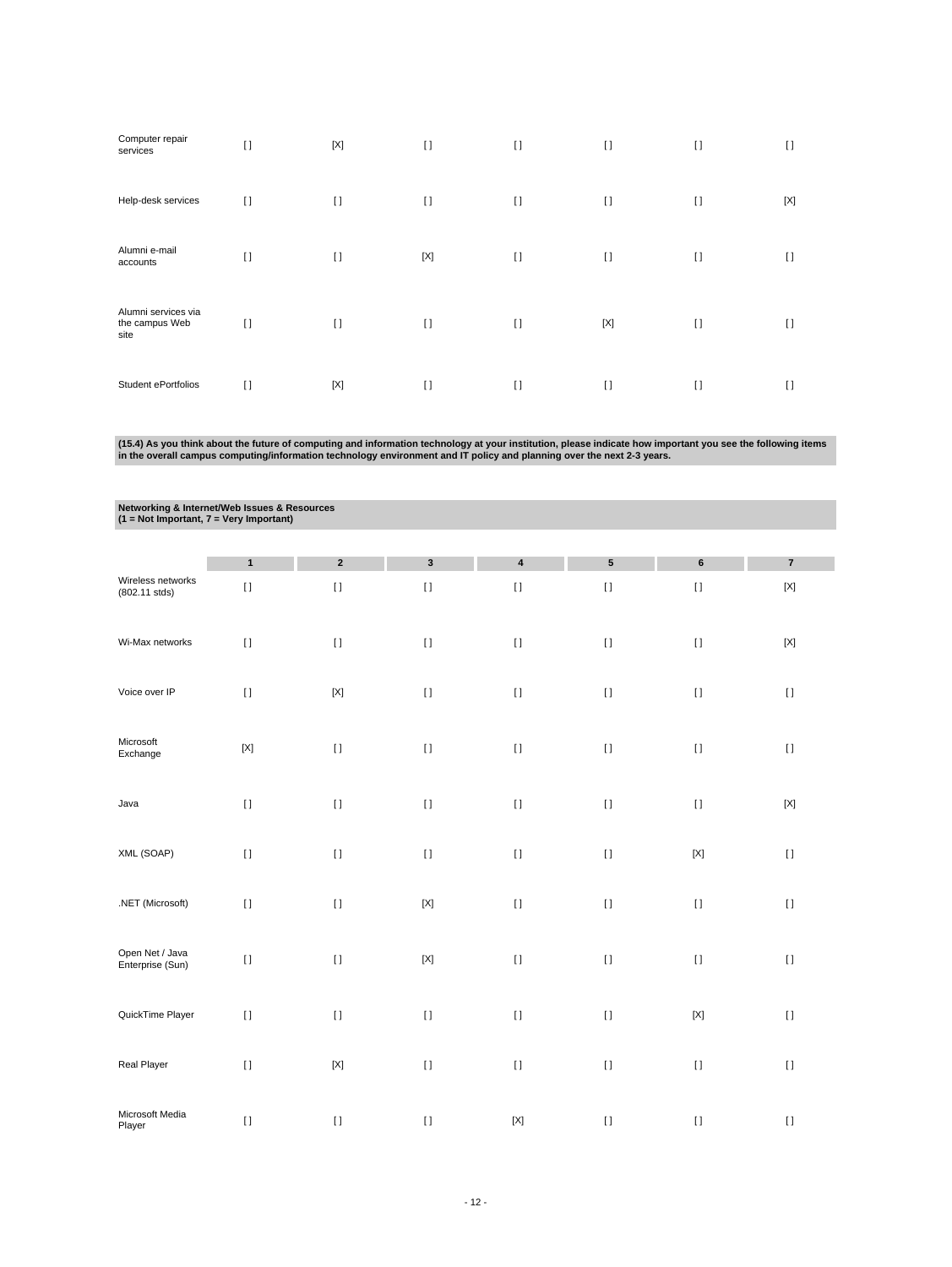(15.5) As you think about the future of computing and information technology at your institution, please indicate how important you see the following items<br>in the overall campus computing/information technology environment

| Networking & Internet/Web Issues & Resources<br>$(1 = Not Important, 7 = Very Important)$ |                                                                                                                                                                                                       |                                        |              |                      |                                                                                                                                                                                                                                                                                                                                                                                                                                                                                                                    |                                                                                                                                                                                                                                                    |                                      |
|-------------------------------------------------------------------------------------------|-------------------------------------------------------------------------------------------------------------------------------------------------------------------------------------------------------|----------------------------------------|--------------|----------------------|--------------------------------------------------------------------------------------------------------------------------------------------------------------------------------------------------------------------------------------------------------------------------------------------------------------------------------------------------------------------------------------------------------------------------------------------------------------------------------------------------------------------|----------------------------------------------------------------------------------------------------------------------------------------------------------------------------------------------------------------------------------------------------|--------------------------------------|
|                                                                                           |                                                                                                                                                                                                       |                                        |              |                      |                                                                                                                                                                                                                                                                                                                                                                                                                                                                                                                    |                                                                                                                                                                                                                                                    |                                      |
| Gigabit Ethernet                                                                          | $\mathbf{1}$<br>$[ \ ]$                                                                                                                                                                               | $\mathbf 2$<br>$[ \ ]$                 | 3<br>$[ \ ]$ | $\pmb{4}$<br>$[ \ ]$ | $5\phantom{.0}$<br>$[ \ ]$                                                                                                                                                                                                                                                                                                                                                                                                                                                                                         | 6<br>$[ \ ]$                                                                                                                                                                                                                                       | $\bf 7$<br>$\left[ \text{X} \right]$ |
|                                                                                           |                                                                                                                                                                                                       |                                        |              |                      |                                                                                                                                                                                                                                                                                                                                                                                                                                                                                                                    |                                                                                                                                                                                                                                                    |                                      |
| Grid computing                                                                            | $[ \; ]$                                                                                                                                                                                              | $[{\sf X}]$                            | $[ \ ]$      | $[ \; ]$             | $[ \; ]$                                                                                                                                                                                                                                                                                                                                                                                                                                                                                                           | $[ \; ]$                                                                                                                                                                                                                                           | $[ \; ]$                             |
| Adobe Acrobat                                                                             | $[ \; ]$                                                                                                                                                                                              | $[ \ ]$                                | $[ \; ]$     | $[ \; ]$             | $[{\sf X}]$                                                                                                                                                                                                                                                                                                                                                                                                                                                                                                        | $[ \; ]$                                                                                                                                                                                                                                           | $[ \; ]$                             |
| Internet<br>videoconferencing                                                             | $\mathfrak{g}$                                                                                                                                                                                        | $[ \; ]$                               | $[ \ ]$      | $[{\sf X}]$          | $[ \; ]$                                                                                                                                                                                                                                                                                                                                                                                                                                                                                                           | $[ \; ]$                                                                                                                                                                                                                                           | $[ \; ]$                             |
| <b>VPN/Virtual Private</b><br>Networks                                                    | $[ \; ]$                                                                                                                                                                                              | $[ \ ]$                                | $[ \; ]$     | $[ \ ]$              | $[ \ ]$                                                                                                                                                                                                                                                                                                                                                                                                                                                                                                            | $[ \; ]$                                                                                                                                                                                                                                           | $[{\sf X}]$                          |
| Identity<br>management                                                                    | $[ \; ]$                                                                                                                                                                                              | $[ \ ]$                                | $[ \ ]$      | $[ \; ]$             | $[ \; ]$                                                                                                                                                                                                                                                                                                                                                                                                                                                                                                           | $[ \; ]$                                                                                                                                                                                                                                           | $[{\sf X}]$                          |
| Open Source<br>software                                                                   | $[ \: ]$                                                                                                                                                                                              | $[ \ ]$                                | $[ \; ]$     | $[ \; ]$             | $[ \ ]$                                                                                                                                                                                                                                                                                                                                                                                                                                                                                                            | $[{\sf X}]$                                                                                                                                                                                                                                        | $[ \; ]$                             |
| Student portal<br>services                                                                | $[ \; ]$                                                                                                                                                                                              | $[ \ ]$                                | $[ \; ]$     | $[{\sf X}]$          | $[ \ ]$                                                                                                                                                                                                                                                                                                                                                                                                                                                                                                            | $[ \ ]$                                                                                                                                                                                                                                            | $[ \ ]$                              |
| SCORM standards                                                                           | $[{\sf X}]$                                                                                                                                                                                           | $\begin{array}{c} \square \end{array}$ | $[ \; ]$     | $[ \; ]$             | $[ \; ]$                                                                                                                                                                                                                                                                                                                                                                                                                                                                                                           | $[ \; ]$                                                                                                                                                                                                                                           | $[ \ ]$                              |
| Data encryption                                                                           | $[ \ ]$                                                                                                                                                                                               | H                                      | $[ \; ]$     | $\mathbf{I}$         | H                                                                                                                                                                                                                                                                                                                                                                                                                                                                                                                  | $[ \ ]$                                                                                                                                                                                                                                            | $[{\sf X}]$                          |
| Content<br>management<br>systems                                                          | $[ \; ]$                                                                                                                                                                                              | $[ \; ]$                               | $[ \ ]$      | $[ \: ]$             | $[ \; ]$                                                                                                                                                                                                                                                                                                                                                                                                                                                                                                           | $[ \; ]$                                                                                                                                                                                                                                           | $\left[ \text{X} \right]$            |
| Instant messaging                                                                         | $[ \ ]$                                                                                                                                                                                               | $[ \ ]$                                | $[ \; ]$     | $[{\sf X}]$          | $[ \ ]$                                                                                                                                                                                                                                                                                                                                                                                                                                                                                                            | $[ \ ]$                                                                                                                                                                                                                                            | $[ \ ]$                              |
| Wikis                                                                                     | $[] \centering \includegraphics[width=0.47\textwidth]{images/TrDiS-Architecture.png} \caption{The 3D (top) and 4D (bottom) are used for the 3D (bottom) and 3D (bottom).} \label{TrDiS-Architecture}$ | $[ \, ]$                               | $[ \, ]$     | $[ \ ]$              | $[] \centering \subfloat[0]{{\includegraphics[width=0.25\textwidth]{figs/fig10000}}}}% \subfloat[0]{{\includegraphics[width=0.25\textwidth]{figs/fig10000}}}}% \subfloat[0]{{\includegraphics[width=0.25\textwidth]{figs/fig10000}}}}% \subfloat[0]{{\includegraphics[width=0.25\textwidth]{figs/fig1000}}}}% \subfloat[0]{{\includegraphics[width=0.25\textwidth]{figs/fig1000}}}}% \subfloat[0]{{\includegraphics[width=0.25\textwidth]{figs/fig1000}}}}% \subfloat[0]{{\includegraphics[width=0.25\textwidth]{$ | $[] \centering \includegraphics[width=0.47\textwidth]{images/TrDiS-Architecture.png} \caption{The 3D (top) and 4D (bottom) are used for the 3D (bottom) and 3D (bottom) are used for the 3D (bottom) and 3D (bottom).} \label{TrDiS-Architecture}$ | $[{\sf X}]$                          |
| Podcasting                                                                                | $[ \ ]$                                                                                                                                                                                               | $[ \ ]$                                |              | $[ \ ]$              | $[{\sf X}]$                                                                                                                                                                                                                                                                                                                                                                                                                                                                                                        | $[] \centering \includegraphics[width=0.47\textwidth]{images/TrDiS-Architecture.png} \caption{The 3D (top) and 4D (bottom) are used for the 3D (bottom) and 3D (bottom).} \label{TrDiS-Architecture}$                                              | $[ \ ]$                              |
| Blogging                                                                                  | $[ \: ]$                                                                                                                                                                                              | $[ \ ]$                                | $[ \ ]$      | $[ \ ]$              | $[{\sf X}]$                                                                                                                                                                                                                                                                                                                                                                                                                                                                                                        | $[] \centering \includegraphics[width=0.47\textwidth]{images/TrDiS-Architecture.png} \caption{The 3D (top) and 4D (bottom) are used for the 3D (bottom) and 3D (bottom).} \label{TrDiS-Architecture}$                                              | $[ \ ]$                              |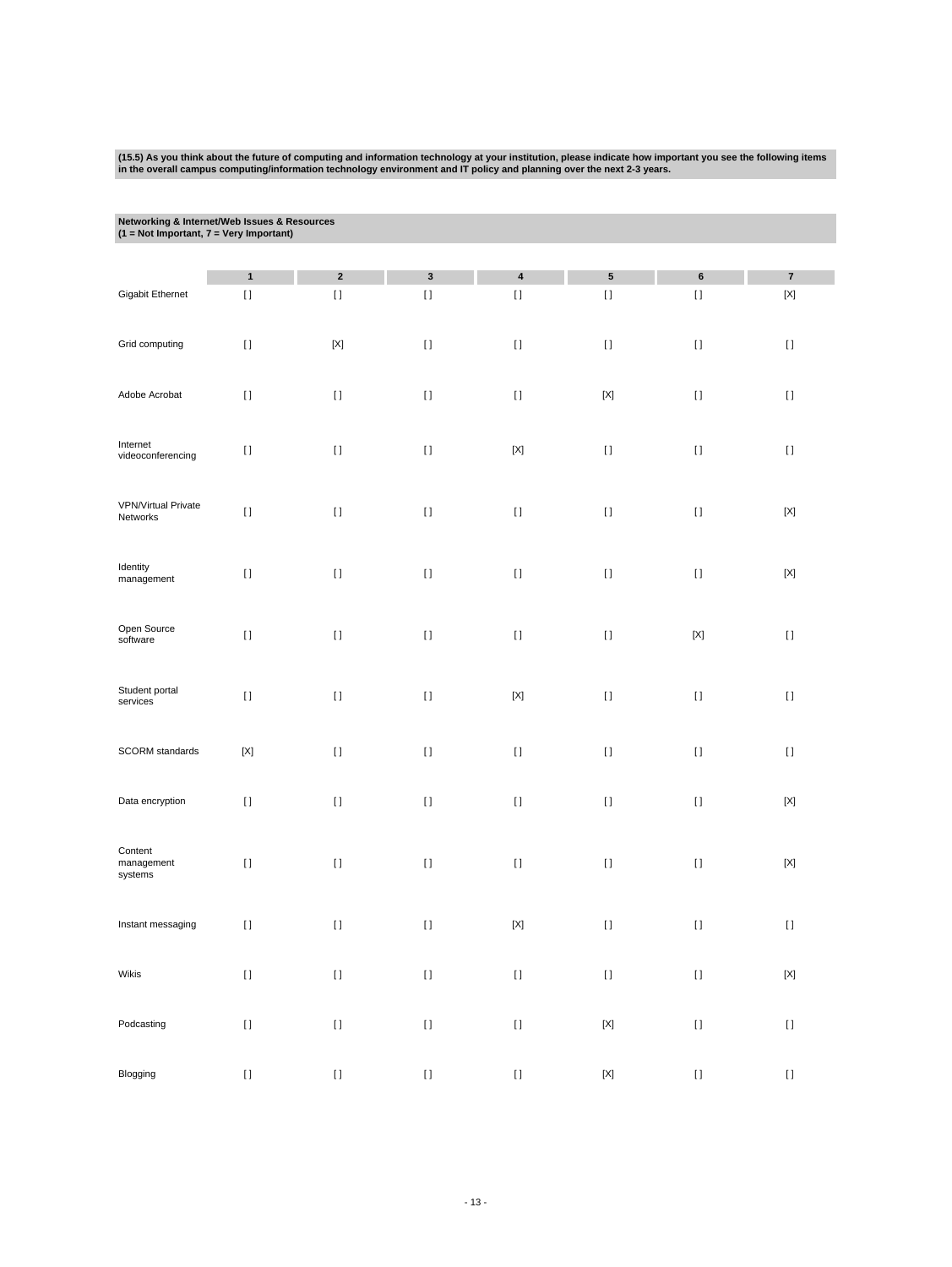| (15.6) As you think about the future of computing and information technology at your institution, please indicate how important you see the following items |
|-------------------------------------------------------------------------------------------------------------------------------------------------------------|
| in the overall campus computing/information technology environment and IT policy and planning over the next 2-3 years.                                      |

| Administrative software/ERP -- Upgrade or Replacement |  |
|-------------------------------------------------------|--|
| $(1 = Not Important, 7 = Very Important)$             |  |

| Accounting                                     | $\mathbf{1}$ | $\mathbf 2$  | $\mathbf{3}$ | $\pmb{4}$   | $5\phantom{.0}$           | $\bf 6$     | $\bf 7$     |
|------------------------------------------------|--------------|--------------|--------------|-------------|---------------------------|-------------|-------------|
| / Financial<br>Management                      | $[ \; ]$     | $[ \ ]$      | $[ \ ]$      | $[{\sf X}]$ | $[ \; ]$                  | $[ \ ]$     | $[ \; ]$    |
| Admissions /<br>Recruitment                    | $[ \ ]$      | $[ \; ]$     | $[ \; ]$     | $[ \; ]$    | $\left[ \text{X} \right]$ | $[ \; ]$    | $[ \; ]$    |
| Alumni                                         | $[ \; ]$     | $[ \; ]$     | $[{\sf X}]$  | $[ \; ]$    | $[ \; ]$                  | $[ \; ]$    | $[ \; ]$    |
| CRM software                                   | $[ \; ]$     | $[ \; ]$     | $[ \ ]$      | $[{\sf X}]$ | $[ \; ]$                  | $[ \; ]$    | $[ \; ]$    |
| Development                                    | $\mathbf{I}$ | $\mathbf{I}$ | $\lceil$     | $[ \ ]$     | $[{\sf X}]$               | $[ \ ]$     | $[ \; ]$    |
| eProcurement /<br>Purchasing                   | $[ \ ]$      | $[ \; ]$     | $[ \; ]$     | $[ \; ]$    | $\mathbf{I}$              | $[ \; ]$    | $[{\sf X}]$ |
| Human Resources                                | $\lceil$     | $[1]$        | $[ \; ]$     | $[ \; ]$    | $\mathbf{I}$              | $[{\sf X}]$ | $[ \; ]$    |
| <b>Student Financial</b><br>Aid Management     | $[ \ ]$      | $[1]$        | $[ \ ]$      | $[ \; ]$    | $[{\sf X}]$               | $[ \; ]$    | $[ \; ]$    |
| Student Info.<br>Systems (SIS)                 | $[ \; ]$     | $[ \; ]$     | $[ \; ]$     | $[{\sf X}]$ | $[ \ ]$                   | $[ \ ]$     | $[ \; ]$    |
| <b>Business</b><br>Intelligence /<br>Analytics | $\lceil$     | $[ \; ]$     | $[ \ ]$      | $[ \; ]$    | $[{\sf X}]$               | $[ \ ]$     | $[ \; ]$    |

(15.7) As you think about the future of computing and information technology at your institution, please indicate how important you see the following items<br>in the overall campus computing/information technology environment

| Vendor Services/Outsourcing $(1 = Not$ Important, $7 = Very$ Important) |  |
|-------------------------------------------------------------------------|--|
|                                                                         |  |

|                                                | $\overline{2}$ | 3 | 4   | 5  | 6 |  |
|------------------------------------------------|----------------|---|-----|----|---|--|
| Outsourcing data<br>back-up or data<br>storage | [X]            |   |     | I) |   |  |
| Outsourcing ERP<br>services                    |                |   | [X] | [] |   |  |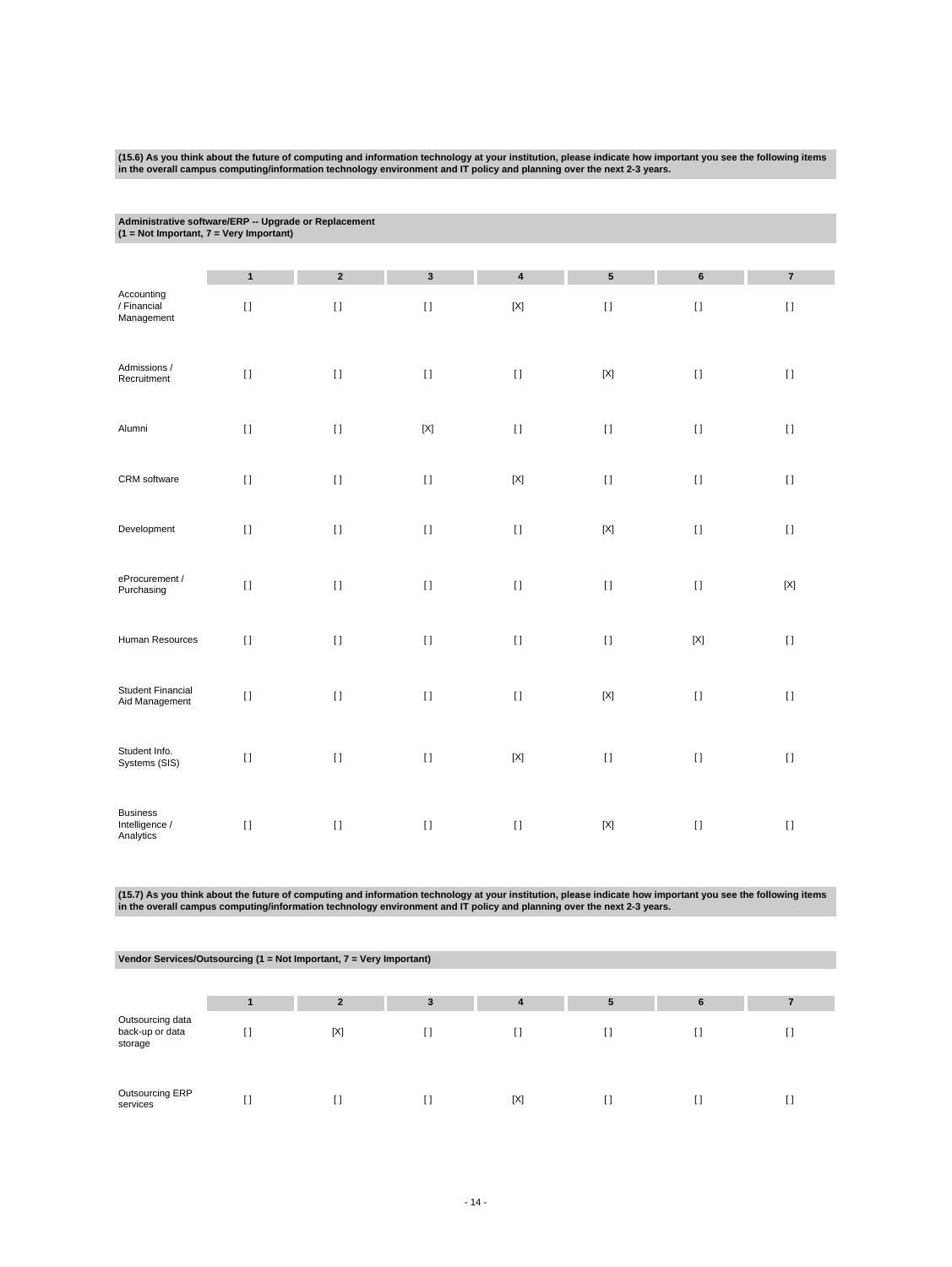| Outsourcing<br>instructional<br>technology<br>services | $\mathbf{I}$ | $[{\sf X}]$  | $\lceil$ | $\lceil$ | $\lceil$     | $[ \ ]$     | $[ \ ]$ |
|--------------------------------------------------------|--------------|--------------|----------|----------|--------------|-------------|---------|
| Outsourcing user<br>support                            | $[ \; ]$     | $[{\sf X}]$  | $[ \ ]$  | $\lceil$ | $\mathbf{I}$ | $[ \ ]$     | $[ \ ]$ |
| Outsourcing<br>ResNet services                         | $\mathbf{I}$ | $\lceil$     | $[ \ ]$  | $[ \ ]$  | $[ \ ]$      | $[ \ ]$     | [X]     |
| Outsourcing<br>eProcurement                            | $\mathbf{I}$ | $\lceil$     | $[ \ ]$  | $[ \ ]$  | $[ \ ]$      | $[{\sf X}]$ | $\Box$  |
| Outsourcing<br>student/campus<br>portal                | $\mathbf{I}$ | $[{\sf X}]$  | $[ \ ]$  | $\lceil$ | $[ \; ]$     | $[ \ ]$     | $\Box$  |
| Outsourcing web<br>hosting services                    | $[ \; ]$     | $\lceil$     | $[ \ ]$  | $[ \ ]$  | $\mathbf{I}$ | $[ \ ]$     | [X]     |
| Outsourcing<br>student email<br>services               | $\mathbf{I}$ | $\mathbf{I}$ | $[ \ ]$  | $[ \ ]$  | $[{\sf X}]$  | $\lceil$    | $\Box$  |

**(16.0) Many campuses find themselves facing shifting enrollments, changing financial resources, growing demand for IT services, and increasing IT expenditures. How is your campus addressing these issues?**

|                                                                              | <b>Doing This Already</b> | Beginning in 2007 - 2008 Year | <b>Reviewing for</b><br>2007 - 2008 Year | <b>Decided Not To Do This</b> |
|------------------------------------------------------------------------------|---------------------------|-------------------------------|------------------------------------------|-------------------------------|
| Reducing purchases of<br>computer technology                                 | $\Box$                    | $\Box$                        | $\lceil$                                 | [X]                           |
| Charging fees to depts. and<br>service units (e.g., networking,<br>printing) | $\Box$                    | $\Box$                        | $\Box$                                   | [X]                           |
| Requiring a computer / IT fee<br>for all students                            | $\Box$                    | $\Box$                        | $\lceil$                                 | [X]                           |
| Leasing rather than buying<br>hardware                                       | $\Box$                    | $\Box$                        | $\lceil$                                 | [X]                           |
| Reducing hours in public access<br>facilities                                | $\Box$                    | $\Box$                        | $\lceil$                                 | [X]                           |
| Reducing services (e.g., less<br>consulting, training)                       | $\mathbf{I}$              | $\lceil$                      | $\lceil$                                 | [X]                           |
| Reorganizing operations (e.g.,<br>combining units to coordinate<br>staffing) | [X]                       | $\lceil$                      | $\lceil$                                 | $\lceil$                      |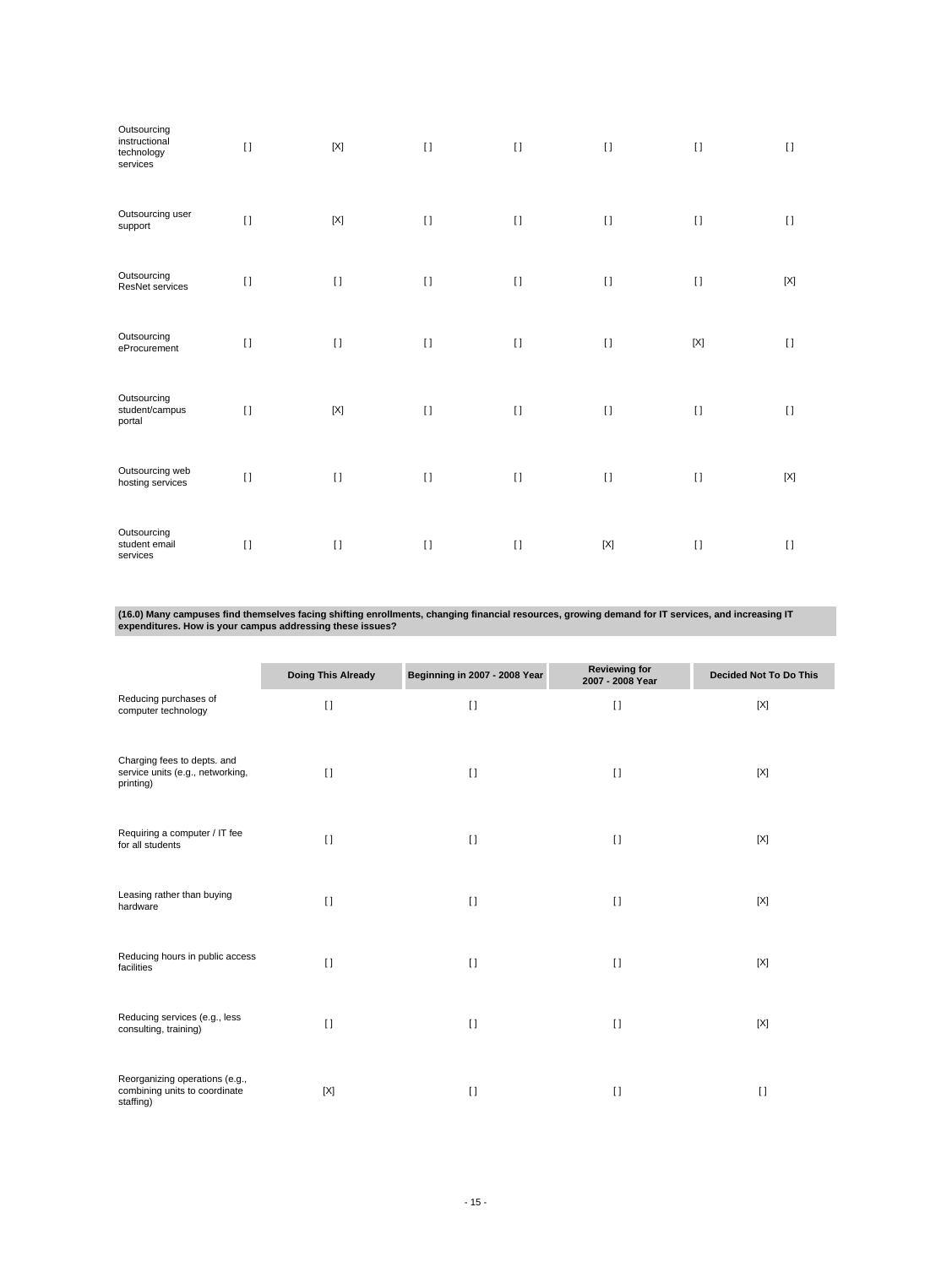| Reducing staff                                                               | $\Box$       | $[ \ ]$      | $[ \ ]$      | $[{\sf X}]$ |
|------------------------------------------------------------------------------|--------------|--------------|--------------|-------------|
| Using info. technology (IT) to<br>reduce instructional costs                 | $\mathbf{I}$ | $[ \ ]$      | $[ \ ]$      | $[{\sf X}]$ |
| Making greater use of student<br>assistants to address user<br>support needs | [X]          | $\mathbf{I}$ | $\mathbf{I}$ | $[ \ ]$     |
| Outsourcing computing /<br>IT services to commercial<br>providers            | $\mathbf{I}$ | $[ \ ]$      | $[{\sf X}]$  | $[ \ ]$     |
| Outsourcing student portal<br>services to commercial<br>providers            | $[ \ ]$      | $[ \ ]$      | $[ \ ]$      | $[{\sf X}]$ |
| Outsourcing user support<br>services to commercial<br>providers              | $\mathbf{I}$ | $[ \ ]$      | $[ \ ]$      | $[{\sf X}]$ |
| Outsourcing ERP services                                                     | $\mathbf{I}$ | $[ \ ]$      | $[ \ ]$      | $[{\sf X}]$ |
| <b>Outsourcing ResNet services</b>                                           | $[ \ ]$      | $[ \ ]$      | $[{\sf X}]$  | $[ \ ]$     |
| Outsourcing student email<br>services                                        | $\mathbf{I}$ | $\mathbf{I}$ | $[{\sf X}]$  | $[ \ ]$     |
| Delaying / deferring ERP<br>deployment / replacement /<br>upgrades           | $\lceil$     | $[ \ ]$      | $[ \ ]$      | [X]         |
| Deferring / reducing use of<br>consultants on IT projects                    | [X]          | $[ \ ]$      | $[ \ ]$      | $[ \ ]$     |
| Migrating to Linux/Open Source<br>desktop applications                       | $[ \ ]$      | $[ \ ]$      | $[ \ ]$      | [X]         |
| Migrating to Open Source<br>administrative / ERP<br>applications             | $[ \ ]$      | $[ \ ]$      | $[ \ ]$      | $[{\sf X}]$ |

**(16.5) Many campuses find themselves facing shifting enrollments, changing financial resources, growing demand for IT services, and increasing IT expenditures. How is your campus addressing these issues?**

## **Negotiating as a state system/multi-campus buying consortium for**

|                           | Doing This Already | Beginning in 2007 - 2008 Year | <b>Reviewing for</b><br>2007 - 2008 Year | Decided Not To Do This |
|---------------------------|--------------------|-------------------------------|------------------------------------------|------------------------|
| ERP software and services |                    |                               |                                          |                        |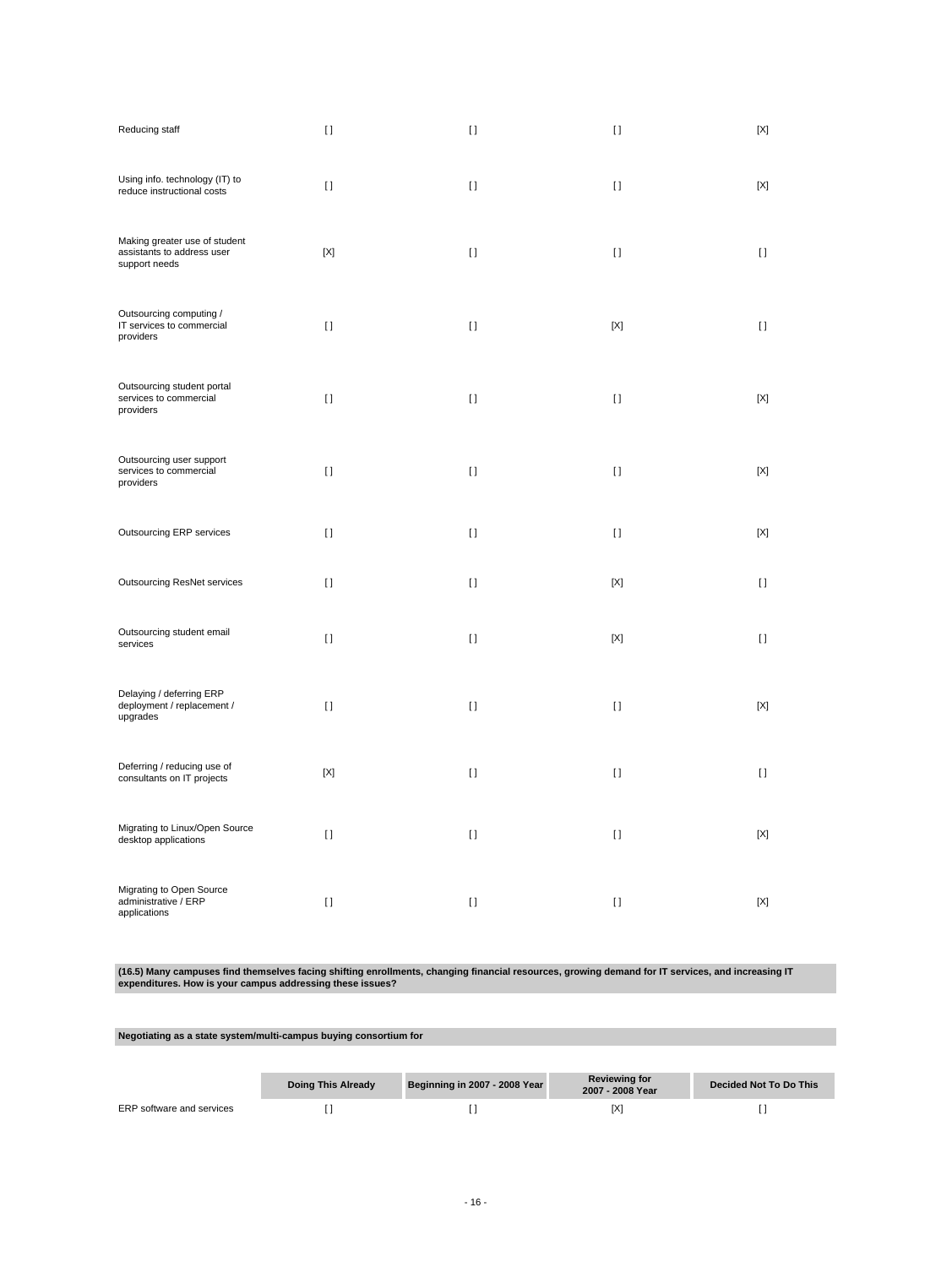| Digital content for the library,<br>curriculum, etc. | [X] |  |  |
|------------------------------------------------------|-----|--|--|
| Desktop application software                         | [X] |  |  |

| (17.0) As you look at the future of computing on your campus, please indicate how important the following computing / information technology issues will |  |
|----------------------------------------------------------------------------------------------------------------------------------------------------------|--|
| be in the overall campus computing environment over the next 2-3 years. (1 = Not Important, 7 = Very Important)                                          |  |

|                                                                                                                      | $\mathbf{1}$              | $\mathbf 2$                            | $\mathbf{3}$ | 4           | ${\bf 5}$    | $\bf 6$                   | $\overline{\textbf{7}}$ |
|----------------------------------------------------------------------------------------------------------------------|---------------------------|----------------------------------------|--------------|-------------|--------------|---------------------------|-------------------------|
| Assessing the<br>benefits of existing<br>investments<br>in computing<br>and technology<br>resources                  | $[ \; ]$                  | $[ \; ]$                               | $[ \ ]$      | $[ \ ]$     | $[{\sf X}]$  | $[ \ ]$                   | $[ \ ]$                 |
| Clarifying goals<br>and campus plans<br>for technology<br>resources                                                  | $[ \; ]$                  | $[ \; ]$                               | $[ \; ]$     | $[ \ ]$     | $[ \ ]$      | $[ \ ]$                   | $[{\sf X}]$             |
| Providing<br>incentives and<br>rewards for<br>faculty to support<br>technology<br>integration into the<br>curriculum | $[{\sf X}]$               | $[ \; ]$                               | $[ \ ]$      | $[ \ ]$     | $[ \ ]$      | $[ \; ]$                  | $[ \; ]$                |
| Allocating campus<br>funds to support<br>expanded services                                                           | $[ \; ]$                  | $[ \; ]$                               | $[{\sf X}]$  | $[ \ ]$     | $[ \; ]$     | $[ \, ]$                  | $[ \; ]$                |
| Faculty concerns<br>about the benefits<br>of computing in the<br>curriculum                                          | $[ \; ]$                  | $\bar{\Pi}$                            | $[ \; ]$     | $[ \; ]$    | $[ \ ]$      | $[{\sf X}]$               | $[ \; ]$                |
| Administrative<br>concerns about<br>the benefits of<br>computing in the<br>curriculum                                | $[ \ ]$                   | $[ \ ]$                                | $[ \ ]$      | $[ \ ]$     | $[ \ ]$      | $\left[ \text{X} \right]$ | $[ \ ]$                 |
| Establishing/<br>maintaining<br>campus-wide<br>standards for<br>hardware                                             | $[ \ ]$                   | $[ \ ]$                                | $[ \ ]$      | $[{\sf X}]$ | $\mathbf{I}$ | $[ \; ]$                  | $[ \ ]$                 |
| Establishing/<br>maintaining<br>campus-wide<br>standards for<br>software                                             | H                         | $[ \ ]$                                | $[ \ ]$      | $[ \ ]$     | $[{\sf X}]$  | $[ \ ]$                   | $[ \ ]$                 |
| Operating a<br>computer resale<br>program for<br>students and<br>faculty                                             | $\left[ \text{X} \right]$ | $\begin{array}{c} \square \end{array}$ | $[ \; ]$     | $[ \: ]$    | $[ \: ]$     | $[ \; ]$                  | $\left[ \ \right]$      |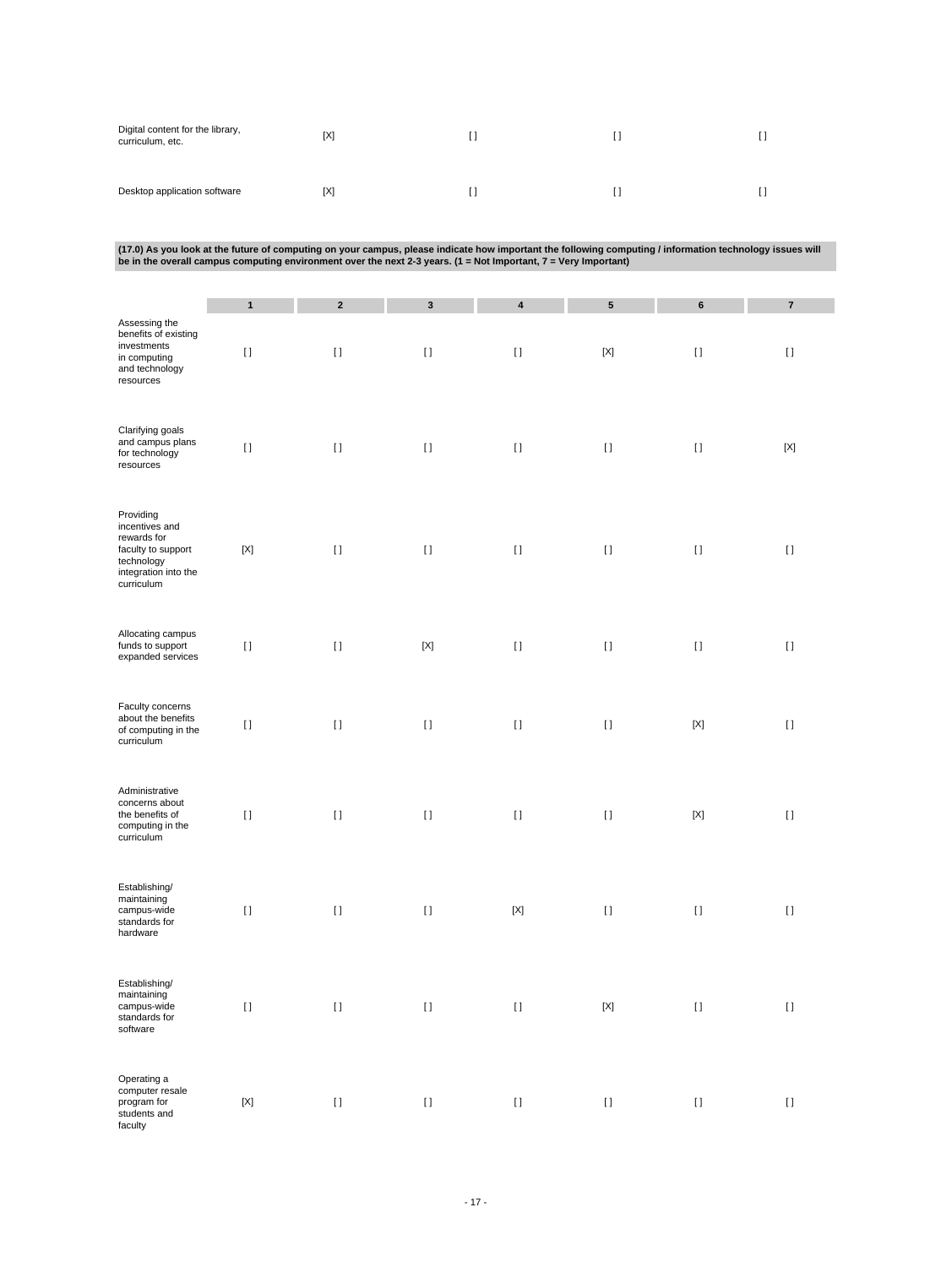| Developing budget<br>mechanisms to<br>replace aging<br>equipment on a<br>routine basis    | $\mathbf{I}$ | $[ \ ]$ | $[ \ ]$  | $[ \ ]$ | $[{\sf X}]$  | $[ \ ]$ | $[ \ ]$  |
|-------------------------------------------------------------------------------------------|--------------|---------|----------|---------|--------------|---------|----------|
| Using<br>technology-based<br>commercial<br>curriculum<br>products                         | $[{\sf X}]$  | $[ \ ]$ | $[ \ ]$  | $[ \ ]$ | $\mathbf{I}$ | $[ \ ]$ | $[ \ ]$  |
| Using info.<br>technology<br>resources to<br>enhance our<br>distance education<br>program | $[{\sf X}]$  | $[ \ ]$ | $[ \ ]$  | $[ \ ]$ | $[ \ ]$      | $[ \ ]$ | $[ \ ]$  |
| Negotiating<br>site licensing<br>agreements with<br>textbook publishers                   | $\lceil$     | $[ \ ]$ | $[ \ ]$  | $[ \ ]$ | $[{\sf X}]$  | $[ \ ]$ | $[ \ ]$  |
| Negotiating<br>site licensing<br>agreements<br>with academic<br>publishers                | $[ \ ]$      | $[ \ ]$ | $\lceil$ | $[ \ ]$ | $\mathbf{I}$ | [X]     | $\lceil$ |

(17.5) As you look at the future of computing on your campus, please indicate how important the following computing / information technology issues will<br>be in the overall campus computing environment over the next 2-3 year

|                                                                                      | $\mathbf{1}$ | $\overline{2}$ | $\mathbf{3}$ | $\overline{\mathbf{4}}$ | $5\phantom{.0}$ | $6\phantom{1}$ | $\overline{7}$ |
|--------------------------------------------------------------------------------------|--------------|----------------|--------------|-------------------------|-----------------|----------------|----------------|
| Sharing digital<br>resources with<br>other campuses/<br>institutions                 | $\mathbf{I}$ | $\mathbf{I}$   | $\lceil$     | $\lceil$                | $[ \ ]$         | $[ \ ]$        | [X]            |
| Developing/<br>updating campus<br>policies for<br>Web-based<br>intellectual property | $[ \ ]$      | $\mathbf{I}$   | $[ \ ]$      | $[ \ ]$                 | $[ \ ]$         | $[ \ ]$        | $[{\sf X}]$    |
| Helping our IT<br>personnel stay<br>current with new<br>technologies                 | $\lceil$     | $\mathbf{I}$   | $[ \ ]$      | $\lceil$                | $[ \ ]$         | $[{\sf X}]$    | $[ \ ]$        |
| Retaining current<br>IT personnel,<br>given off-campus<br>competition                | $\lceil$     | $\mathbf{I}$   | $\lceil$     | $[ \ ]$                 | [X]             | $[ \ ]$        | $[ \ ]$        |
| Moving more of<br>our user support<br>services to the<br>Web                         | $[ \ ]$      | $\mathbf{I}$   | $[ \ ]$      | $[{\sf X}]$             | $[ \ ]$         | $[ \ ]$        | $[ \ ]$        |
| Surveying students<br>and faculty about                                              | $[ \ ]$      | $\mathbf{I}$   | $\lceil$     | $\lceil$                | [X]             | $[ \ ]$        | $[ \ ]$        |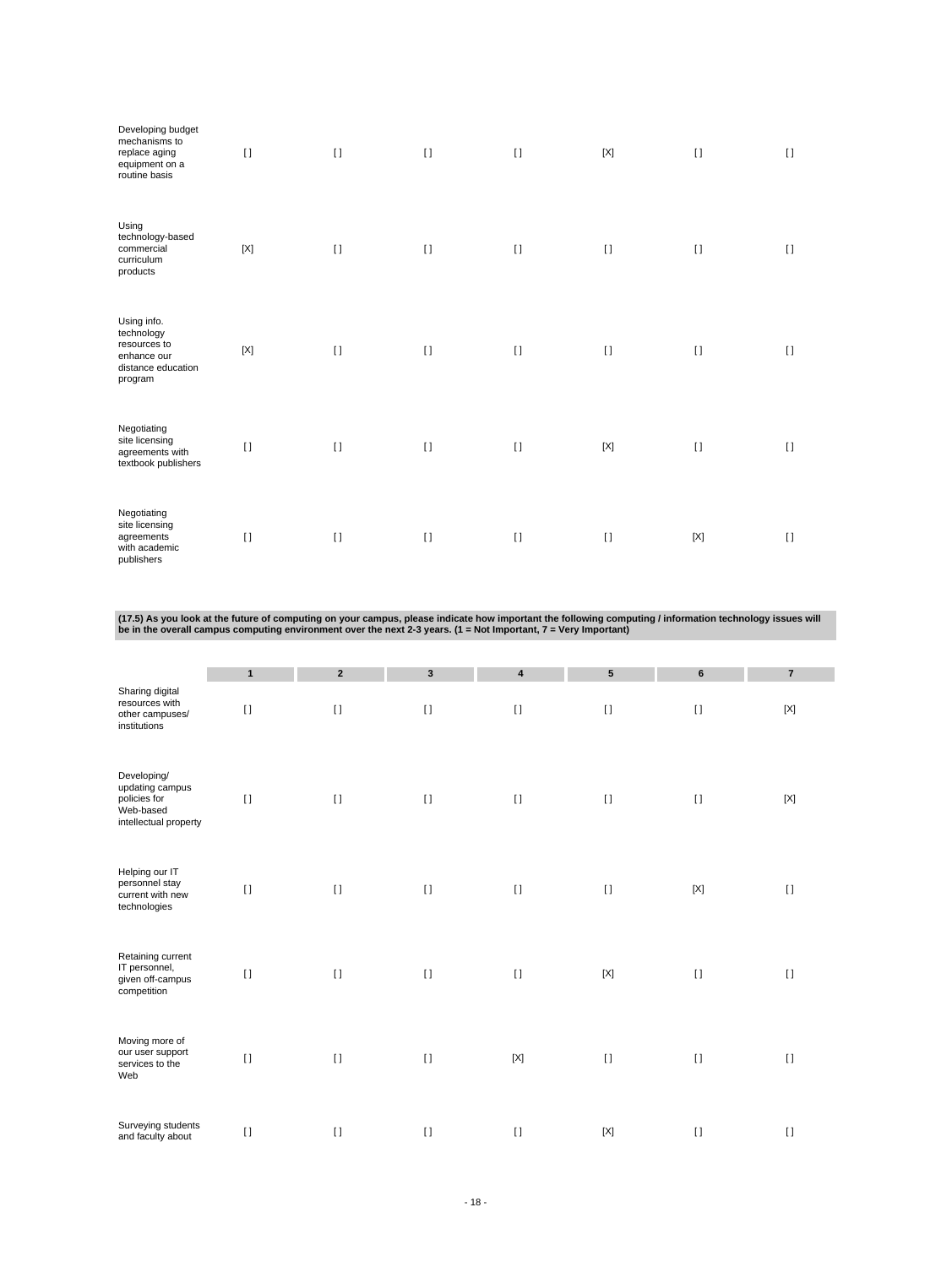# IT issues and services

| Assessing<br>the return on<br>investment for IT<br>spending/<br>resources                       | $[ \; ]$ | $[ \; ]$                                                                                                                                                                                              | $[{\sf X}]$ | $[ \; ]$    | $[ \ ]$               | $[ \; ]$                                                                                                                                                                                              | $[ \; ]$                               |
|-------------------------------------------------------------------------------------------------|----------|-------------------------------------------------------------------------------------------------------------------------------------------------------------------------------------------------------|-------------|-------------|-----------------------|-------------------------------------------------------------------------------------------------------------------------------------------------------------------------------------------------------|----------------------------------------|
| Researching<br>the total cost<br>of ownership<br>(TCO) for our IT<br>purchases                  | $[ \; ]$ | $[{\sf X}]$                                                                                                                                                                                           | $[ \; ]$    | $[ \ ]$     | $[ \; ]$              | $[ \ ]$                                                                                                                                                                                               | $[ \; ]$                               |
| Using Open<br>Source tools and<br>applications                                                  | $[ \; ]$ | $[ \; ]$                                                                                                                                                                                              | $[ \ ]$     | $[ \; ]$    | $[ \ ]$               | $[{\sf X}]$                                                                                                                                                                                           | $[ \ ]$                                |
| Supporting<br>PDA/handheld<br>devices                                                           | $[ \ ]$  | $[{\sf X}]$                                                                                                                                                                                           | $[ \ ]$     | $[ \ ]$     | $[ \ ]$               | $[ \ ]$                                                                                                                                                                                               | $[ \ ]$                                |
| Managing/<br>distributing digital<br>learning resources                                         | $[ \; ]$ | $[ \; ]$                                                                                                                                                                                              | $[ \; ]$    | $[{\sf X}]$ | $[ \ ]$               | $[ \ ]$                                                                                                                                                                                               | $[ \; ]$                               |
| Controlling/<br>restricting file<br>sharing of<br>commercial content<br>(music, media,<br>etc.) | $\lceil$ | $[ \ ]$                                                                                                                                                                                               | $[ \ ]$     | $[ \ ]$     | $[{\sf X}]$           | $[ \ ]$                                                                                                                                                                                               | $\begin{array}{c} \square \end{array}$ |
| Data warehousing                                                                                | $[ \; ]$ | $[1]$                                                                                                                                                                                                 | $[ \; ]$    | $[ \; ]$    | $[ \ ]$               | $[{\sf X}]$                                                                                                                                                                                           | $[ \ ]$                                |
| Storage<br>management                                                                           | $[ \ ]$  | $[ \ ]$                                                                                                                                                                                               | $[ \ ]$     | $[ \ ]$     | $[ \ ]$               | $[ \ ]$                                                                                                                                                                                               | $[{\sf X}]$                            |
| Server<br>consolidation                                                                         | $[ \ ]$  | $\lceil$                                                                                                                                                                                              | $[ \ ]$     | $[ \ ]$     | $[ \ ]$               | $[ \; ]$                                                                                                                                                                                              | $[{\sf X}]$                            |
| Server<br>virtualization                                                                        | $[ \; ]$ | $[ \; ]$                                                                                                                                                                                              | $[ \ ]$     | $[ \ ]$     | $[ \ ]$               | $[ \ ]$                                                                                                                                                                                               | $[{\sf X}]$                            |
| <b>IT Business</b><br>Continuity                                                                | $[ \ ]$  | $[ \ ]$                                                                                                                                                                                               | $[ \ ]$     | $[ \ ]$     |                       | $[] \centering \includegraphics[width=0.47\textwidth]{images/TrDiS-Architecture.png} \caption{The 3D (top) and 4D (bottom) are used for the 3D (bottom) and 3D (bottom).} \label{TrDiS-Architecture}$ | $[{\sf X}]$                            |
| Identity<br>Management                                                                          | $[ \ ]$  | $[ \ ]$                                                                                                                                                                                               | $[ \; ]$    | $[ \; ]$    | $\rm \scriptstyle II$ | $[ \; ]$                                                                                                                                                                                              | $[{\sf X}]$                            |
| <b>Business analytics</b><br>/ intelligence                                                     | $[ \ ]$  | $[ \ ]$                                                                                                                                                                                               | $[ \; ]$    | $[ \; ]$    | $\rm \scriptstyle II$ | $\left[ \text{X} \right]$                                                                                                                                                                             | $\left[ \ \right]$                     |
| Environmental<br>("green") issues<br>in the acquisition                                         | $[ \ ]$  | $[] \centering \includegraphics[width=0.47\textwidth]{images/TrDiS-Architecture.png} \caption{The 3D (top) and 4D (bottom) are used for the 3D (bottom) and 3D (bottom).} \label{TrDiS-Architecture}$ | $[ \ ]$     | $[ \: ]$    |                       | $[] \centering \includegraphics[width=0.47\textwidth]{images/TrDiS-Architecture.png} \caption{The 3D (top) and 4D (bottom) are used for the 3D (bottom) and 3D (bottom).} \label{TrDiS-Architecture}$ | $\left[ \text{X} \right]$              |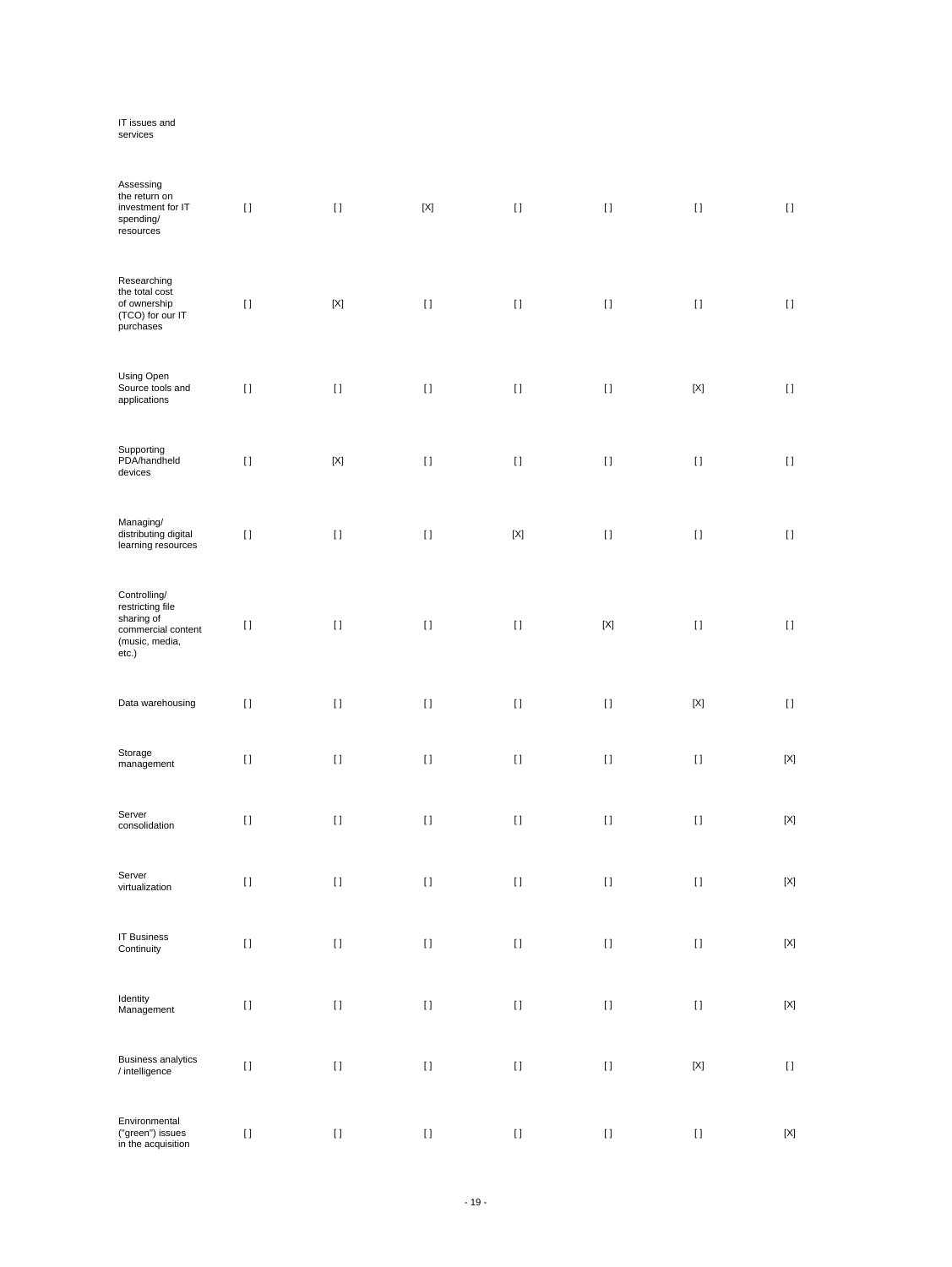# and disposal of IT hardware

| (18.0) Compared to last year (2007-08), how do you expect this year's budget (2008-09) to change with regard to central computing/IT services overall, and to |
|---------------------------------------------------------------------------------------------------------------------------------------------------------------|
| institutional purchases of IT products and services?                                                                                                          |
| $1 =$ Reduced $> 5\%$                                                                                                                                         |
| $2 =$ Reduced 3-5%                                                                                                                                            |
| $3 =$ Reduced 1-3%                                                                                                                                            |
| $4 = No Chanae$                                                                                                                                               |
| $5 =$ Increased 1-3%                                                                                                                                          |
| $6 =$ Increased 3-5%                                                                                                                                          |
| $7 =$ Increased $> 5\%$                                                                                                                                       |

|                                                                      | $\mathbf{1}$ | $\mathbf 2$                            | $\mathbf 3$ | 4           | ${\bf 5}$                                                                                                                                                                                                                                          | 6        | $\bf 7$                                |
|----------------------------------------------------------------------|--------------|----------------------------------------|-------------|-------------|----------------------------------------------------------------------------------------------------------------------------------------------------------------------------------------------------------------------------------------------------|----------|----------------------------------------|
| Total computing<br>budget for central<br>IT services                 | $[ \ ]$      | $[ \ ]$                                | $[ \ ]$     | $[ \ ]$     | $[{\sf X}]$                                                                                                                                                                                                                                        | $[ \ ]$  | $\begin{array}{c} \square \end{array}$ |
| Total academic<br>computing budget                                   | $[ \ ]$      | $\left[ \ \right]$                     | $[ \ ]$     | $[ \; ]$    | $[{\sf X}]$                                                                                                                                                                                                                                        | $[ \, ]$ | $[ \ ]$                                |
| Total administrative<br>computing budget                             | $[ \ ]$      | $\begin{array}{c} \square \end{array}$ | $[ \; ]$    | $[ \; ]$    | $[{\sf X}]$                                                                                                                                                                                                                                        | $[ \ ]$  | $[ \ ]$                                |
| Computer<br>purchases<br>by academic<br>computing units              | $[ \; ]$     | $\mathbf{I}$                           | $[ \; ]$    | $[ \ ]$     | $[{\sf X}]$                                                                                                                                                                                                                                        | $[ \ ]$  | $[ \ ]$                                |
| Computer<br>purchases by<br>admin. computing<br>units                | $[ \ ]$      | $\mathbf{I}$                           | $[ \ ]$     | $[{\sf X}]$ | $[ \ ]$                                                                                                                                                                                                                                            | $[ \ ]$  | $[ \ ]$                                |
| Computer<br>purchases<br>by academic<br>departments                  | $[ \ ]$      | $\begin{array}{c} \square \end{array}$ | $[ \; ]$    | $[{\sf X}]$ | $[ \; ]$                                                                                                                                                                                                                                           | $[ \; ]$ | $[ \ ]$                                |
| All institutional<br>purchases of<br>desktop / notebook<br>computers | $[ \ ]$      | $\begin{array}{c} \square \end{array}$ | $[ \ ]$     | $[ \ ]$     | $[{\sf X}]$                                                                                                                                                                                                                                        | $[ \ ]$  | $[ \ ]$                                |
| Network servers                                                      | $[ \ ]$      | $\begin{array}{c} \square \end{array}$ | $[ \ ]$     | $[ \ ]$     | $[{\sf X}]$                                                                                                                                                                                                                                        | $[ \ ]$  | $[ \ ]$                                |
| Server software &<br>related products                                | $[ \ ]$      | $\begin{array}{c} \square \end{array}$ | $[{\sf X}]$ | $[ \; ]$    | $[] \centering \includegraphics[width=0.47\textwidth]{images/TrDiS-Architecture.png} \caption{The 3D (top) and 4D (bottom) are used for the 3D (bottom) and 3D (bottom) are used for the 3D (bottom) and 3D (bottom).} \label{TrDiS-Architecture}$ | $[ \ ]$  | H                                      |
| Wireless networks                                                    | $\lceil$     | H.                                     | $[ \ ]$     | [X]         | $\mathfrak{g}$                                                                                                                                                                                                                                     | $[ \ ]$  | $[ \ ]$                                |
| User training and<br>support                                         | $\lceil$     | $\mathbf{I}$                           | $[ \ ]$     | $[{\sf X}]$ | $\mathbf{I}$                                                                                                                                                                                                                                       | $[ \ ]$  | $[ \ ]$                                |
| Professional<br>development for IT<br>personnel                      | $\lceil$     | $\begin{array}{c} \square \end{array}$ | $[ \ ]$     | $[{\sf X}]$ | $[ \ ]$                                                                                                                                                                                                                                            | $[ \ ]$  | $[ \ ]$                                |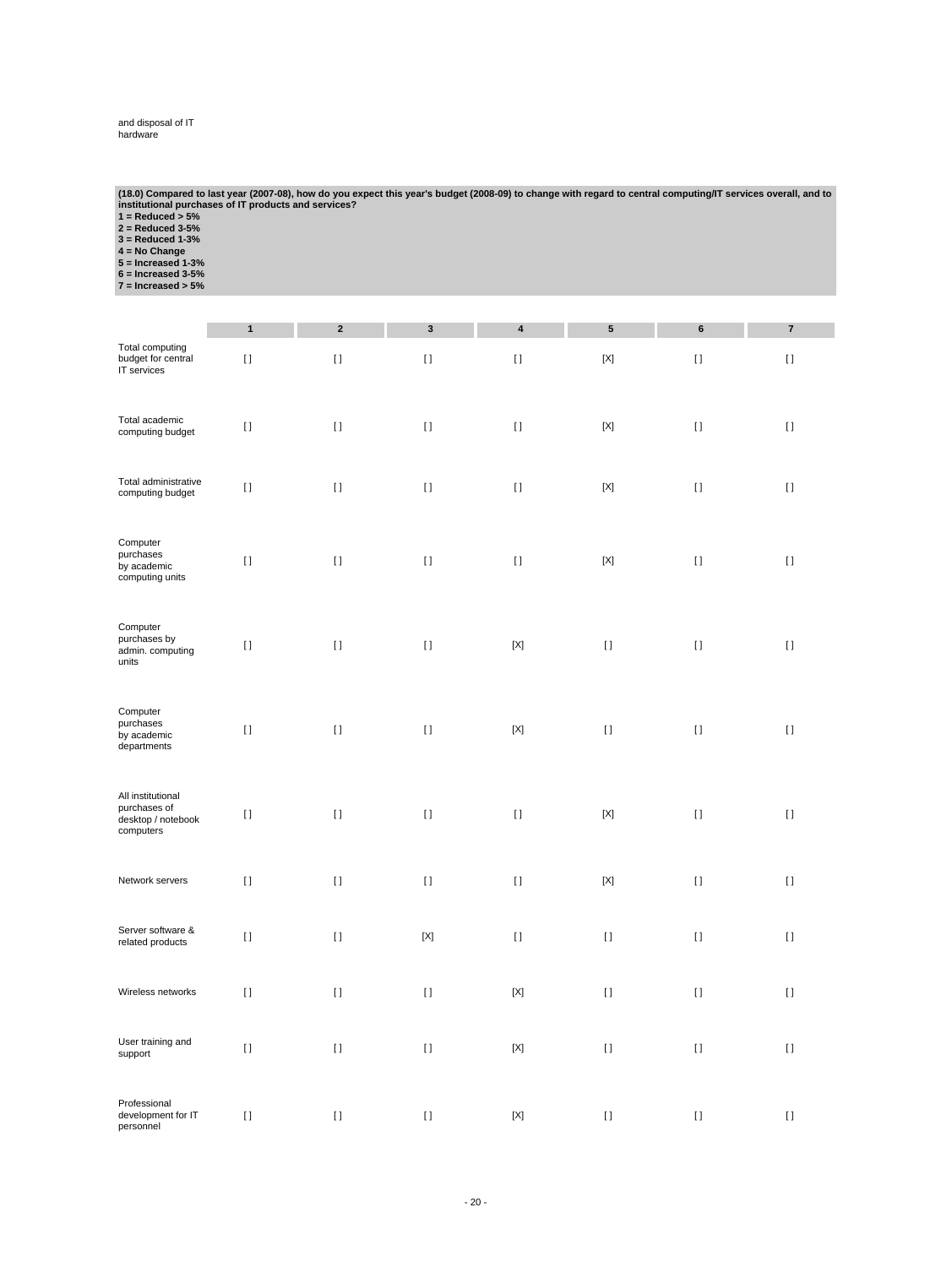| Campus portal<br>services                                           | $[ \ ]$  | $[ \; ]$                               | $[ \; ]$ | $[{\sf X}]$               | $[ \; ]$     | $[ \ ]$                                | $[ \ ]$     |
|---------------------------------------------------------------------|----------|----------------------------------------|----------|---------------------------|--------------|----------------------------------------|-------------|
| ERP software and<br>services                                        | $[ \ ]$  | $\begin{array}{c} \square \end{array}$ | $[ \; ]$ | $[ \ ]$                   | $[ \ ]$      | $[{\sf X}]$                            | $[ \ ]$     |
| eCommerce/<br>campus commerce<br>services                           | $[ \ ]$  | $\begin{array}{c} \square \end{array}$ | $[ \ ]$  | $[{\sf X}]$               | $[ \ ]$      | $[ \ ]$                                | $[ \ ]$     |
| <b>External service</b><br>providers                                | $[ \ ]$  | $[ \ ]$                                | $[ \ ]$  | $[ \ ]$                   | $[ \ ]$      | $[{\sf X}]$                            | $[ \ ]$     |
| Security issues                                                     | $[ \ ]$  | $\begin{array}{c} \square \end{array}$ | $[ \ ]$  | $[ \ ]$                   | $[ \ ]$      | $[ \ ]$                                | $[{\sf X}]$ |
| Identity<br>management                                              | $[ \ ]$  | $[ \ ]$                                | $[ \ ]$  | $[{\sf X}]$               | $[ \; ]$     | $[ \ ]$                                | $[ \ ]$     |
| Consultants for<br>IT projects and<br>services                      | $[ \; ]$ | $\begin{array}{c} \square \end{array}$ | $[ \; ]$ | $[{\sf X}]$               | $[ \ ]$      | $[ \ ]$                                | $[ \ ]$     |
| Data warehousing                                                    | $[ \ ]$  | $\begin{array}{c} \square \end{array}$ | $[ \ ]$  | $[{\sf X}]$               | $[ \ ]$      | $[ \ ]$                                | $[ \ ]$     |
| CRM services /<br>software                                          | $[ \ ]$  | $\begin{array}{c} \square \end{array}$ | $[ \ ]$  | $\left[ \text{X} \right]$ | $[ \ ]$      | $[ \ ]$                                | $[ \ ]$     |
| <b>Supporting Open</b><br>Source projects/<br>applications          | $[ \ ]$  | $\mathbf{I}$                           | $[ \ ]$  | $[{\sf X}]$               | $[ \ ]$      | $[ \ ]$                                | $[ \ ]$     |
| <b>Business</b><br>Continuity                                       | $[ \ ]$  | $[ \ ]$                                | $[ \ ]$  | $[ \ ]$                   | $[ \ ]$      | $[ \ ]$                                | $[{\sf X}]$ |
| <b>Business Analytics</b><br>/ Business<br>Intelligence<br>products | $[ \ ]$  | $\begin{array}{c} \square \end{array}$ | $[ \ ]$  | $[{\sf X}]$               | $[ \ ]$      | $\begin{array}{c} \square \end{array}$ | $[ \ ]$     |
| Emergency<br>communication<br>/ notification<br>services            | H        | H.                                     | $[ \ ]$  | $[ \ ]$                   | $\mathbf{I}$ | $[ \ ]$                                | $[{\sf X}]$ |

**(19.0) Did your budget for central IT services experience a mid-year cut during 2006-07?**

[X] no

[ ] yes

**If yes, what percent (i.e., 5 means a five percent mid-year budget cut)?** [ 0 ]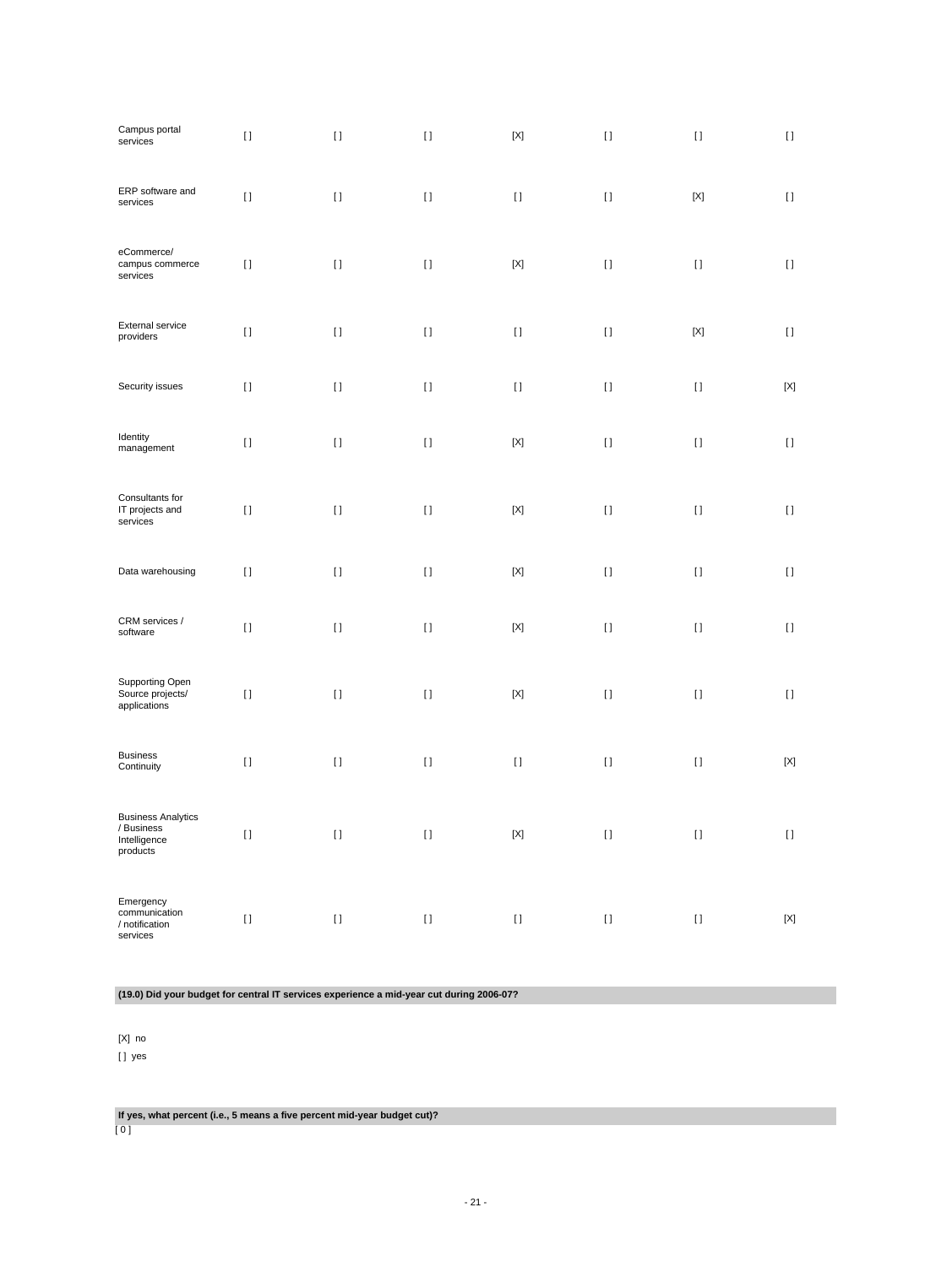### **(20.0) What is the total budget for central IT services for A/Y 2007-2008 (whole numbers, no commas)?** [ 594000 ]

**(21.0) Allocation of the IT/Central IT Services Budget (estimated percentages; numbers may not equal 100% because of the overlap of categories, such as personnel and user support): hardware** [ 10 ] **software**  $[5]$ **personnel**  $[ 10 ]$ **content licenses** [ 40 ] **user support** [ 5 ] **network service/support** [ 30 ] **(22.0) Computing/IT expenditures as a percentage of other campus expenditures: Central IT services as a percentage of total institutional computing/IT expenditures for 2007/2008?** [ 35 ] **total computing/IT expenditures as a percentage of the total institutional budget for 2007/2008?** [ 2 ] **(23.0) As of September 2007, will your institution have operational campus-wide (emergency) notification system?** [ ] No **If Yes: please indicate all the elements of this system that are functional as of September 2007 (mark all that apply)** [X] sirens [ ] PA system

[ ] notice on campus web site / portal

[X] email

[] SMS / text messaging

[ ] RSS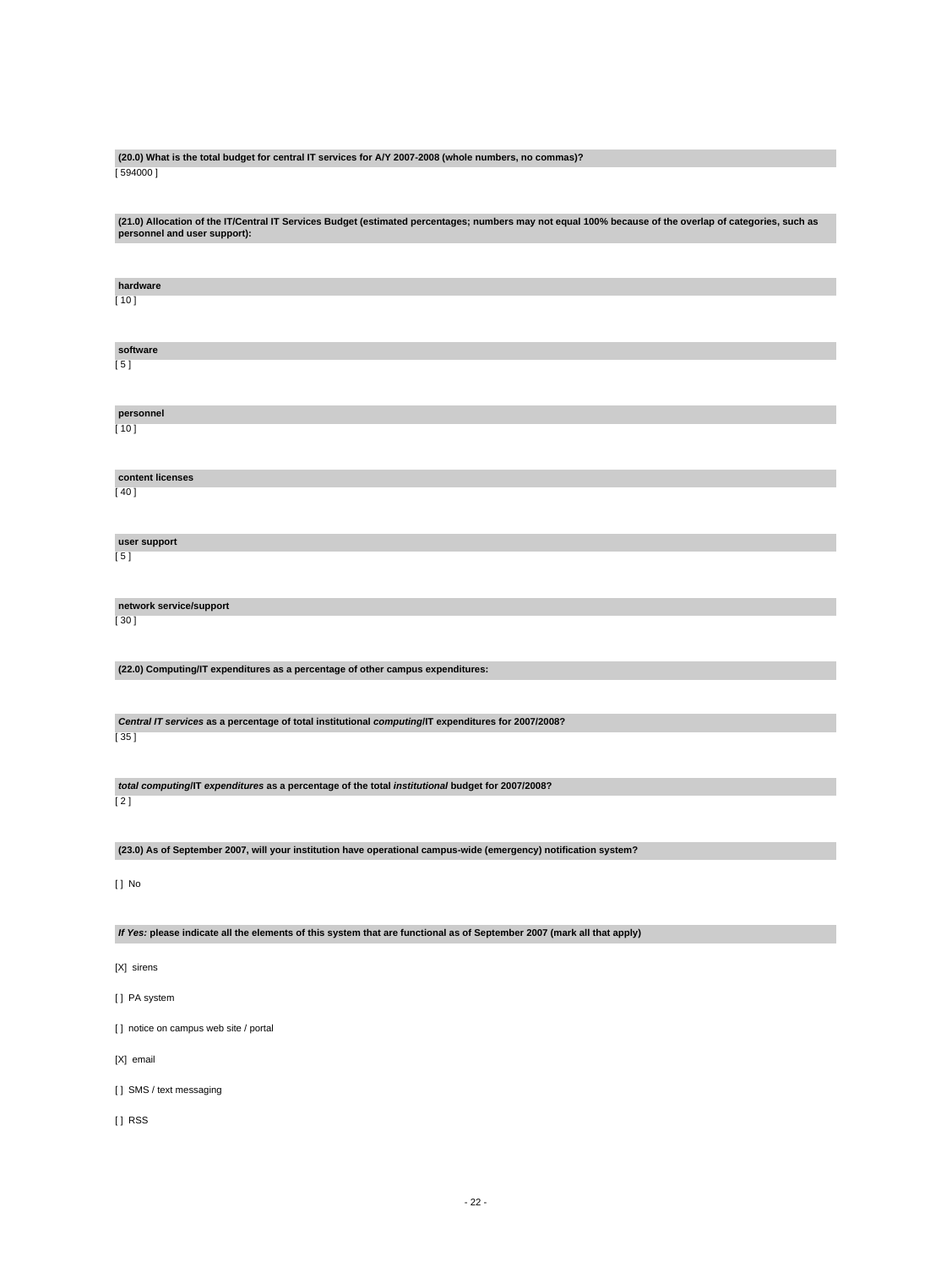### [X] voice mail to campus phones (offices / dorms)

[] voice mail to off-campus land lines (homes / apartments)

[ ] voice mail to mobile phones

| (24.0) Current replacement cycle for institutionally-owned desktop & notebook computers (number of years): |     |                |                                        |     |    |  |
|------------------------------------------------------------------------------------------------------------|-----|----------------|----------------------------------------|-----|----|--|
|                                                                                                            |     |                |                                        |     |    |  |
|                                                                                                            |     | $\overline{2}$ | 3                                      | 4   | 5  |  |
| student labs                                                                                               | U   | IJ             | [X]                                    | IJ  | LЛ |  |
|                                                                                                            |     |                |                                        |     |    |  |
| faculty offices                                                                                            | I)  | []             | I1                                     | [X] | IJ |  |
| administrative offices                                                                                     | I l | [ ]            | $\begin{array}{c} \square \end{array}$ | [X] | U  |  |
|                                                                                                            |     |                |                                        |     |    |  |

### **(25.0) How does your institution address the problem of spam (please mark all that apply):**

[ ] no institutional effort/policy

[X] recommend end-user filters

- [X] deploy server filters
- [X] use DNS blacklists
- [] other

## **(26.0) Does your institution have a financial plan to upgrade/enhance/replace the campus network (including wireless network?)**

[ ] no current plan/policy

[] under discussion/development

[X] currently funded network replacement / upgrade plan

## **(27.0) How important are the following issues in discussions about and planning for networking on your campus? (1 = Not Important, 7 = Very Important)**

|                                                                        | 1        | $\overline{2}$ | $\mathbf{3}$ | 4        | 5            | 6           | $\overline{7}$ |
|------------------------------------------------------------------------|----------|----------------|--------------|----------|--------------|-------------|----------------|
| Supporting<br>instructional labs<br>and clusters                       | $\lceil$ | $\lceil$       | $[ \ ]$      | $\lceil$ | $\mathbf{I}$ | $[{\sf X}]$ | $\lceil$       |
| Creating Web<br>pages for<br>department<br>use and course<br>resources | $\Box$   | $\lceil$       | $\lceil$     | $[ \ ]$  | $[{\sf X}]$  | $[ \ ]$     | $\lceil$       |
| Digital image<br>libraries/archives                                    | $\lceil$ | $\lceil$       | $\lceil$     | $[ \ ]$  | $[{\sf X}]$  | $[ \ ]$     | $\lceil$       |
| Disaster recovery                                                      | $\lceil$ | $\lceil$       | $[ \ ]$      | $\lceil$ | $\mathbf{I}$ | $[ \ ]$     | $[{\sf X}]$    |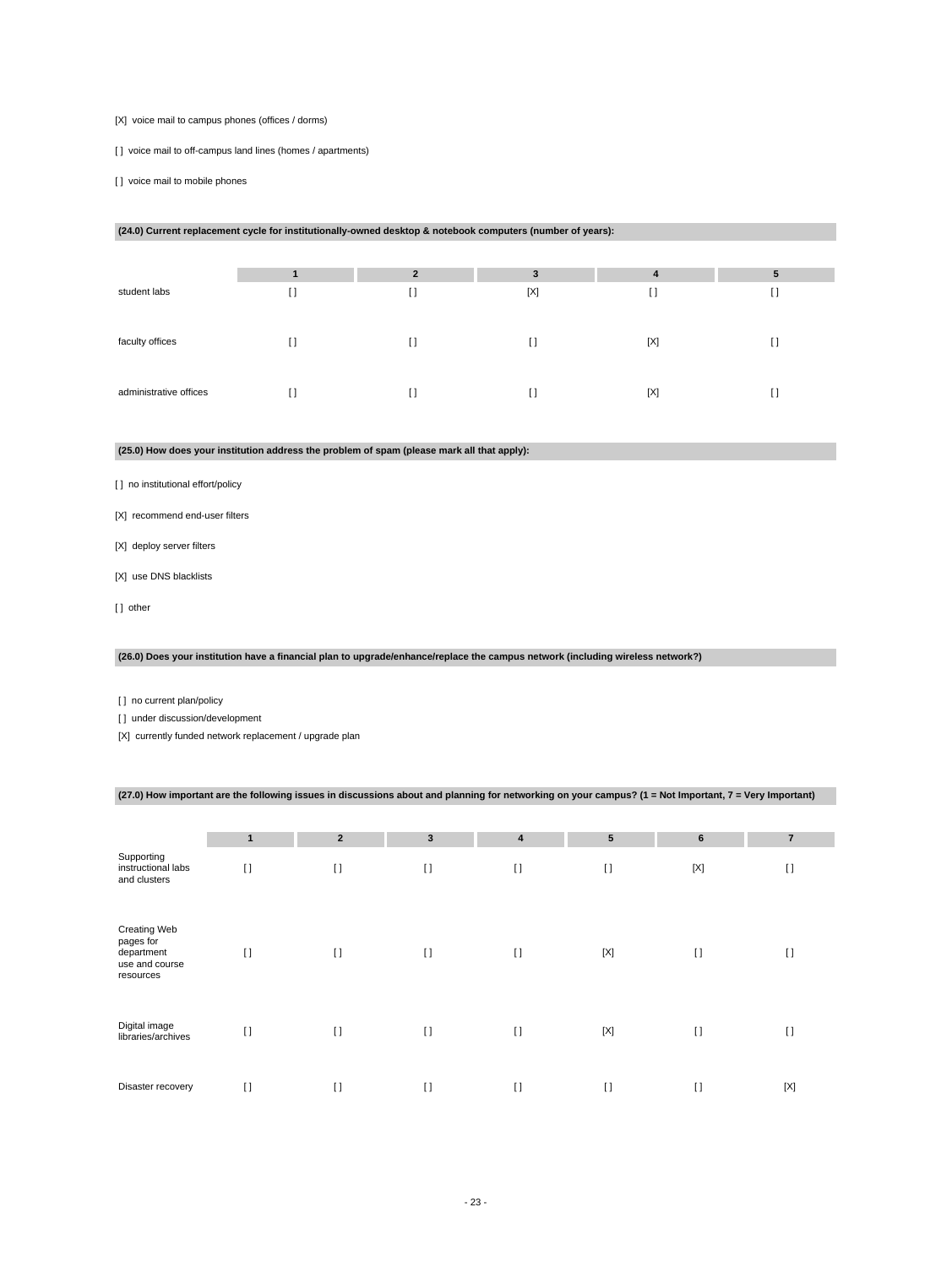| Virtual private<br>networks (VPN)                                     | $[ \ ]$     | $[ \, ]$                  | $[ \ ]$  | $[ \ ]$                   | $[ \: ]$                                                                                                                                                                                                                                           | $[ \ ]$                                                                                                                                                                                                                                            | $\left[ \text{X} \right]$              |
|-----------------------------------------------------------------------|-------------|---------------------------|----------|---------------------------|----------------------------------------------------------------------------------------------------------------------------------------------------------------------------------------------------------------------------------------------------|----------------------------------------------------------------------------------------------------------------------------------------------------------------------------------------------------------------------------------------------------|----------------------------------------|
| Network security                                                      | $[ \ ]$     | $[ \ ]$                   | $[ \; ]$ | $[ \ ]$                   | $[ \; ]$                                                                                                                                                                                                                                           | $[ \ ]$                                                                                                                                                                                                                                            | $[{\sf X}]$                            |
| Gigabit ethernet                                                      | $[ \; ]$    | $[ \; ]$                  | $[ \ ]$  | $[ \; ]$                  | $[ \; ]$                                                                                                                                                                                                                                           | $[ \ ]$                                                                                                                                                                                                                                            | $[{\sf X}]$                            |
| Grid computing                                                        | $[ \ ]$     | $\left[ \text{X} \right]$ | $[ \; ]$ | $[ \ ]$                   | $[ \; ]$                                                                                                                                                                                                                                           | $[ \ ]$                                                                                                                                                                                                                                            | $[ \ ]$                                |
| Electronic<br>commerce                                                | $[ \ ]$     | $\left[ \text{X} \right]$ | $[ \; ]$ | $[ \ ]$                   | $[ \; ]$                                                                                                                                                                                                                                           | $[ \; ]$                                                                                                                                                                                                                                           | $[ \ ]$                                |
| Wireless networks<br>$(802.xx$ stds)                                  | $[ \; ]$    | $[ \; ]$                  | $[ \; ]$ | $[ \ ]$                   | $[ \; ]$                                                                                                                                                                                                                                           | $\left[ \text{X} \right]$                                                                                                                                                                                                                          | $[ \ ]$                                |
| Wi-Max wireless<br>networks                                           | $[ \ ]$     | $[ \, ]$                  | $[ \ ]$  | $[{\sf X}]$               |                                                                                                                                                                                                                                                    | $[ \; ]$                                                                                                                                                                                                                                           | $[ \; ]$                               |
| Making campus<br>networks<br>accessible to<br>PDA/handheld<br>devices | $[{\sf X}]$ | $[ \, ]$                  | $[ \ ]$  | $[ \; ]$                  | $[ \; ]$                                                                                                                                                                                                                                           | $[ \; ]$                                                                                                                                                                                                                                           | $[ \; ]$                               |
| Making campus<br>networks<br>accessible to WiFi<br>phones             | $[{\sf X}]$ | $[ \, ]$                  | $[ \; ]$ | $[ \ ]$                   | $[ \: ]$                                                                                                                                                                                                                                           | $[ \ ]$                                                                                                                                                                                                                                            | $[ \; ]$                               |
| Data Encryption                                                       | $[ \ ]$     | $[ \; ]$                  | $[ \; ]$ | $[ \; ]$                  | $[ \; ]$                                                                                                                                                                                                                                           | $[ \; ]$                                                                                                                                                                                                                                           | $\left[ \text{X} \right]$              |
| Replacement<br>cycle for network<br>infrastructure                    | $[ \ ]$     | $[ \: ]$                  | $[ \; ]$ | $[ \ ]$                   | $[ \: ]$                                                                                                                                                                                                                                           | $\left[ \text{X} \right]$                                                                                                                                                                                                                          | $\begin{array}{c} \square \end{array}$ |
| Identity<br>management                                                | $\Box$      | $\prod$                   | $\Box$   | $\Box$                    | $\Box$                                                                                                                                                                                                                                             | $\Box$                                                                                                                                                                                                                                             | $[{\sf X}]$                            |
| Internet2                                                             | $[ \ ]$     | $[{\sf X}]$               | $[ \ ]$  | $[ \ ]$                   |                                                                                                                                                                                                                                                    | $[ \; ]$                                                                                                                                                                                                                                           | $\rm I$ l                              |
| National<br>LambdaRail                                                | $[ \ ]$     | $\left[ \text{X} \right]$ | $[ \: ]$ | $[ \ ]$                   | $[ \: ]$                                                                                                                                                                                                                                           | $\rm I$ l                                                                                                                                                                                                                                          | $\rm I$ l                              |
| Spyware/malware                                                       | $[ \ ]$     | $\left[ \text{X} \right]$ | $[ \: ]$ | $[ \ ]$                   | $[ \: ]$                                                                                                                                                                                                                                           | $[] \centering \includegraphics[width=0.47\textwidth]{images/TrDiS-Architecture.png} \caption{The 3D (top) and 4D (bottom) are used for the 3D (bottom) and 3D (bottom) are used for the 3D (bottom) and 3D (bottom).} \label{TrDiS-Architecture}$ | $\left[ \ \right]$                     |
| <b>IT Disaster</b><br>Communications<br>Capacity                      | $[ \: ]$    | $[ \: ]$                  | $[ \ ]$  | $\left[ \text{X} \right]$ | $[] \centering \includegraphics[width=0.47\textwidth]{images/TrDiS-Architecture.png} \caption{The 3D (top) and 4D (bottom) are used for the 3D (bottom) and 3D (bottom) are used for the 3D (bottom) and 3D (bottom).} \label{TrDiS-Architecture}$ | $[ \; ]$                                                                                                                                                                                                                                           | $[ \ ]$                                |

**(28.0) How well-developed are your institutional network connections and instructional infrastructure?**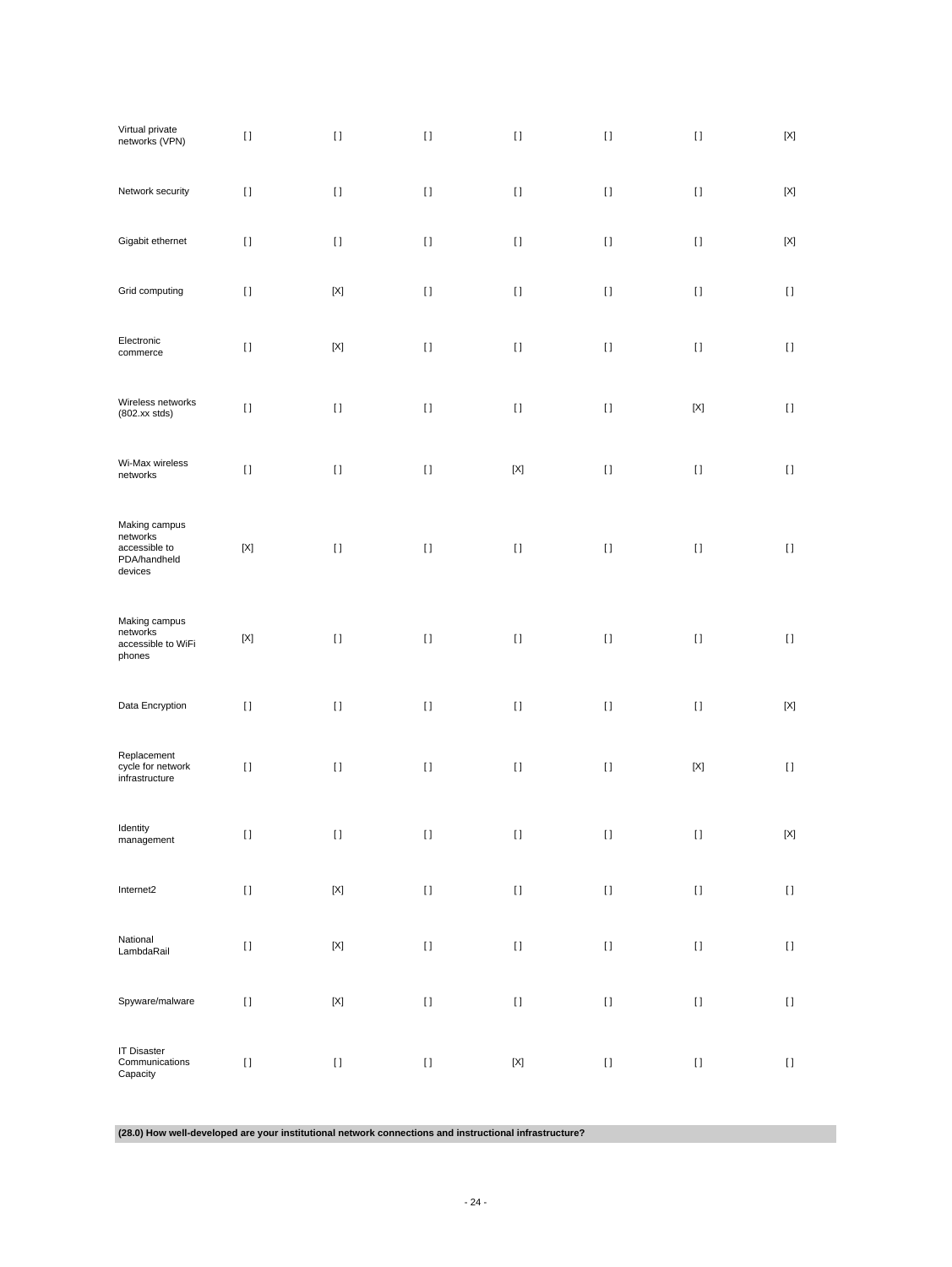**percentage of faculty offices that are connected to the campus network/have Internet access?** [ 100 ]

**percentage of classrooms that are connected to the campus network/have Internet access?**  $[100]$ 

**percentage of classrooms that have fixed/permanent computer projection capacity?** [ 95 ]

**percentage of dormitory beds that have a network connection ("wire to the pillow")? Leave blank if not a residential campus.**  $[100]$ 

**percentage of campus covered/served by wireless network access/services?** [ 100 ]

**percentage of classrooms covered/served by wireless network access/services?** [ 100 ]

**(29.0) What is the current transmission capacity of your campus network?**

|                                          | functional now | coming in A/Y 2007 - 2008 | scheduled for A/Y 2008 - 2009 | not applicable |
|------------------------------------------|----------------|---------------------------|-------------------------------|----------------|
| high speed video                         | $[{\sf X}]$    | $\mathbf{I}$              | $[ \ ]$                       | $[ \ ]$        |
| ATM                                      | $\mathbf{I}$   | $[ \ ]$                   | $\lceil$                      | $[{\sf X}]$    |
| Local area wireless<br>networks/hotspots | $[{\sf X}]$    | $[ \ ]$                   | $\lceil$                      | $[ \; ]$       |
| Full campus wireless networks            | $[{\sf X}]$    | $[ \ ]$                   | $[ \ ]$                       | $[ \; ]$       |
| Gigabit Ethernet                         | $[{\sf X}]$    | $\mathbf{I}$              | $\mathbf{I}$                  | $[ \ ]$        |
| 10 Gigabit Ethernet                      | $[ \ ]$        | $[ \ ]$                   | $[{\sf X}]$                   | $[ \; ]$       |
| Voice over IP                            | $[ \ ]$        | $[ \ ]$                   | $\mathbf{I}$                  | $[{\sf X}]$    |
| Internet2                                | $\mathbf{I}$   | $\left[ \right]$          | $\mathbf{I}$                  | $[{\sf X}]$    |
| National LambdaRail                      | $[ \ ]$        | $[ \ ]$                   | $\lceil$                      | $[{\sf X}]$    |

**(30.0) Does your institution provide off-campus network access services?**

### **students**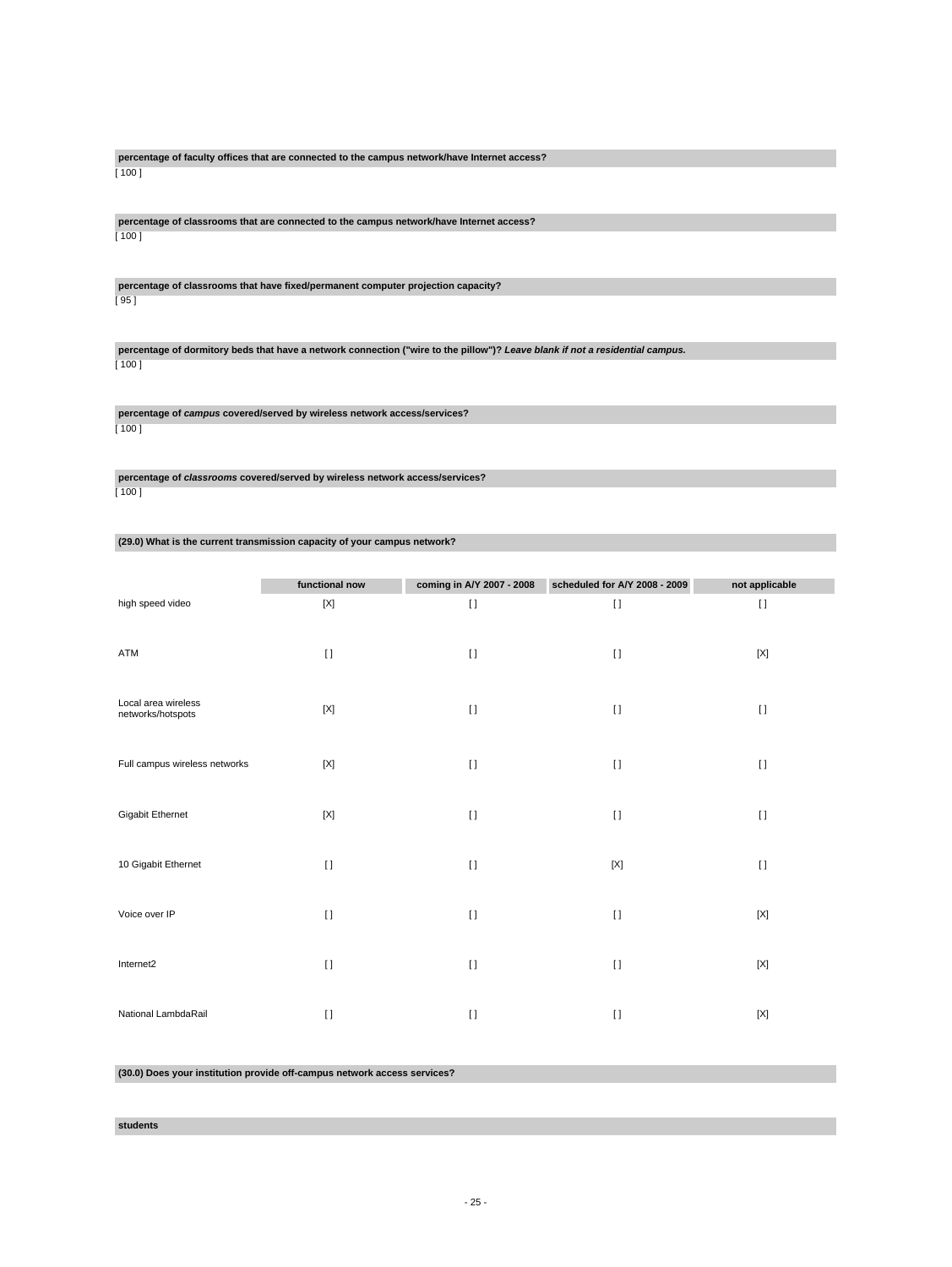|               | no          | yes, without fee | yes, for a fee |
|---------------|-------------|------------------|----------------|
| Dial-Up/ISP   | $[{\sf X}]$ | I)               | $\Box$         |
|               |             |                  |                |
|               |             |                  |                |
| DSL/Broadband | [X]         | I)               | $\Box$         |
|               |             |                  |                |
|               |             |                  |                |
| Wireless      |             |                  |                |
|               | [X]         | I)               | H              |

### **faculty**

|               | no  | yes, without fee | yes, for a fee |
|---------------|-----|------------------|----------------|
| Dial-Up/ISP   | [X] | $\lceil$         | $\lceil$       |
|               |     |                  |                |
| DSL/Broadband | [X] | $\Box$           | I)             |
|               |     |                  |                |
| Wireless      | [X] | Ω                | I)             |
|               |     |                  |                |

## **(31.0) What is your best estimate of the number of:**

# **"plug & play" ports on campus for mobile computer users?**

[ 0 ]

#### **wireless nodes (access points) on the campus network?** [ 350 ]

### **(32.0) Does your institution limit the size of email documents/attachments:**

[ ] no [X] yes

### **if yes, max file size (in MBytes)?**

[ 100 ]

### **(33.0) Does your institution limit the size of student web sites:**

[X] no [ ] yes

# **if yes, max size (in MBytes)?**

[ 0 ]

# **(34.0) How would you characterize the campus strategy on Open Source tools for central IT infrastructure services (Linux, Apache, network monitoring, security, etc)?**

[ ] none: little if any interest in or deployment of Open Source tools in Central IT Services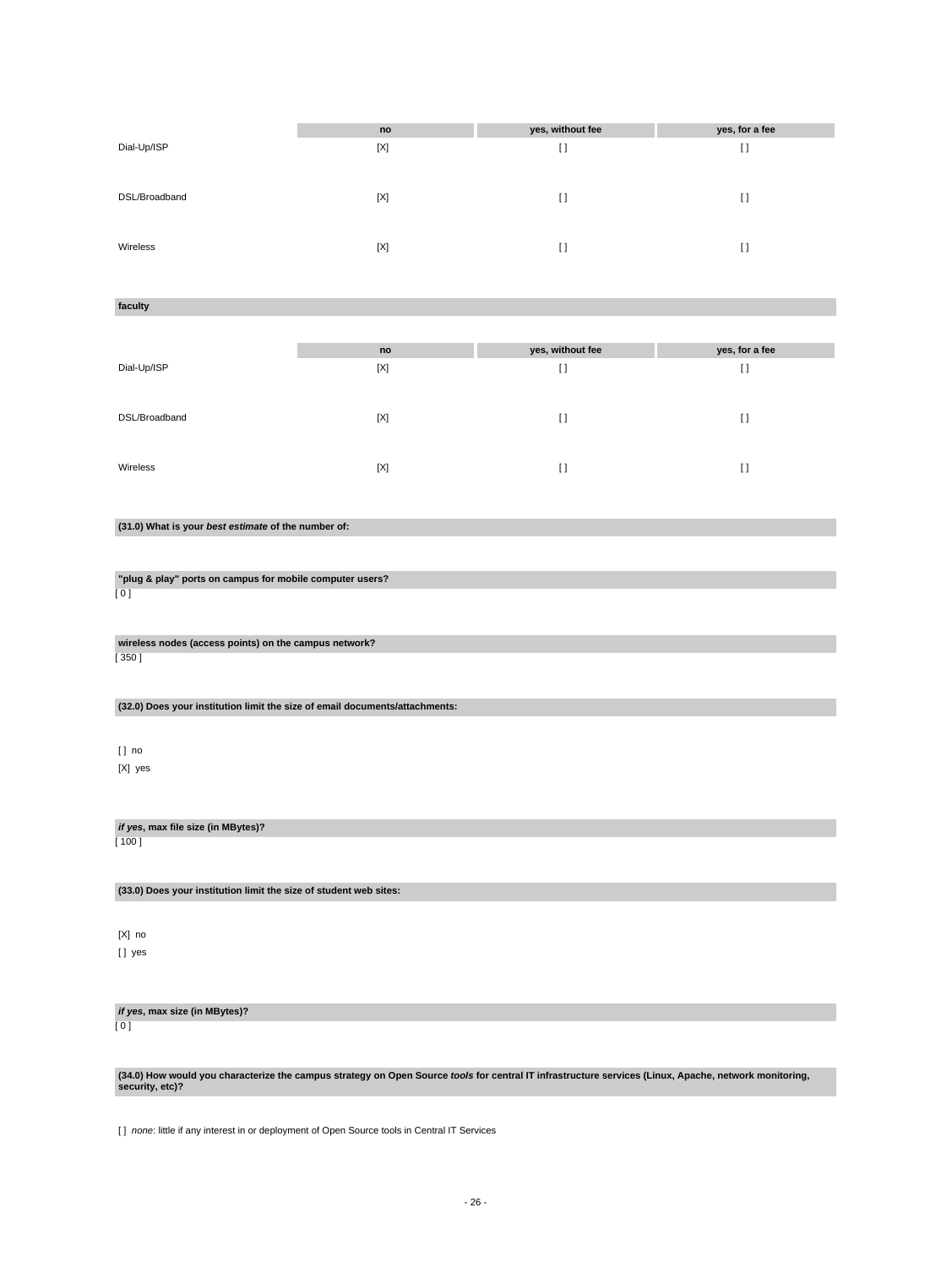[] observing: watching other institutions with interest, but no active deployment or development

[] limited use: some Open Source tool activity, primarily backroom/infrastructure tools (security, spam filters, etc..)

[ ] operational: significant Open Source deployment, focused on key operations

[X] mission critical: using a number of Open Source academic, administrative, and research resources for "mission critical" central IT operations

[] contributing: strong support for Open Source tools plus a commitment and campus strategy to develop new /enhance current Open Source tools for central IT operations

**(35.0) How would you characterize your campus strategy on/engagement with Open Source applications (Sakai, Moodle, Open Source Portfolio, uPortal, Kuali)?**

[ ] none: little if any interest in or deployment of Open Source tools in Central IT Services

[] observing: watching other institutions with interest, but no active deployment or development

[ ] limited use: some Open Source tool activity, primarily backroom/infrastructure tools (security, spam filters, etc..)

[] operational: significant Open Source deployment, focused on key operations

[X] mission critical: using a number of Open Source academic, administrative, and research resources for "mission critical" central IT operations

[] contributing: strong support for Open Source tools plus a commitment and campus strategy to develop new /enhance current Open Source tools for central IT operations

**(36.0) Please provide information about Open Source projects and personnel at your institution**

**number of current/active Open Source support/development projects in central IT services** [ 6 ]

**FTE personnel allocated to Open Source support or development activities in central IT services (if you have .5 FTE working on Open Source, please round up to 1)**

 $\overline{121}$ 

#### **(37.0) Is your campus part of a multicampus system with shared computing resources:**

[X] no [] yes

### **(38.0) Academic and administrative computing on your campus are:**

[] separate units

[X] one single unit

### **(39.0) Has your institution reorganized information services units within the past two years?**

|                                 | no  | yes     |
|---------------------------------|-----|---------|
| Academic Computing              | [X] | $[ \ ]$ |
|                                 |     |         |
|                                 |     |         |
| <b>Administrative Computing</b> | [X] | $[ \ ]$ |
|                                 |     |         |
|                                 |     |         |
| Libraries                       | [X] | $[ \ ]$ |
|                                 |     |         |
| Telecommunications              | [X] | H       |
|                                 |     |         |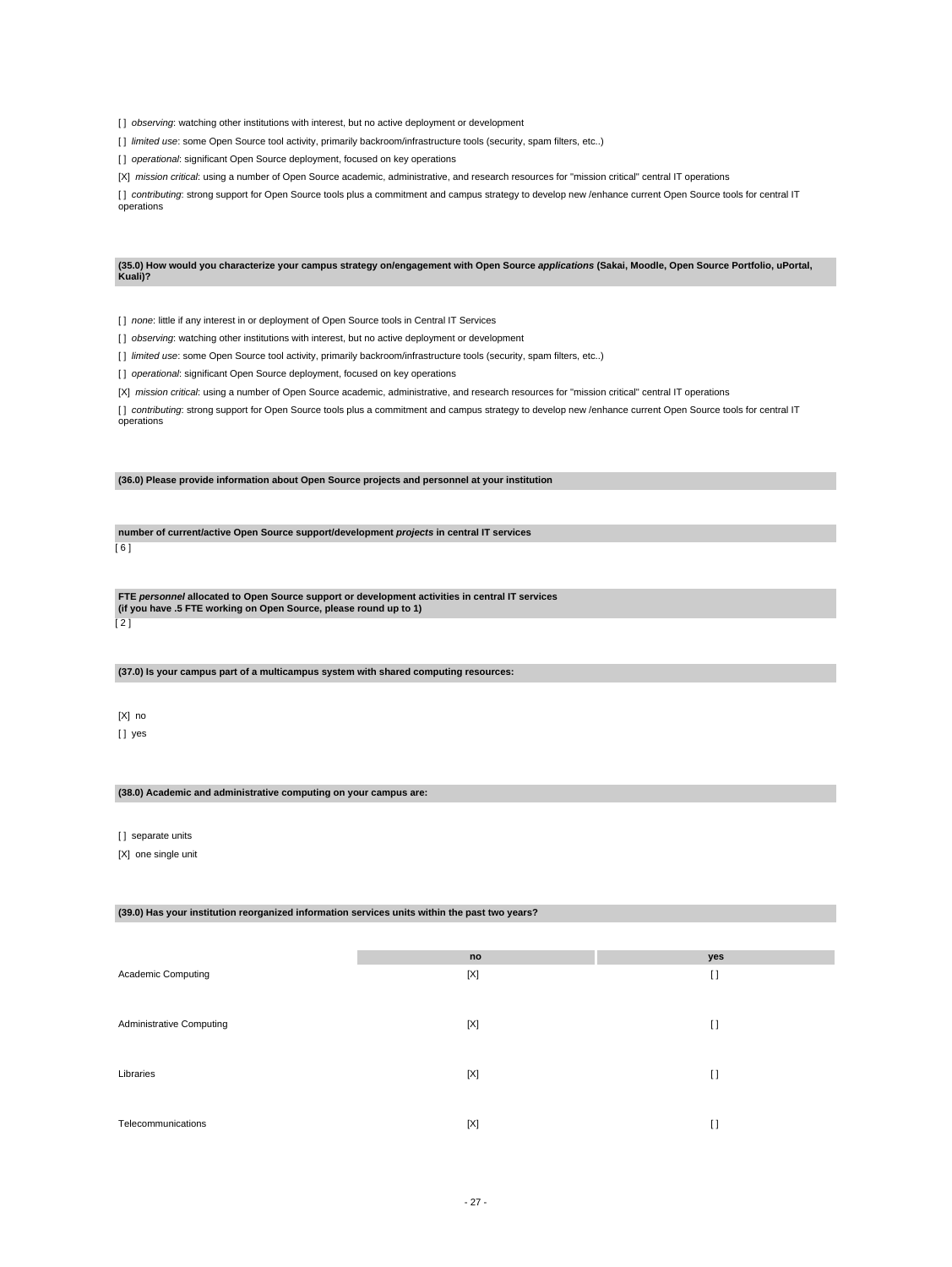### **(40.0) Do you anticipate a reorganization of information services units within the next two years?**

|                                 | no          | yes     |
|---------------------------------|-------------|---------|
| Academic Computing              | I)          | [X]     |
|                                 |             |         |
|                                 |             |         |
| <b>Administrative Computing</b> | [X]         | $[ \ ]$ |
|                                 |             |         |
| Libraries                       | $[{\sf X}]$ | $[ \ ]$ |
|                                 |             |         |
|                                 |             |         |
| Telecommunications              | $[{\sf X}]$ | $[ \ ]$ |

**(41.0) How does your campus coordinate academic and administrative computing operations? The heads of each unit report to**

### **Academic Computing**

[] president [] provost (chief academic officer) [X] CIO or CTO [] other vice provost/vice president [] dean

### **Administrative Computing**

[] president [] provost (chief academic officer) [X] CIO or CTO [] other vice provost/vice president [] dean

### **Libraries**

[] president [ ] provost (chief academic officer) [X] CIO or CTO [] other vice provost/vice president [] dean

## **(42.0) Does your institution have a chief information officer/chief technology officer (CIO/CTO)?**

[ ] no [ ] no, but currently under discussion [X] yes

**(43.0) If yes (your institution has a CIO/CTO), what academic and operational units report to the CIO/CTO?**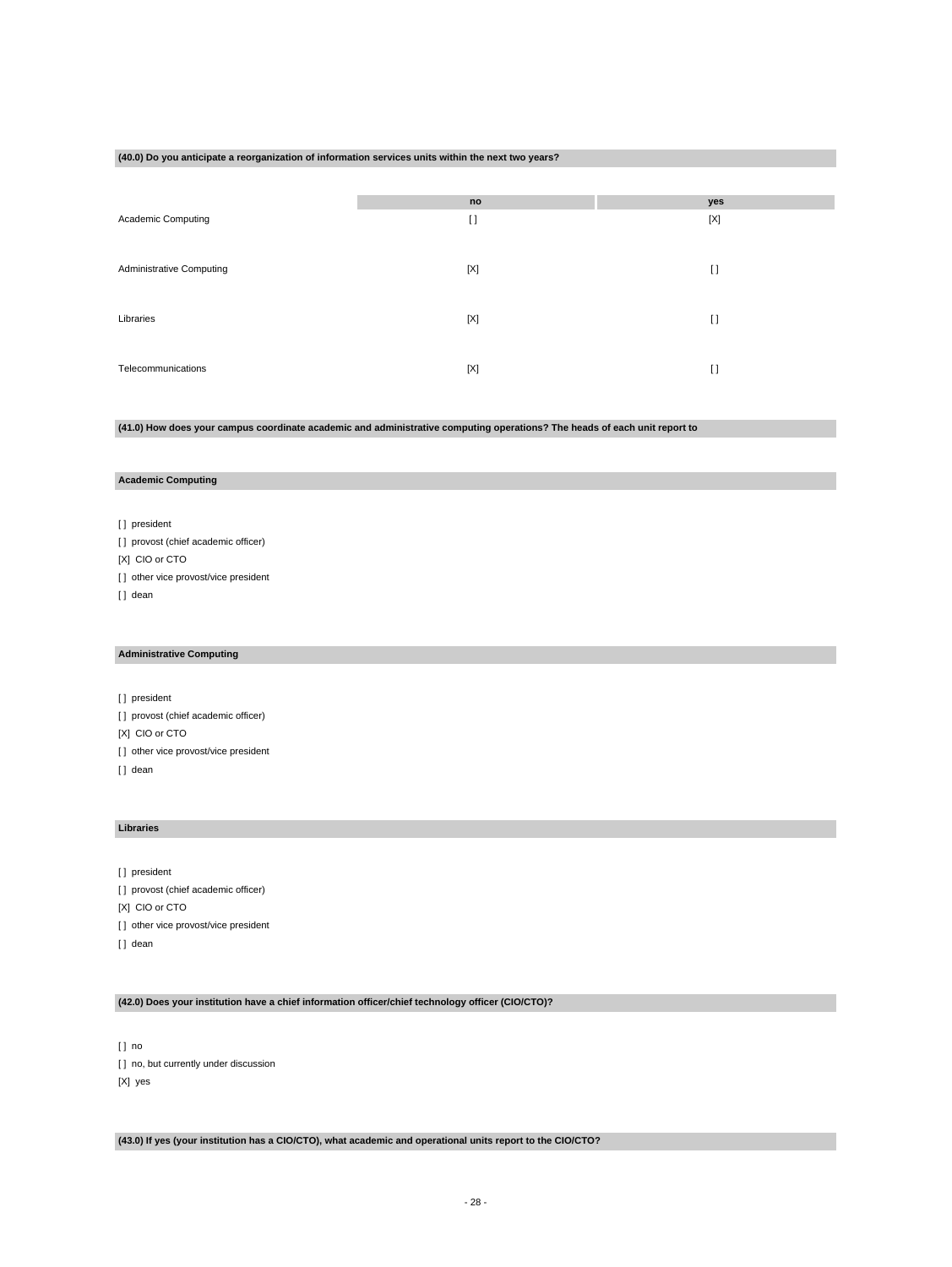- [X] academic computing
- [X] administrative computing
- [X] libraries
- [X] media center
- [X] telecommunications

### **(44.0) The CIO (or senior institutional computing/IT officer) reports to:**

[X] president

- [] provost/vice president for academic affairs
- [] CFO/vice president for business/adm affairs

[] other

### **(45.0) Is the CIO (or senior institutional computing/IT officer) a member of the president's cabinet/exec. committee?**

[ ] no [X] yes

### **(46.0) Which unit provides tech. support for most departmental computer labs:**

[] individual department [X] central IT service unit

[] both

**(47.0) How does your institution deal with the "life cycle" issues affecting the institutional purchase (and upgrading / replacement) of desktop computers for faculty, classrooms, clusters, and labs?**

[ ] Most institutional purchases of desktop systems are acquired through a special one-time allocation or appropriation.

[ ] Although we generally purchase equipment on a one-time allocation, we are developing a budget mechanism (or budget planning model) to help us routinely "acquire and retire" new technology.

[X] We have a budget mechanism (or budget planning model) to help us routinely "acquire and retire" new technology.

### **(48.0) As you think about security issues at your institution, what security incidents did your campus experience in the past year (2006-07)?**

### **Security incident in the past 12 months?**

- [] Theft of computer(s) containing confidential data files
- [X] Hack/attack on the campus network
- [] Hack/attack on student/personnel/alumni data files
- [] Hack/attack on administrative/financial files
- [ ] Hack/attack on research data files
- [ ] Other attack on institutional data files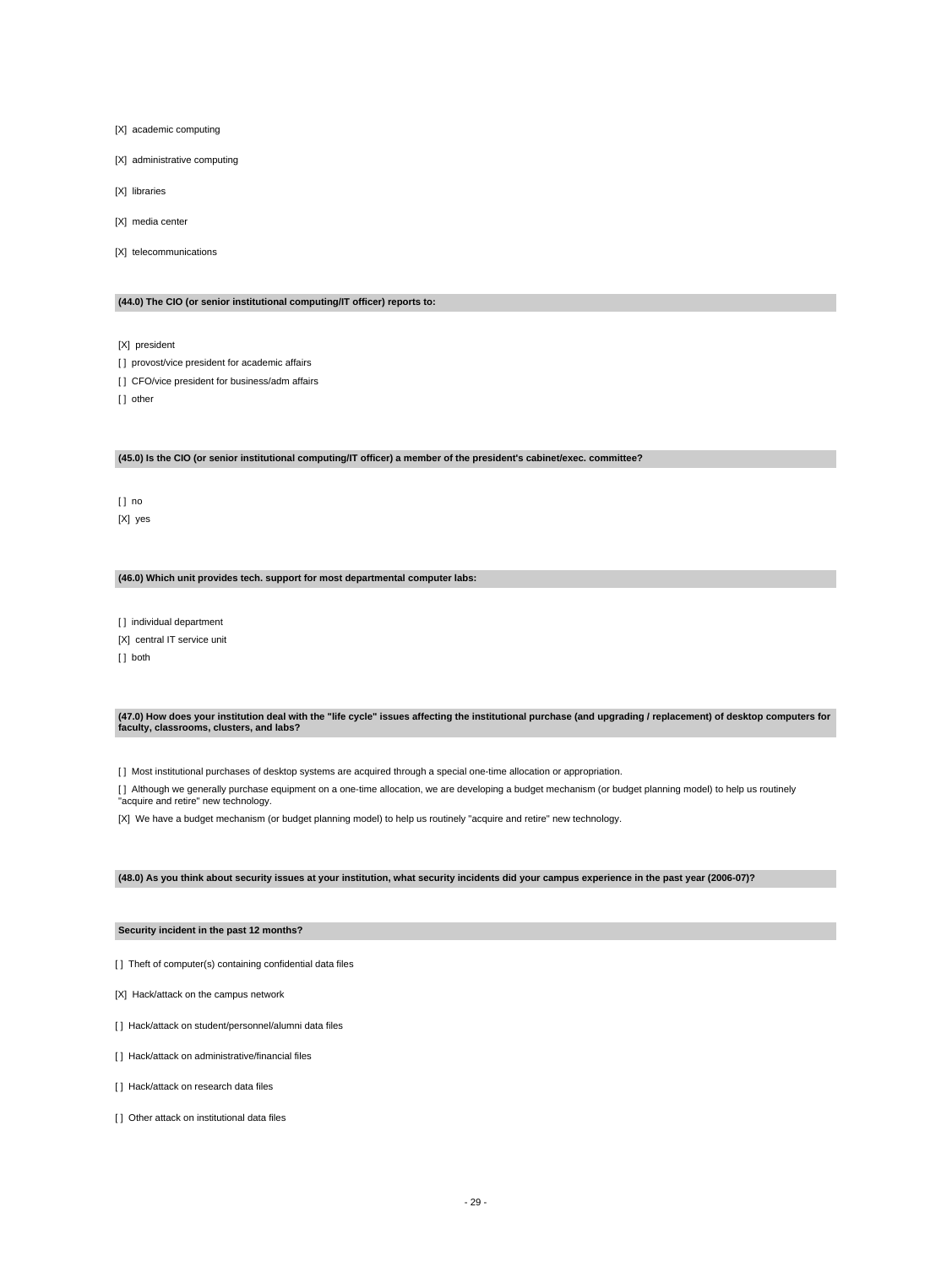[ ] Identity management issues

[ ] Major computer virus infestation

[ ] Major spyware infestation

[ ] Student security "incident" related to social networking sites (e.g., Facebook, MySpace, YouTube)

[ ] Exposure/loss of sensitive data in a distributed environment (i.e., dept server not managed by central IT unit)

[] Intentional employee transgressions affecting IT security

# **(48.5) How concerned are you about security issues for your institution for the coming year?**

## **Security Concern for 2007/08 (1=Low, 5=High)**

| Theft of computer(s)<br>containing confidential<br>data files                                                 | $\mathbf{1}$<br>$[ \ ]$ | $\mathbf 2$<br>$[ \ ]$ | 3<br>$[ \ ]$ | 4<br>$[ \; ]$                          | 5<br>$[{\sf X}]$ |
|---------------------------------------------------------------------------------------------------------------|-------------------------|------------------------|--------------|----------------------------------------|------------------|
| Hack/attack on the<br>campus network                                                                          | $[1]$                   | $[ \; ]$               | $[{\sf X}]$  | $[ \ ]$                                | $[ \; ]$         |
| Hack/attack on<br>student/personnel/alumni<br>data files                                                      | $[1]$                   | $[ \; ]$               | $[ \; ]$     | $[ \ ]$                                | $[{\sf X}]$      |
| Hack/attack on<br>administrative/financial<br>files                                                           | $[ \; ]$                | $[ \ ]$                | $[ \ ]$      | $\begin{array}{c} \square \end{array}$ | $[{\sf X}]$      |
| Hack/attack on research<br>data files                                                                         | $[ \; ]$                | $[{\sf X}]$            | $[ \; ]$     | $[ \ ]$                                | $[ \; ]$         |
| Other attack on<br>institutional data files                                                                   | $\lceil$                | $[ \ ]$                | $[{\sf X}]$  | $[ \ ]$                                | $\lceil$         |
| Identity management<br>issues                                                                                 | $\lceil$                | $[ \ ]$                | $[ \ ]$      | $[ \ ]$                                | [X]              |
| Major computer virus<br>infestation                                                                           | $[ \; ]$                | $[{\sf X}]$            | $[ \; ]$     | $[1]$                                  | $[ \; ]$         |
| Major spyware infestation                                                                                     | $[{\sf X}]$             | $[ \; ]$               | $\lceil$     | $[ \ ]$                                | $[ \ ]$          |
| Student security<br>"incident" related to social<br>networking sites (e.g.,<br>Facebook, MySpace,<br>YouTube) | $[{\sf X}]$             | $[ \ ]$                | $[ \; ]$     | $[ \ ]$                                | $[ \ ]$          |
| Exposure/loss of sensitive<br>data in a distributed<br>environment (i.e., dept                                | $[1]$                   | $[ \; ]$               | $[ \; ]$     | $[ \ ]$                                | $[{\sf X}]$      |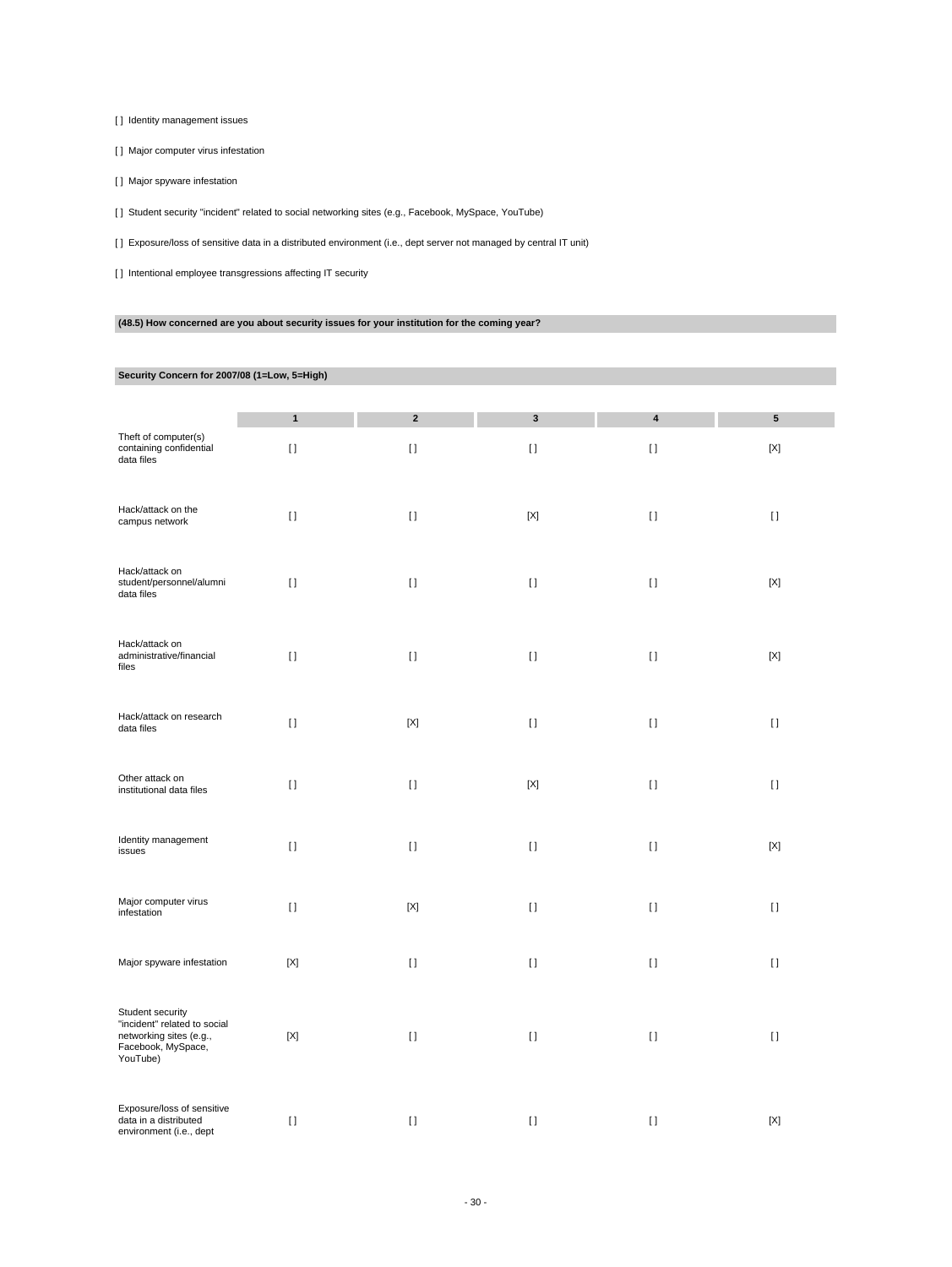#### server not managed by central IT unit)

| Intentional employee        |  |  |     |
|-----------------------------|--|--|-----|
| transgressions affecting IT |  |  | [X] |
| security                    |  |  |     |

### **(49.0) How does your institution address the problem of P2P digital piracy on campus computer networks (mark all that apply):**

[ ] installed a technology solution to stem P2P piracy (Copy Magic, etc.)

[] mandatory user education program (seminar / online tutorial, etc.)

[X] sanction students for copyright, P2P or DCMA violations

[] students can lose campus network / email access or privileges for P2P violations

[ ] student financial penalty or fine paid to college / university for P2P violations

### **(50.0) Please indicate the degree to which you agree or disagree with the following statements.**

|                                                                                                  | <b>Strongly Disagree</b> | <b>Disagree</b> | Agree        | <b>Strongly Agree</b> |
|--------------------------------------------------------------------------------------------------|--------------------------|-----------------|--------------|-----------------------|
| Faculty have unreasonable<br>expectations about user support<br>services.                        | $\Box$                   | $[ \ ]$         | [X]          | $[ \ ]$               |
| Technology has done much<br>to improve instruction on my<br>campus.                              | $[ \ ]$                  | $[ \ ]$         | [X]          | $[ \ ]$               |
| We plan to require all our<br>students to own a computer by<br>Fall 2008.                        | [X]                      | $\lceil$        | $\mathbf{I}$ | $[ \ ]$               |
| Access to Internet 2 by Fall<br>2008 is essential to our<br>long-term technology needs.          | [X]                      | $[ \ ]$         | $[ \ ]$      | $\Box$                |
| We are experiencing major cost<br>over-runs/unexpected costs in<br>our ERP deployment activities | [X]                      | $\Box$          | $\Box$       | $\Box$                |
| Open Source offers a viable<br>alternative for key campus ERP<br>application                     | $\Box$                   | [X]             | $\Box$       | $\Box$                |
| Open Source will play an<br>increasingly important role in<br>our campus IT strategy             | $\Box$                   | $\Box$          | [X]          | $\Box$                |

**(51.0) The single most important information technology issue confronting my institution over the next two or three years is (mark only one):**

[] Providing online/distance education via the Web

[] Providing adequate user support

[] Assisting faculty integrate technology into instruction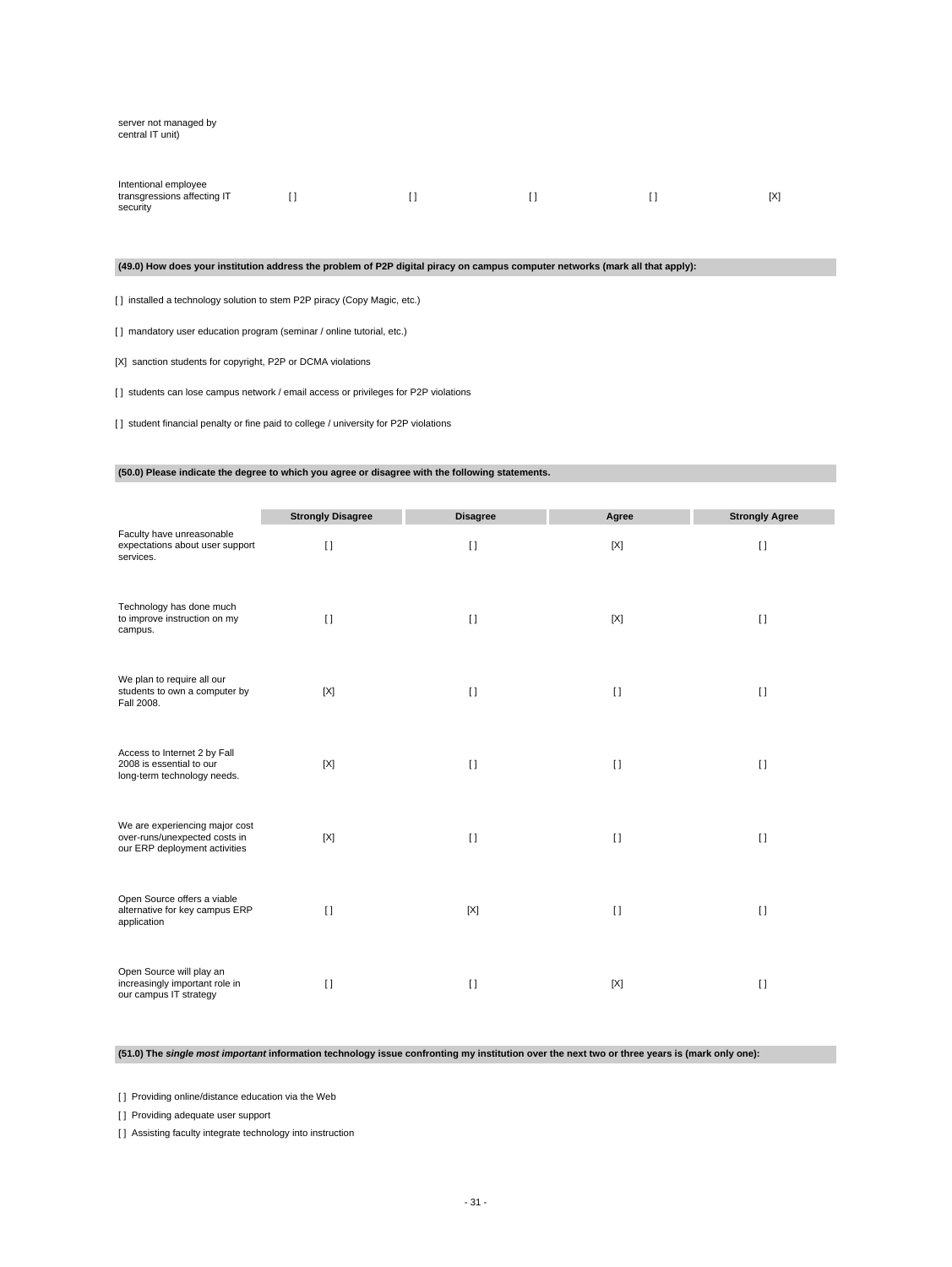[] Financing the replacement of aging hardware/software

[ ] Moving toward campus-wide wireless networks

[] Integrating academic and administrative IT services

[] Providing student portal services

[ ] Network and data security

[X] Hiring/retaining qualified IT staff

[] Upgrading/replacing administrative IT/ERP systems

[] Upgrading/replacing campus network

[] Upgrading/replacing emergency communications

**(52.0) What was the total headcount enrollment on your campus as of May, 2007?** [ 1647 ]

**(53.0) What is your best estimate of the total number of institutionally-owned desktop/notebook computers and workstations on your campus as of May, 2007? (Please include systems in faculty offices and in labs, clusters, classrooms, residence halls, etc.)**

**Desktop/notebook computers**

[ 1300 ]

**Unix Workstations**

 $\overline{[} 5 ]$ 

(54.0) What is your *best estimate* of the total number of personally-owned desktop and notebook computers used on your campus as of May, 2007? (Include<br>personally purchased systems owned by students and faculty.) [ 1800 ]

**(55.0) What is your best estimate of the proportion of individuals in your campus community who have or own computers:**

**students who own desktop computers**

 $[5]$ 

**students who own notebook computers** [ 90 ]

**faculty who own desktop computers** [ 50 ]

**faculty who own notebook computers**

[ 50 ]

**(56.0) Total number of computer labs, clusters, and classrooms on your campus as of May, 2007?**

[ 12 ]

**(57.0) How many of these computer labs/clusters/classrooms are specifically dedicated for use by individual departments or units (e.g., writing program, engineering, social science)?**

[ 3 ]

**(58.0) Total number of computers and workstations in all the labs/classrooms/clusters on your campus as of May, 2007?**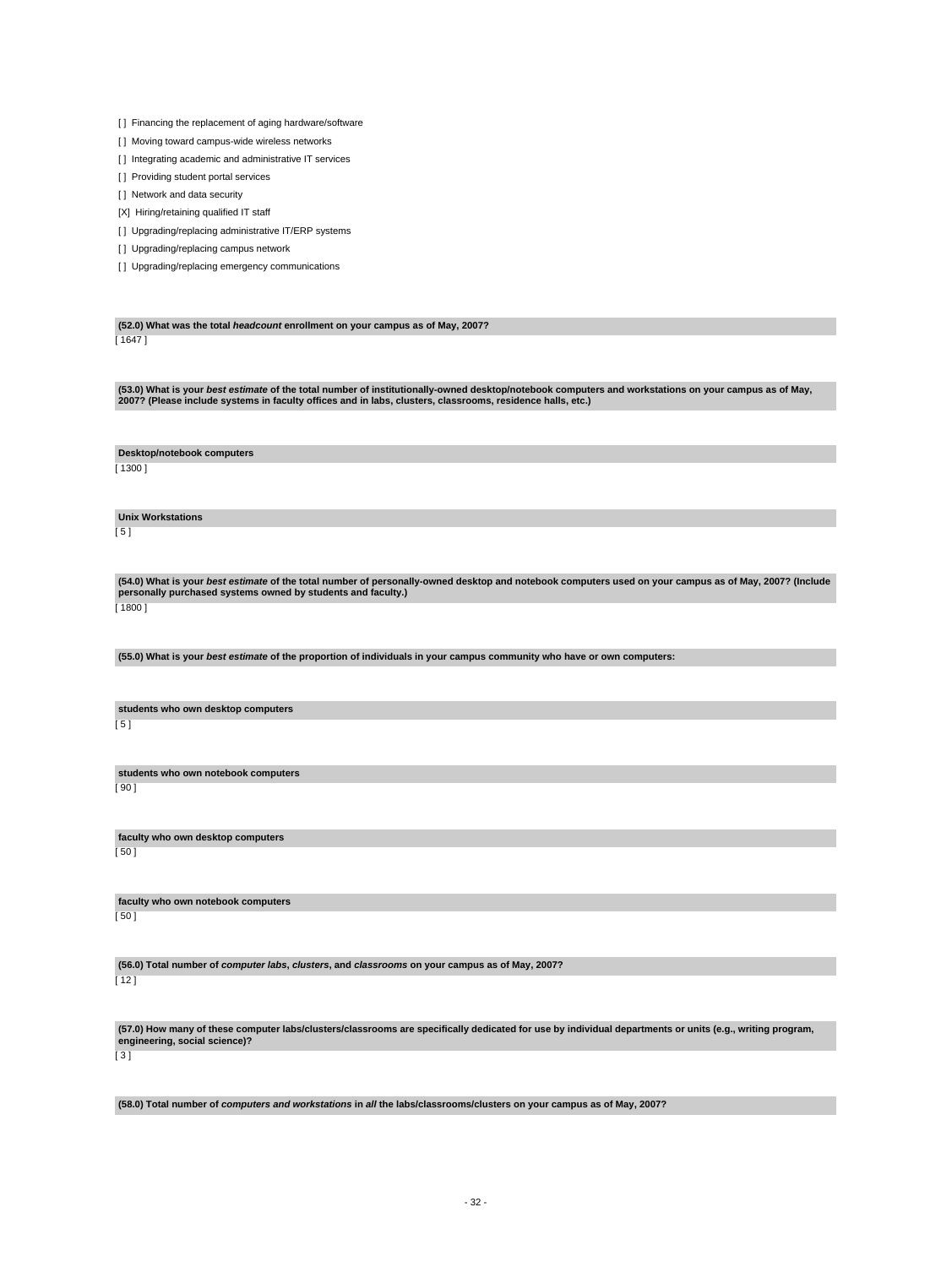| Notebook/Desktop Computers                                                                                                                            |
|-------------------------------------------------------------------------------------------------------------------------------------------------------|
| [ 450 ]                                                                                                                                               |
|                                                                                                                                                       |
|                                                                                                                                                       |
| <b>Unix Workstations</b>                                                                                                                              |
| [0]                                                                                                                                                   |
|                                                                                                                                                       |
|                                                                                                                                                       |
| (59.0) Total number of network servers on your campus?                                                                                                |
| [90]                                                                                                                                                  |
|                                                                                                                                                       |
|                                                                                                                                                       |
|                                                                                                                                                       |
| Percentage of campus servers managed by:                                                                                                              |
|                                                                                                                                                       |
|                                                                                                                                                       |
| central IT services                                                                                                                                   |
| [ 100 ]                                                                                                                                               |
|                                                                                                                                                       |
|                                                                                                                                                       |
| individual depts./labs/units                                                                                                                          |
| [0]                                                                                                                                                   |
|                                                                                                                                                       |
|                                                                                                                                                       |
|                                                                                                                                                       |
| (60.0) What is your best estimate (percentage) of the operating systems now installed on institutionally-owned desktop/notebook computers and network |
| servers? (example: 25 pct use the Mac O/S, 70 pct use Win XP, 5 pct use Linux).                                                                       |
|                                                                                                                                                       |
|                                                                                                                                                       |
| computers/clients:                                                                                                                                    |
|                                                                                                                                                       |
|                                                                                                                                                       |
| Mac                                                                                                                                                   |
| [ 20 ]                                                                                                                                                |
|                                                                                                                                                       |
|                                                                                                                                                       |
|                                                                                                                                                       |
| Windows 2000/XP                                                                                                                                       |
| [79]                                                                                                                                                  |
|                                                                                                                                                       |
|                                                                                                                                                       |
| <b>Windows Vista</b>                                                                                                                                  |
| [0]                                                                                                                                                   |
|                                                                                                                                                       |
|                                                                                                                                                       |
| Unix                                                                                                                                                  |
| [0]                                                                                                                                                   |
|                                                                                                                                                       |
|                                                                                                                                                       |
| Linux                                                                                                                                                 |
| [1]                                                                                                                                                   |
|                                                                                                                                                       |
|                                                                                                                                                       |
|                                                                                                                                                       |
| (60.5) What is your best estimate (percentage) of the operating systems now installed on institutionally-owned network servers:                       |
|                                                                                                                                                       |
|                                                                                                                                                       |
| Mac                                                                                                                                                   |
| [6]                                                                                                                                                   |
|                                                                                                                                                       |
|                                                                                                                                                       |
|                                                                                                                                                       |

[ 60 ]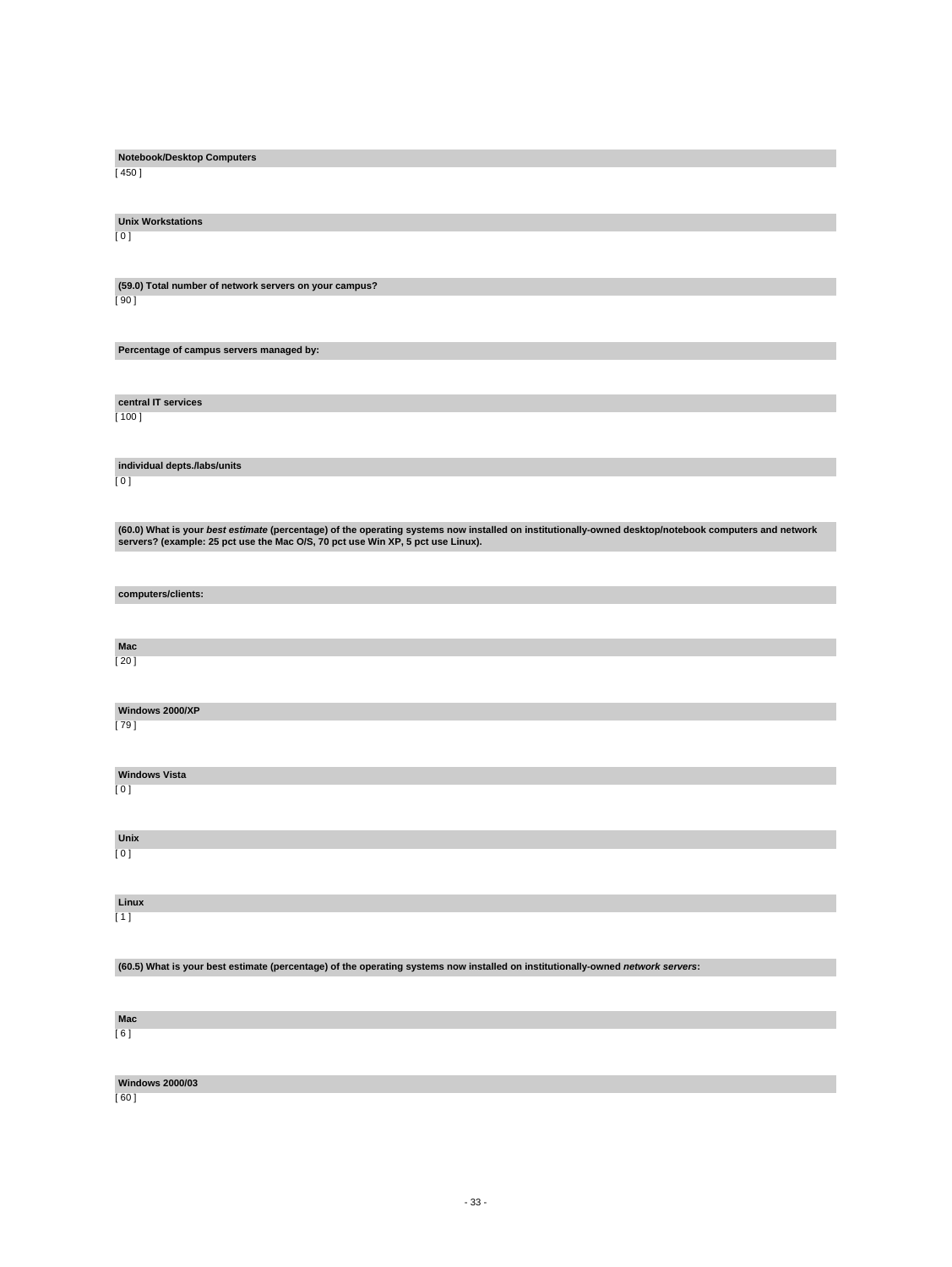| <b>Solaris/Open Solaris</b>                                                                                             |
|-------------------------------------------------------------------------------------------------------------------------|
| [0]                                                                                                                     |
|                                                                                                                         |
|                                                                                                                         |
|                                                                                                                         |
| Unix (non-Solaris)                                                                                                      |
| [1]                                                                                                                     |
|                                                                                                                         |
|                                                                                                                         |
|                                                                                                                         |
| Linux                                                                                                                   |
|                                                                                                                         |
| [33]                                                                                                                    |
|                                                                                                                         |
|                                                                                                                         |
|                                                                                                                         |
| <b>Novell</b>                                                                                                           |
| [0]                                                                                                                     |
|                                                                                                                         |
|                                                                                                                         |
|                                                                                                                         |
| (61.0) Total number (FTE) of IT help desk/technical support personnel (incl. departmental staff)?                       |
| [4]                                                                                                                     |
|                                                                                                                         |
|                                                                                                                         |
|                                                                                                                         |
| (62.0) Percentage of faculty who have an individual/personal Web page (for the person, not for a class):                |
| [5]                                                                                                                     |
|                                                                                                                         |
|                                                                                                                         |
|                                                                                                                         |
|                                                                                                                         |
| (63.0) What is your best estimate of the proportion/percentage of classes that use the following info. tech. resources: |
|                                                                                                                         |
|                                                                                                                         |
|                                                                                                                         |
| computer-based classrooms or labs                                                                                       |
| [7]                                                                                                                     |
|                                                                                                                         |
|                                                                                                                         |
|                                                                                                                         |
| computer-based simulations or exercises                                                                                 |
| [5]                                                                                                                     |
|                                                                                                                         |
|                                                                                                                         |
|                                                                                                                         |
| presentation handouts                                                                                                   |
|                                                                                                                         |
| $[ 100 ]$                                                                                                               |
|                                                                                                                         |
|                                                                                                                         |
|                                                                                                                         |
| electronic mail                                                                                                         |
| $[ 100 ]$                                                                                                               |
|                                                                                                                         |
|                                                                                                                         |
|                                                                                                                         |
| commercial courseware/instructional resources                                                                           |
| [0]                                                                                                                     |
|                                                                                                                         |
|                                                                                                                         |
|                                                                                                                         |
| Internet resources (from off-campus sources)                                                                            |
|                                                                                                                         |
| [50]                                                                                                                    |
|                                                                                                                         |
|                                                                                                                         |
|                                                                                                                         |
| course management tools for online course resources                                                                     |
| [20]                                                                                                                    |
|                                                                                                                         |
|                                                                                                                         |
|                                                                                                                         |
| Web pages for class materials & resources                                                                               |
| [20]                                                                                                                    |
|                                                                                                                         |
|                                                                                                                         |
|                                                                                                                         |
| "clickers"/classroom response system                                                                                    |
| [0]                                                                                                                     |
|                                                                                                                         |